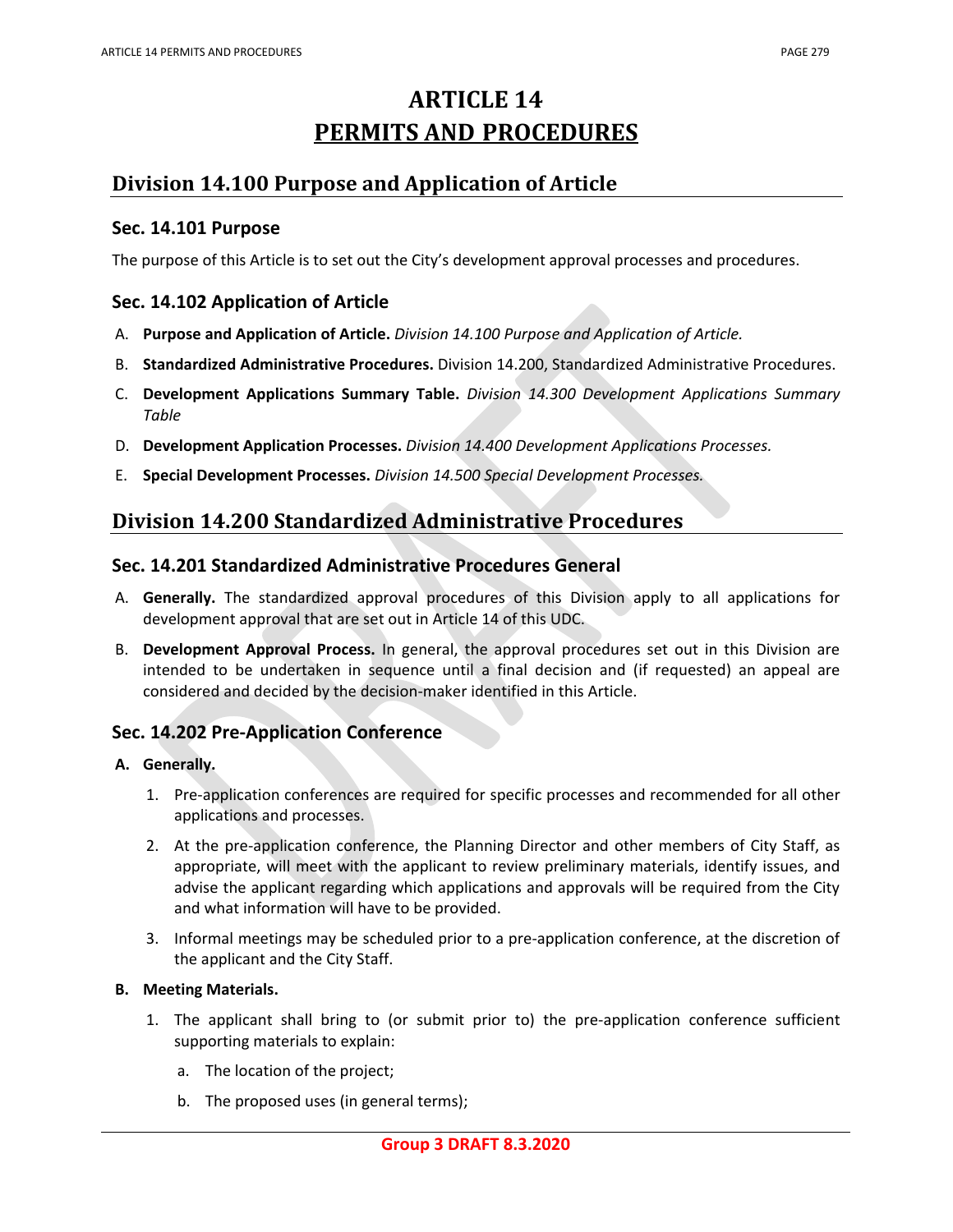- c. The proposed arrangement of buildings, parking, access points, open spaces, and drainage facilities;
- d. The relationship to existing development;
- e. Generally, the presence of natural resources, open water, floodplains, and floodways on the parcel proposed for development;
- f. Any other conditions or items that the applicant believes are relevant to the processing of the application.
- 2. The Planning Director may request that the applicant bring completed application forms (in draft form) for the types of permits being sought.

### **Sec. 14.203 Filing of Application and Fee**

- A. **Generally.** Every application for development approval required by this UDC shall be submitted on a form approved by the Planning Director, along with the corresponding application fee, except for the following:
	- 1. When specifically allowed, a resolution from the Planning and Zoning Commission or City Council may substitute for an official application.
	- 2. When specifically allowed, a written request may substitute for an official application.

### **B. Forms and Information**

- 1. The Planning Director shall promulgate and periodically revise forms for each type of application required by this UDC.
- 2. The application shall include any information, plans and data specified for the specific application.

#### **C. Fees**

- 1. The City Council shall establish a fee schedule, and update as needed, for applications and processes in this UDC.
- 2. Every application shall be accompanied by the required fee. Failure to pay fees when due is grounds for refusing to process the application.
- 3. Applications initiated by the City may be exempt from fees. If it is the City Council's intent to waive the fee, the waiver and the fee amount shall be stated in the motion initiating the request.

### **Sec. 14.204 Application Completeness Review**

A. **General.** The Planning Director (or designee) shall review the application to ensure that required submittals are included in the application and determine whether the application is complete. Within five (5) business days after an application is submitted the Planning Director shall notify the applicant of completeness.

### B. **Incomplete Applications.**

- 1. If the application is deemed incomplete, the official will not process the application until the deficiencies are remedied.
- 2. No application that does not include the applicable processing fee shall be considered complete.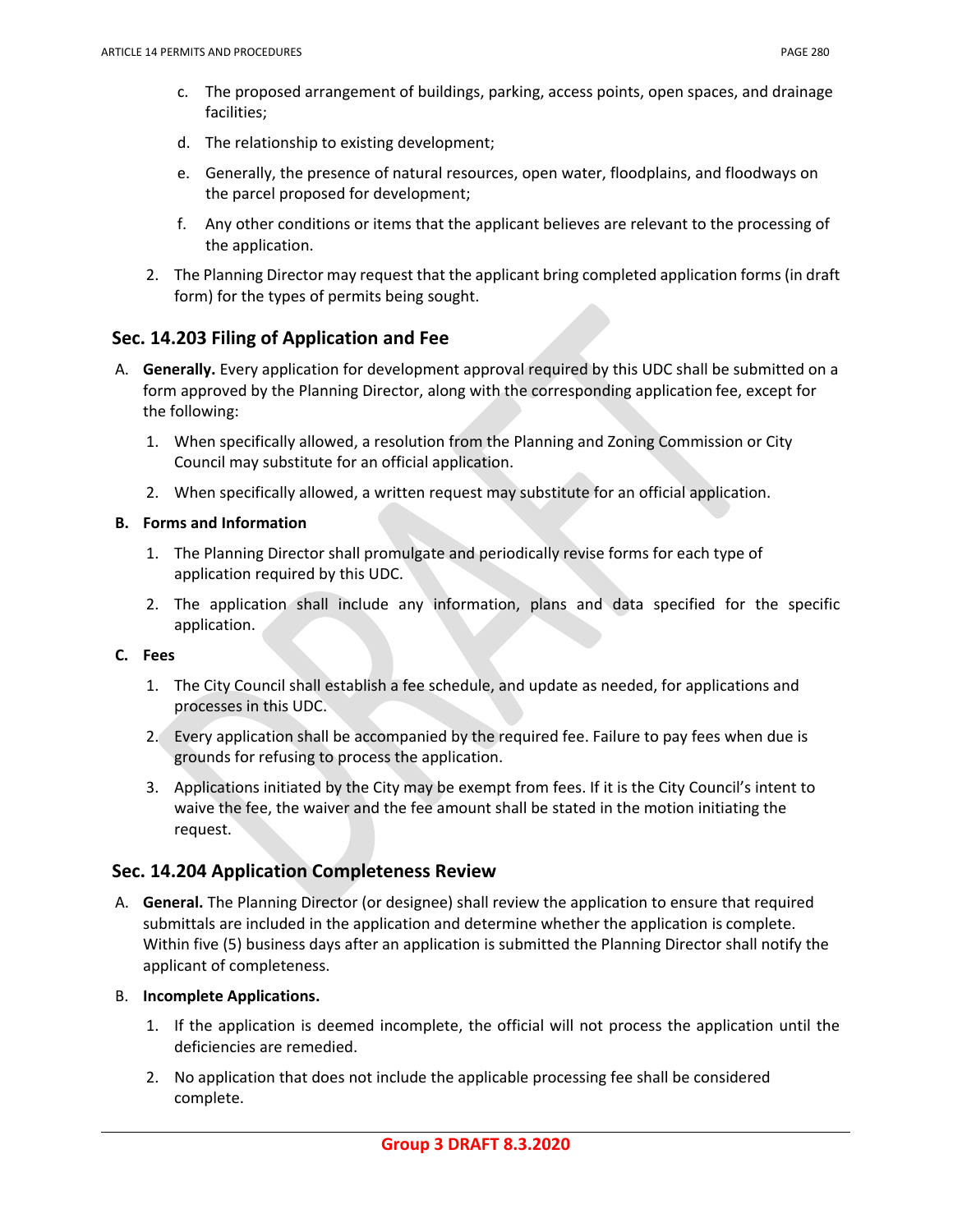- 3. An application is deemed complete for purpose of review if the official fails to reject it and notify the applicant of the deficiencies within five business (5) days. However, it may not be complete for the purposes of an official recommendation or decision, and a determination of completeness does not constitute approval of the application. The appropriate board, commission, or official may also require the applicant to supplement the application with additional information.
- 4. A new determination of completeness is required if the applicant materially changes the application from the prior submittal.
- C. **Complete Applications.** Once the application is determined complete, the application shall be processed according to the applicable procedures of this Article.

### **Sec. 14.205 Withdrawal of Applications**

A. **Withdrawal.** Any application may be withdrawn by an **applicant or legal authorized representative**, either in writing or on the record before the final decision without prejudice and may therefore be resubmitted without limitations. There shall be no refund of application fees.

### **Sec. 14.206 Resubmittal of Denied Applications**

- A. **Time Required Before Resubmittal of Previously Denied Applications.** Applications for a zoning text or map amendment, conditional use, TND and PUD Conceptual Plan and Variance that has been denied will not be accepted for six (6) months. This includes any application that is substantially similar to the denied application:
	- 1. The Planning Director's determination that an application is substantially similar to a denied application is subject to administrative appeal.
	- 2. In the alternative to an appeal, the applicant may seek a waiver of the successive application rules from the City Council, which may grant the waiver for good cause shown.
- B. The limitations of this section do not apply in the following instances:
	- 1. When the City initiates the application.
	- 2. When the Board of Adjustments has denied the application without prejudice.

### **Sec. 14.207 Administrative Review**

- A. **Administrative Review.** The Planning Director and any relevant City Staff shall review the application in accordance with the requirements of the UDC for the specific application(s).
- B. If the application requires public notice and public hearing(s), the Planning Director shall set the application on the next available agenda of the next body that will consider the application, consistent with the legal requirements for public notice.
- C. The Planning Director shall coordinate with recommending and decision‐making bodies to fix reasonable times for hearings.

### **Sec. 14.208 Public Notice**

A. **Generally.** Public notice of public hearings required by this UDC shall be provided as required by Table 14., *Required Notice*.

> **Table 14.208 Required Notice**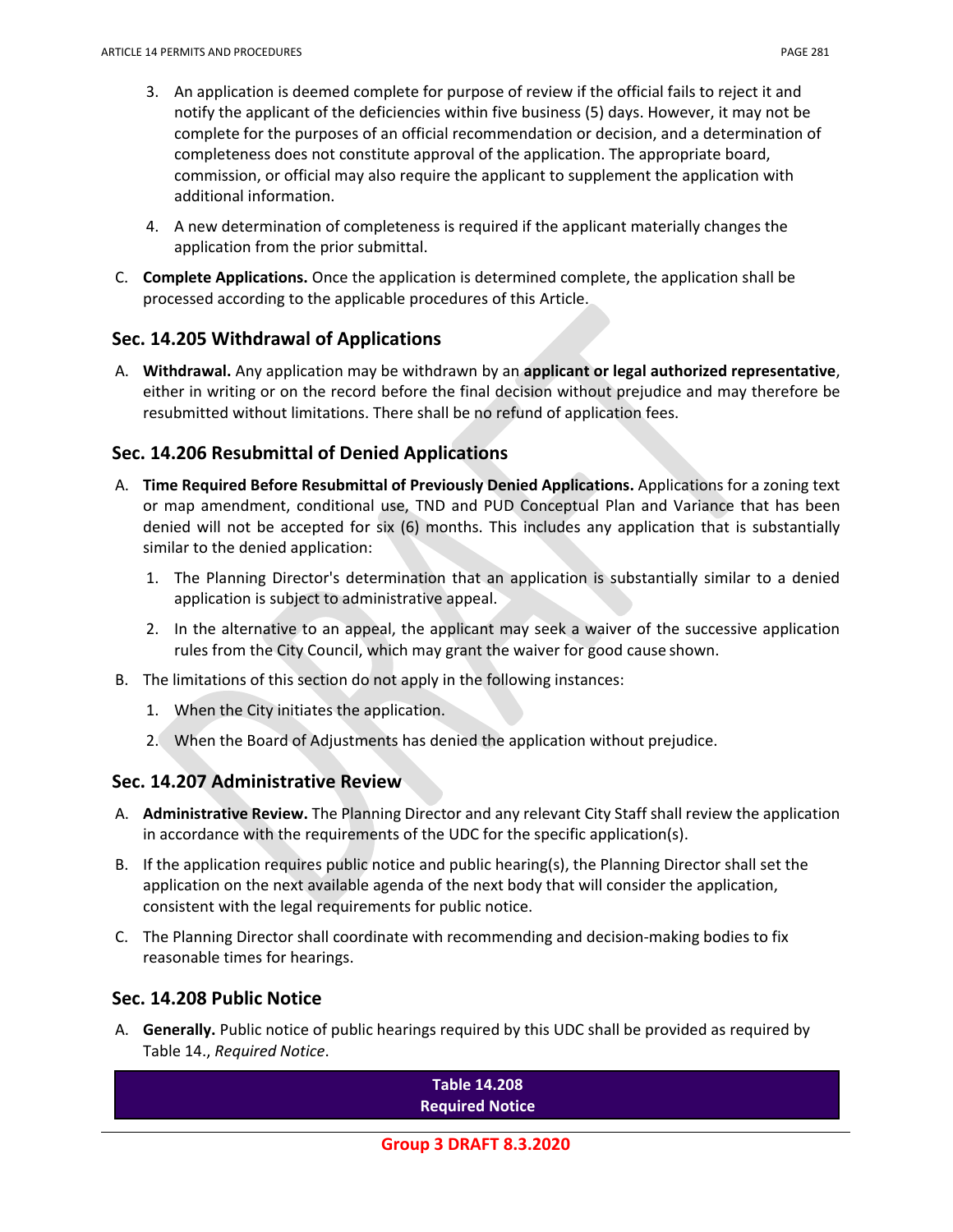| <b>Final Decision</b>                                                                         | <b>Posted Notice</b>                                                   | <b>Publication Notice</b>                                       |
|-----------------------------------------------------------------------------------------------|------------------------------------------------------------------------|-----------------------------------------------------------------|
| Applications for Planning Director<br><b>Administrative Approval</b>                          | Notice at City Hall                                                    | none                                                            |
| Applications with no Planning and Zoning<br>and/or City Council Public Hearing<br>Requirement | Sign(s) on the property at least ten days before<br>the public hearing | none                                                            |
| Applications requiring Planning and Zoning<br>and/or City Council Public Hearings             | Sign(s) on the property at least 10 days before<br>the public hearings | Published not less than ten (10) days<br>before public hearings |

- B. **Technical Requirements for Notice.** All notices shall describe the action proposed to be taken and the date, time, and place of the public hearing (if applicable). In addition, the following requirements apply based on the type of required notice:
	- *1. Posted Notice.*
		- a. Signs shall be of a size and design as to be readily visible to passersby.
	- 2. *Publication Notice.* Where publication is required, notice shall be published for three consecutive days in the official journal of the City. Time requirements are based on the first day of publication.

#### C. **Validity of Defective Notice.**

- 1. No action on any application submitted in accordance with this Ordinance shall be declared invalid by reason of any defect in any of the following:
	- a. The publication of the notice of the purpose or subject matter and the time and place of the hearing if the published notice gives reasonable notification of its purpose, subject matter, substance, or intent.
	- b. The posting or display of a notification sign if evidence of installation of the sign is presented.
- 2. Any defect in or failure to adhere to any discretionary forms of notification shall not form a basis for declaring invalid any final decision or City Council resolution, ordinance, or action on any matter regarding this UDC.
- 3. No denial by the City Council of any application, petition, or other zoning matter requiring notice shall be declared invalid by reason of any defect in any form of public notice, if the applicant has received notice of the time, date, and place of the hearing.

### **Sec. 14.209 Public Hearings**

- A. When a public hearing is required, the place, date, and time for the hearing will be established, and notice of such hearing is required in accordance with [Section 14.XXX.](https://czo.nola.gov/article-3/#3-3)
- B. The public hearing will be conducted in accordance with the rules and regulations of the body conducting the hearing.
- C. **Continuance of Public Hearing:**
	- 1. The hearing body may continue the public hearing. No new posted and published notice is required to reopen the hearing if a hearing is continued to a date specified, provided that a public announcement of the future date, time, and place of the continued hearing is made at the first hearing and placed in the minutes. Publication of the agenda shall satisfy the notice requirements.
- D. **Deferral of Application:**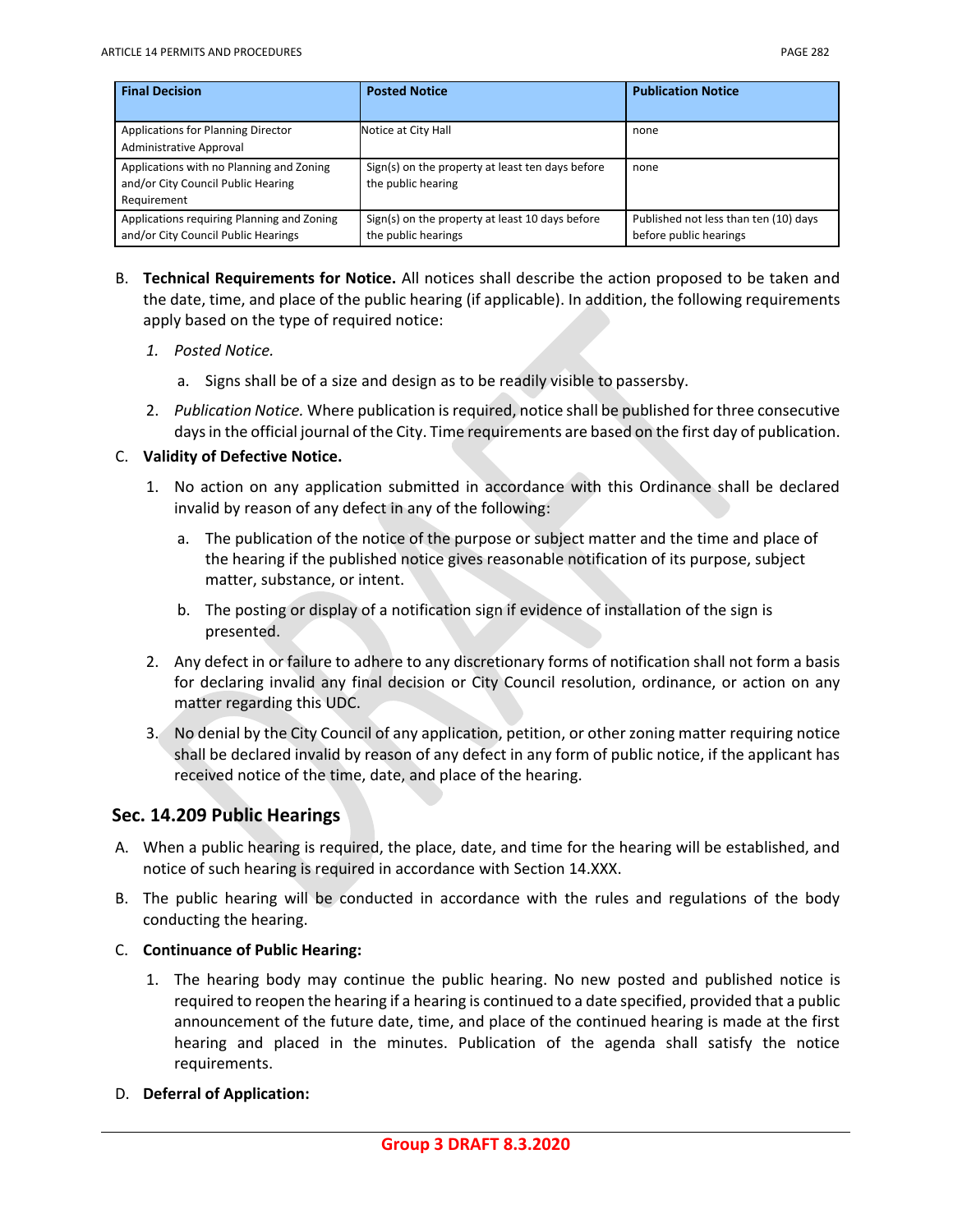- 2. If an application is deferred before the public hearing is closed that shall be automatically considered a continuance of the public hearing as stated in subsection C above.
- 3. If an application is deferred after the public hearing is closed the body may reopen the public hearing according to their rules and regulations. No new posted and published notice is required to reopen the hearing if the application is deferred to a date specified, provided that a public announcement of the future date, time, and place of consideration of the deferred application is made at the first hearing and placed in the minutes. Publication of the agenda shall satisfy the notice requirements.

## **Sec. 14.210 Approval; Effect of Approval**

- A. **Generally.** Approval of an application authorizes only the particular use, plan, or other specific activity for which the approval was granted.
- B. **Continuity of Approvals.** Approvals run with the land that is the subject of the approval. Unless otherwise stated in this UDC, approvals do not change with changes in ownership.
- C. **Records.** A record of all approved applications shall be kept on file by the City of Zachary.

### D. **Expiration of Approvals.**

- 1. Approvals may expire within a prescribed time period if noted in the specific application process in this Article. Any approval without a prescribed expiration date shall not expire.
- 2. Approvals may expire within a prescribed time period if indicated in Sec. XX.XXX if either of the following occur:
	- a. A building permit or occupancy permit has not been issued and substantial construction has not commenced; or
	- b. The use does not require a building permit and is not established, ongoing, and in operation.
- 3. Although an approval may expire, nothing in subsection D.1., above, abrogates the right to a seek a new permit. However, the new permit application will be decided based on its compliance with the standards that are in place at the time it is filed.

### E. **Extensions.**

- 1. Upon written request and good cause shown, one extension may be granted by the decision‐ making body for a period not to exceed the original approval period. No request for an extension shall be considered unless a written application requesting the extension is submitted to the Planning Director no later than one month prior to the expiration of the approval.
- 2. Failure to apply for an extension within the time limits established by this Section shall result in the approval's expiration as provided above.
- F. **Effect of Appeals and Litigation.** If there is an appeal or litigation during the time period that limits the applicant's ability to proceed, the appeal or litigation shall suspend the expiration date, and the date shall be recalculated when the appeal or litigation, including appeals, is complete. The new expiration date shall be established by adding the number of days that the approval remained valid before the appeal or litigation commenced to the date the appeal or litigation was completed by a final, non-appealable order. This Subsection does not apply if the litigation is related to enforcement of a violation of this UDC.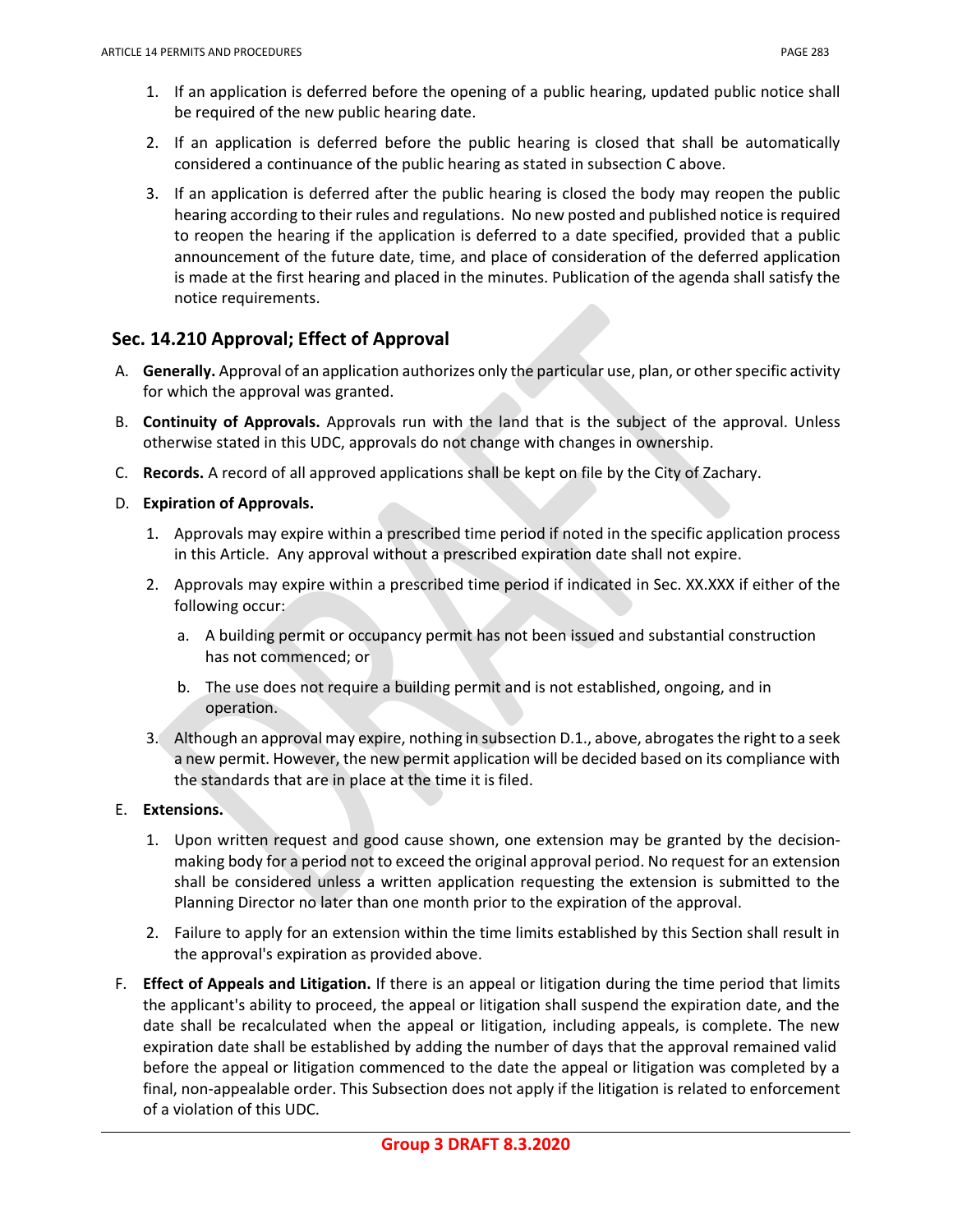# **Division 14.300 Development Applications Summary Table**

## **Sec. 14.301 Development Applications Summary Table**

A. **Development Applications Summary Table.** This table summarizes the development applications in Division 14.400 Development Application Processes. In the event of any conflicts Division 14.400 shall apply.

| <b>Table 14.203</b><br><b>Development Applications Summary Table</b>   |                                                  |                                                                                                                           |                                                                                                   |  |  |
|------------------------------------------------------------------------|--------------------------------------------------|---------------------------------------------------------------------------------------------------------------------------|---------------------------------------------------------------------------------------------------|--|--|
| <b>Application</b>                                                     | <b>Initiated by</b>                              | <b>Final Decision By</b>                                                                                                  | <b>Application Procedure<sup>1</sup></b>                                                          |  |  |
| <b>Final Decision by Planning Director</b>                             |                                                  |                                                                                                                           |                                                                                                   |  |  |
| <b>UDC Verification:</b><br>Sign Permit<br>٠<br>Home Occupation Permit | Owner<br>Any interested party<br>City of Zachary | <b>Planning Director</b>                                                                                                  | Sec 14.402 UDC<br>Verification, Sec. 14.403<br>Sign Permit, Sec. 14.404<br>Home Occupation Permit |  |  |
| <b>UDC</b> Interpretation                                              | Owner<br>Any interested party<br>City of Zachary | <b>Planning Director</b><br><b>Final Decision by Planning Director (with Planning and Zoning Consent Agenda Approval)</b> | Sec 14.405 UDC<br>Interpretation                                                                  |  |  |
| Minor Subdivision with no waivers                                      | Owner                                            | Planning Director (on Planning and<br>Zoning Commission consent<br>agenda)                                                | Sec 14.411 Minor<br>Subdivision                                                                   |  |  |
| Administrative Subdivision<br>Amendment                                | Owner                                            | Planning Director (on Planning and<br><b>Zoning Commission consent</b><br>agenda)                                         | Sec 14.415 Administrative<br><b>Subdivision Amendment</b>                                         |  |  |
| <b>Final Decision by Planning and Zoning Commission</b>                |                                                  |                                                                                                                           |                                                                                                   |  |  |
| Development Plan Approval with no waivers<br>and no conditional use    | Owner                                            | Planning and Zoning Commission                                                                                            | Sec 14.410 Development<br>Plan Review                                                             |  |  |
| <b>Final Decision by Board of Adjustment</b>                           |                                                  |                                                                                                                           |                                                                                                   |  |  |
| Variance                                                               | Owner                                            | <b>Board of Adjustment</b>                                                                                                | Sec 14.426 Variance                                                                               |  |  |
| Appeal of Administrative Decision                                      | Any aggrieved party                              | <b>Board of Adjustment</b>                                                                                                | Sec 14.425 Appeal of an<br><b>Administrative Decision</b>                                         |  |  |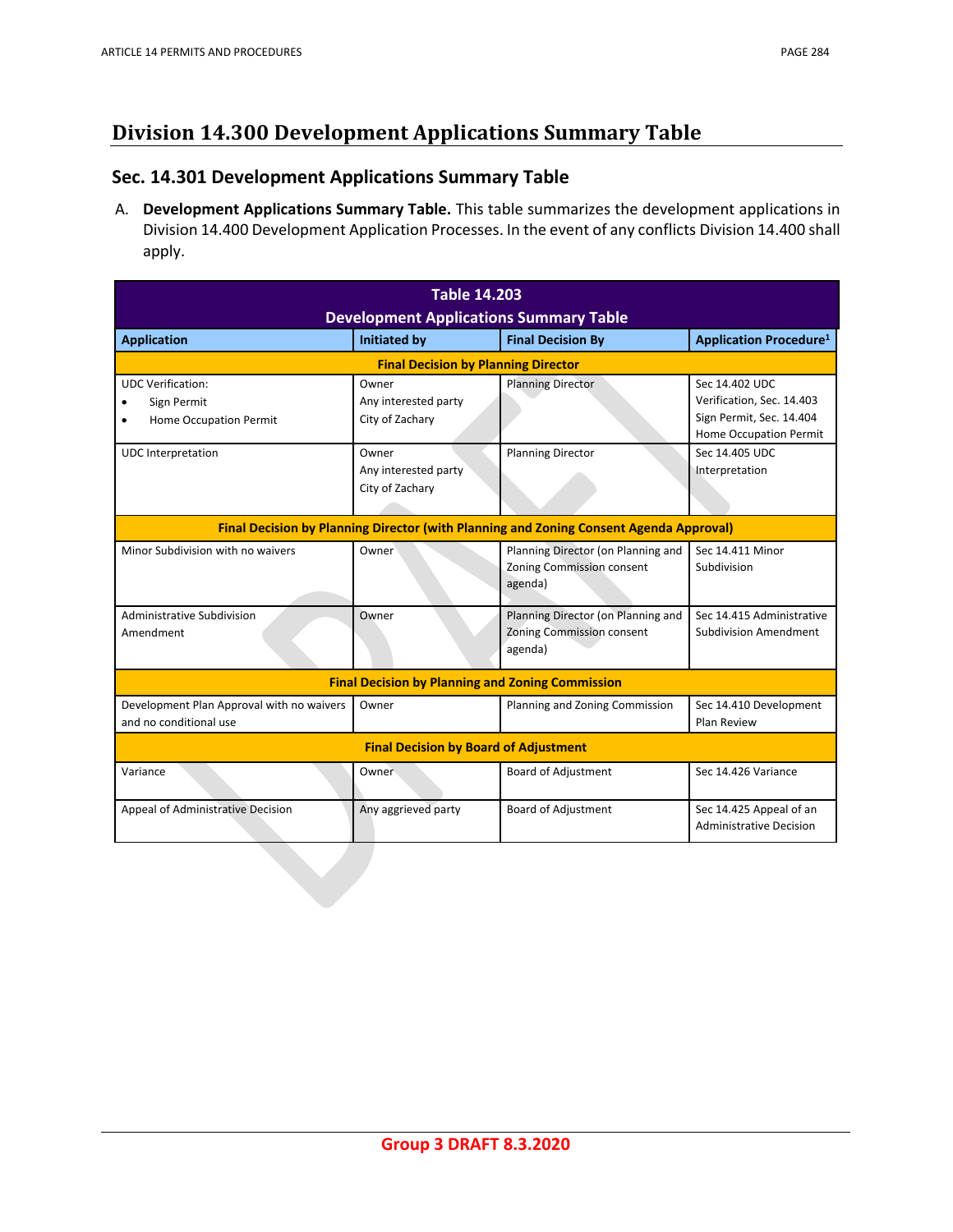| <b>Table 14.203 cont.</b><br><b>Development Applications Summary Table</b>                                                                                                |                                                  |                                                                             |                                                                   |  |  |
|---------------------------------------------------------------------------------------------------------------------------------------------------------------------------|--------------------------------------------------|-----------------------------------------------------------------------------|-------------------------------------------------------------------|--|--|
| <b>Application</b>                                                                                                                                                        | <b>Initiated by</b>                              | <b>Final Decision By</b>                                                    | <b>Application Procedure<sup>1</sup></b>                          |  |  |
| Final Decision by City Council (with recommendation from Planning Director)                                                                                               |                                                  |                                                                             |                                                                   |  |  |
| <b>Temporary Use Permit</b>                                                                                                                                               | Owner<br>Any interested party                    | City Council                                                                | Sec 14.406 Temporary<br>Use Permit                                |  |  |
|                                                                                                                                                                           | <b>Final Decision by City Council</b>            |                                                                             |                                                                   |  |  |
| Development Plan Review with waivers                                                                                                                                      | Owner                                            | City Council with recommendation<br>from Planning and Zoning<br>Commission  | Sec 14.410 Development<br>Plan Review                             |  |  |
| <b>Standard Subdivision Preliminary Plat</b>                                                                                                                              | Owner                                            | City Council with recommendation<br>from Planning and Zoning<br>Commission  | Sec 14.413 Standard<br>Subdivision Preliminary<br>Plat            |  |  |
| <b>Standard Subdivision Final Plat</b>                                                                                                                                    | Owner                                            | City Council with recommendation<br>from Planning and Zoning<br>Commission  | Sec 14.414 Standard<br><b>Subdivision Final Plat</b>              |  |  |
| Minor Subdivision with Waiver                                                                                                                                             | Owner                                            | City Council with recommendation<br>from Planning and Zoning<br>Commission  | Sec 14.411 Minor<br>Subdivision                                   |  |  |
| <b>Major Subdivision Amendment</b>                                                                                                                                        | Owner                                            | City Council with recommendation<br>from Planning and Zoning<br>Commission  | Sec 14.416 Major<br><b>Subdivision Amendment</b>                  |  |  |
| <b>Conditional Use</b><br>Cell Network (Placeholder)<br>$\bullet$<br>Sign Design Program                                                                                  | Owner                                            | City Council with recommendation<br>from Planning and Zoning<br>Commission  | Sec 14.420 Conditional<br>Use, Sec. 14.422 Sign<br>Design Program |  |  |
| Zoning Map Amendment                                                                                                                                                      | Owner<br>City of Zachary                         | City Council with recommendation<br>from Planning and Zoning<br>Commission  | Sec 14.424 Zoning Map<br>Amendment                                |  |  |
| <b>UDC Text Amendment</b>                                                                                                                                                 | Owner<br>City of Zachary<br>Any interested party | City Council with recommendation<br>from Planning and Zoning<br>Commission  | Sec 14.423 UDC Text<br>Amendment                                  |  |  |
| <b>Annexation Request</b>                                                                                                                                                 | Owner<br>City of Zachary                         | City Council after<br>recommendation from Planning<br>and Zoning Commission | Sec 14.427 Annexation<br>Request                                  |  |  |
| PUD Conceptual Plan<br><b>PUD Preliminary Plan</b><br>PUD Final Plan                                                                                                      | Owner                                            | City Council after<br>recommendation from Planning<br>and Zoning Commission | Sec 14.503 TND Summary<br>of Process                              |  |  |
| <b>TND Conceptual Plan</b><br>TND Preliminary Plan with Pattern Book<br><b>TND Final Plan</b>                                                                             | Owner                                            | City Council after<br>recommendation from Planning<br>and Zoning Commission | Sec 14.505 PUD Summary<br>of Process                              |  |  |
| Development Agreement                                                                                                                                                     | Owner                                            | City Council after<br>recommendation from Planning<br>and Zoning Commission | Sec 14.512 Development<br><b>Agreements Authorized</b>            |  |  |
| <b>TABLE NOTE:</b><br><sup>1</sup> Standards are provided for cross-reference purposes only, and do not exempt the application from all applicable standards of this UDC. |                                                  |                                                                             |                                                                   |  |  |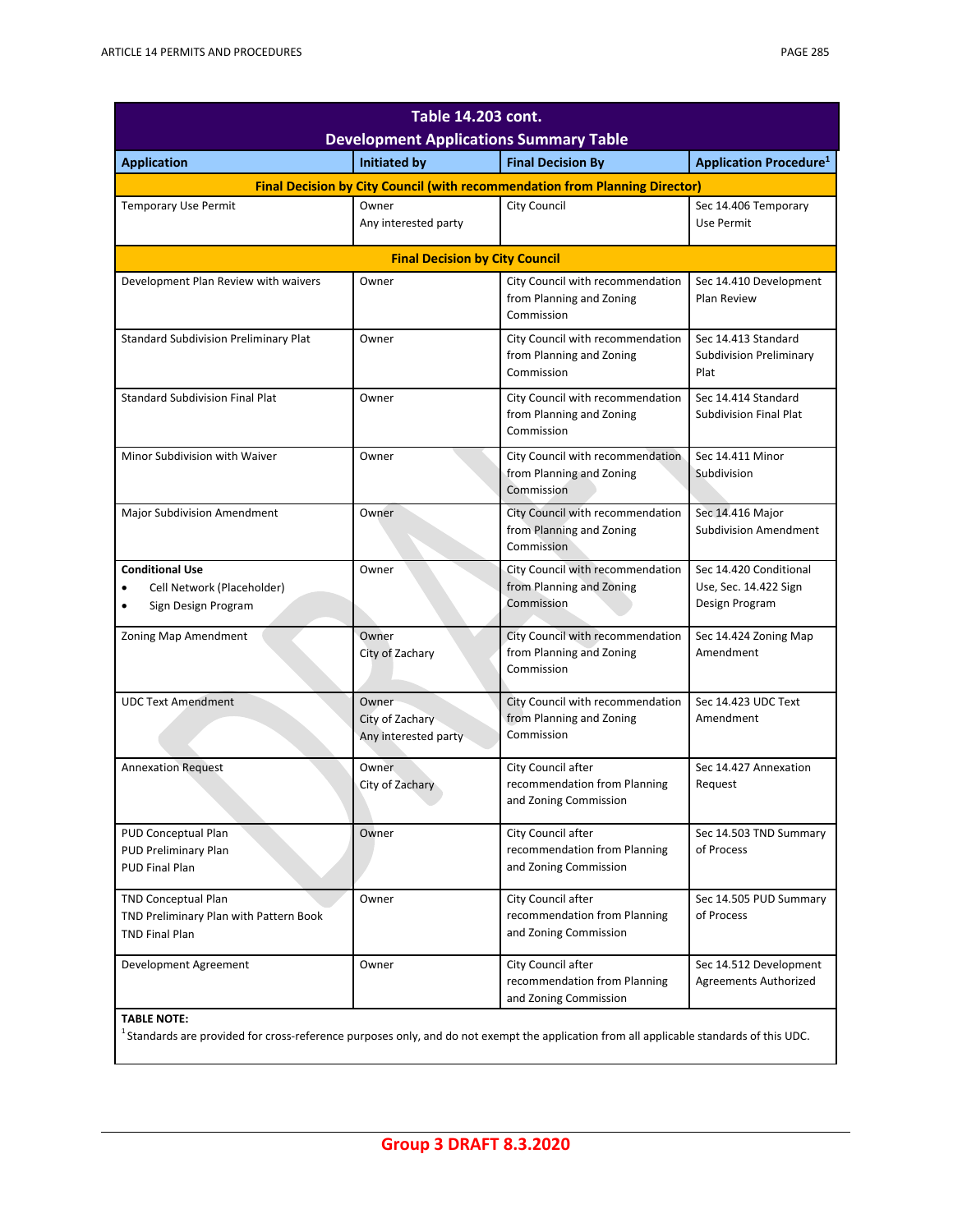# **Division 14.400 Development Applications Processes**

### **Sec. 14.401 Development Application Processes Introduction**

- A. **Purpose.** The development applications permitted by this UDC are set out in this Division. Other development applications and development permits may also be required by State or Federal law, or the building code. Permits for activities in public rights‐of‐way are required by the City's Code of Ordinances.
- B. **Administrative Procedures.** All applications shall follow the rules and regulations presented in *Division 14.200 Standardized Administrative Procedures*, unless specifically exempted in a Development Application Process in this section.

### **Sec. 14.402 UDC Verification**

- A. **Purpose/Applicability.** A UDC verification promotes compliance with the UDC by establishing a procedure for the City to verify that an application and/or development project complies with all standards of the UDC prior to issuance of a building permit, certificate of occupancy, business license, or other City permit.
	- 1. No structure or land may be used or occupied, in whole or in part, for any purpose, until a UDC verification has been issued stating that the use, structure, and site improvements comply with the provisions of this UDC.
	- 2. A UDC verification is needed only for the first permit or license issued for the building or site. For example, new construction that requires both a building permit and a certificate of occupancy only requires a UDC verification for the building permit.
- B. **Initiation.** The following parties may initiate a UDC verification:
	- 1. Owner, or duly authorized representative
	- 2. Any interested party
	- 3. City of Zachary Staff
- C. **Authority.** The Planning Director shall make a final decision on a UDC verification.
- D. **Application.** 
	- 1. An application shall be filed with the Planning Director.
	- 2. When a UDC verification is required with an application for a building permit, certificate of occupancy, business license or other City permit, no separate application is required.
	- 3. The Planning Director shall request any additional information he or she may deem necessary or appropriate for a full and proper review of the application.
- E. **Review/Decision by Planning Director.** The Planning Director and any relevant City Staff shall review the application and make recommendations as needed. The Planning Director may present the application to the Technical Advisory Committee for review. After review, the Planning Director shall make a final decision to approve the UDC verification or to deny the UDC verification with specific reasons for the denial provided to the applicant.
- F. **Appeal.** An aggrieved party may appeal a final decision on a UDC verification within forty-five (45) days of the final decision. Such appeal shall be considered an Appeal of an Administration Decision to the Board of Adjustment.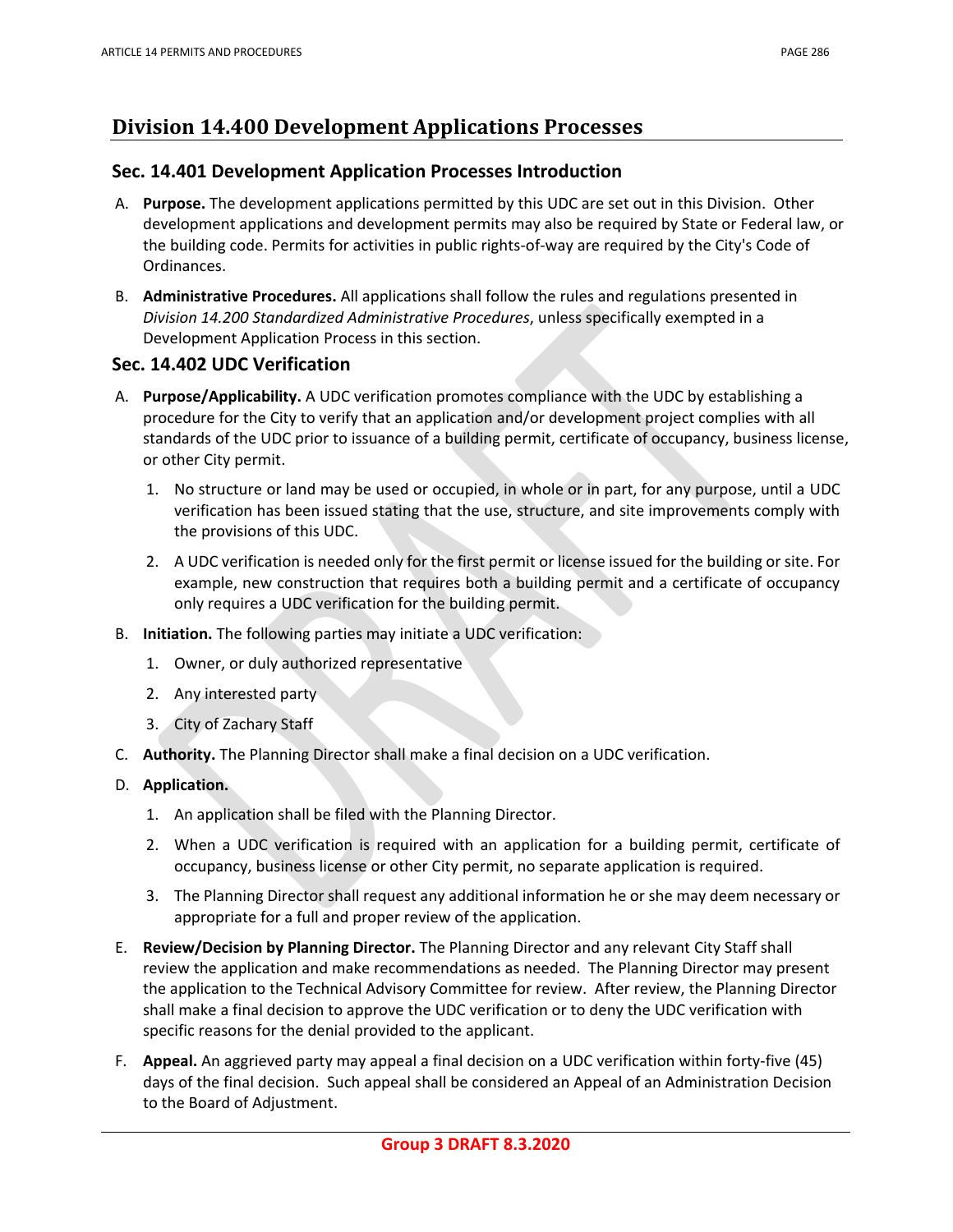# **Sec. 14.403 Sign Permit (UDC Verification)**

- A. **Purpose/Applicability.** A sign permit is a specific UDC verification required for the installation, replacement or modification of any sign in the City of Zachary unless the sign is exempted from requiring an application in Sec. XX.XXX (sign permit section).
	- 1. A sign permit shall follow the process outlined in Sect. 14.402 UDC Verification.
	- 2. A sign design program is a conditional use and shall follow the process outlined in Sec. 14.4XXX Conditional Use Sign Design Program.

## **Sec. 14.404 Home Occupation Permit (UDC Verification)**

- A. **Purpose/Applicability.** A Home Occupation permit is a specific UDC verification required before an occupational license is granted for any Home Occupation in the City of Zachary as outlined in Section 1.XXX.
	- 1. A Home Occupation permit shall follow the process outlined in Section 14.402 UDC Verification.
	- 2. A Home Business is a conditional use and shall follow the process outlined in Sec. 14.4XX Conditional Use.

### **Sec. 14.405 UDC Interpretation**

- A. **Purpose/Applicability.** A UDC Interpretation may be requested when the provisions of this UDC, though detailed and extensive, cannot, as a practical matter, address every specific situation to which they are applied. request an administrative interpretation of the terms, provisions, or requirements of this UDC if the application of the terms, provisions, or requirements are not obvious.
	- 1. The interpretation process recognizes that many such situations can be readily addressed by an interpretation of the specific provisions of this UDC in the context of other general and specific UDC provisions.
	- 2. The interpretation authority is not intended to add or change the essential content of this UDC, but only to allow authoritative application of that content to specific cases.
- B. **Initiation.** The following parties may initiate a UDC Interpretation application:
	- 1. Owner, or duly authorized representative
	- 2. Any interested party
	- 3. The Planning and Zoning Commission and City Council by adoption of a resolution.
- C. **Authority.** The Planning Director shall make a final decision on a UDC Interpretation.
- D. **Application.**
	- 1. An application shall be filed with the Planning Director.
	- 2. In addition to the application form the following information and data shall be included as part of the complete application: The applicant shall present a description of the situation or scenario to which the application of this UDC is in question, and a statement of the nature of the interpretation sought.
- E. **Review/Decision by Planning Director.** The Planning Director and any relevant City Staff shall review the application and make recommendations as needed. The Planning Director may present the application to the Technical Advisory Committee for review. After review, the Planning Director shall make a final written determination on the UDC interpretation. The Planning Director shall maintain a written record of all interpretations.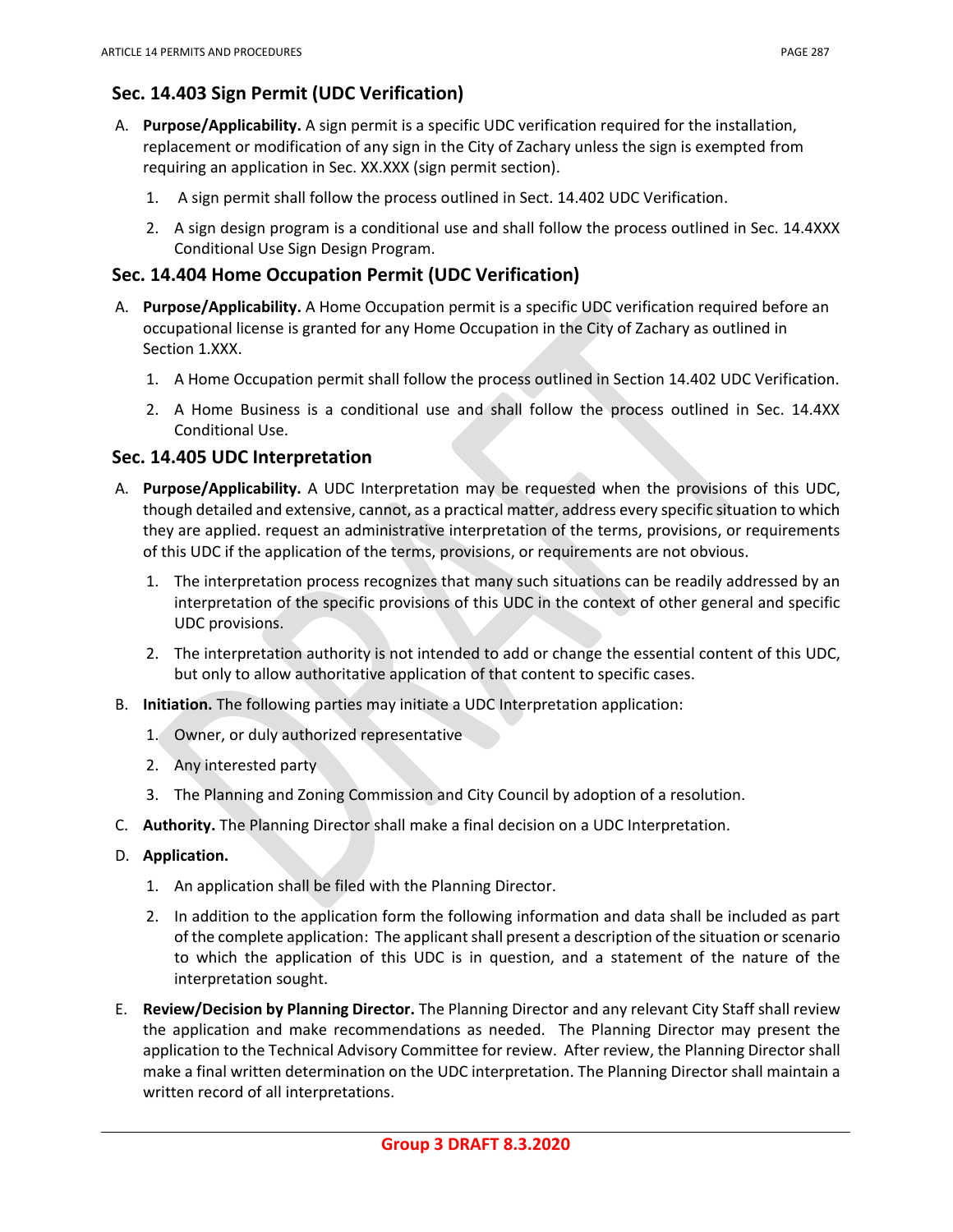F. **Appeal.** An aggrieved party may appeal a final decision on a UDC interpretation within forty-five (45) days of the final decision. Such appeal shall be considered an Appeal of an Administration Decision to the Board of Adjustment.

### **Sec. 14.406 Temporary Use Permit**

- A. **Generally.** Temporary Use applications are required as set out in Section 1.XXX Temporary Use XXX.
- B. **Decision Criteria.** XXX.

### **Sec. 14.407 – Sec. 14.409 Reserved.**

### **Sec. 14.410 Development Plan Review**

- A. **Purpose/Criteria.** Development Plan Review is intended to promote orderly development and redevelopment in the City and to assure that such development or redevelopment occurs in a manner that meets the standards and regulations of this UDC, is harmonious with surrounding developments and promotes the general welfare of the City. All development applications and permit request shall be reviewed for compliance with this UDC as required by Sec. 14.402 UDC Verification. Unless otherwise required by this section or this UDC, Development Plan Review shall be required for all developments that meet the following criteria:
	- 1. Construction of more than two (2) residential units on a single lot of record.
	- 2. All non-residential construction or expansion, including mixed-use.
	- 3. Creation of more than five hundred (500) square feet of impervious coverage.
	- 4. Any development or redevelopment within an Overlay District, excluding single-family residential dwellings.
- B. **Initiation.** The following parties may initiate a Development Plan Review application:
	- 1. Owner, or duly authorized representative
- C. **Authority.** 
	- 1. The Planning Commission shall make a final decision on a Development Plan Review application that: 1) Is not tied to specific conditional use application or other application requiring City Council approval; and 2) does not require any waivers or variances.
	- 2. The City Council shall make a final decision on a Development Plan Review application with a Conditional Use application and/or other application requiring City Council approval and/or an application requiring waivers or variances.

### D. **Application.**

- 1. A pre-application conference is required before submittal of an application.
- 2. The application shall be filed with the Planning Director.
- 3. In addition to the application form the following information and data shall be included as part of the complete application unless the Planning Director determines the information and data is not needed for review purposes:
	- a. The name of the individual or firm preparing the plan.
	- b. The north arrow, scale, and date.
	- c. The boundaries and dimensions of the property involved, the general location of all existing easements, sector lines, property lines, existing streets, structures or waterways, and other significant physical features in or adjoining the project.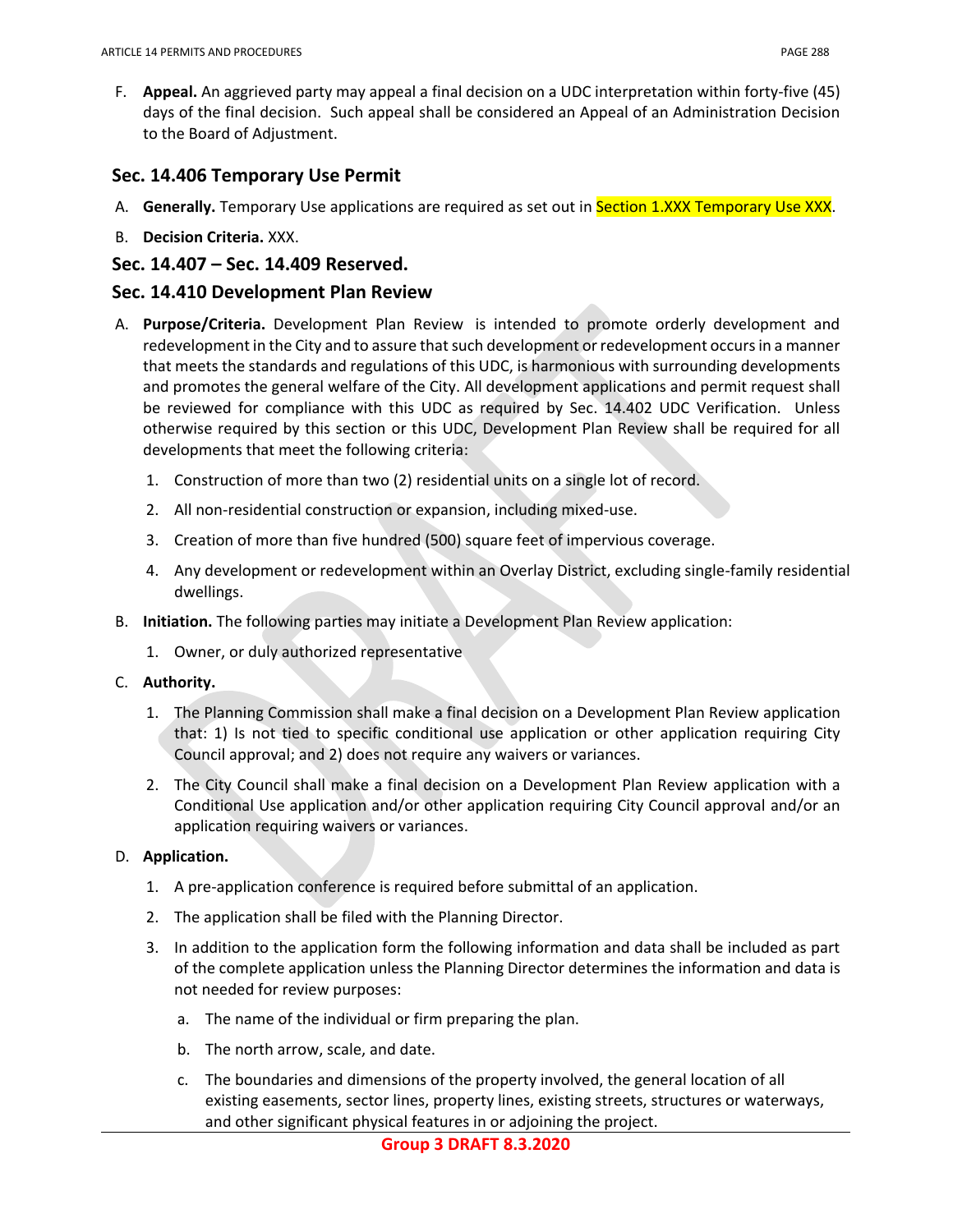- d. The general location and character of construction of any proposed streets, alleys, driveways, curb cuts, entrances and exits, loading areas, numbers of parking and loading spaces, exterior lighting systems, storm drainage, and sanitary facilities.
- e. The approximate height of all proposed structures, principal and accessory, or major excavations in relation to heights of structures on adjoining property. The location should be drawn to scale but full dimensioning is not required.
- f. A tabulation of the total gross area in square feet or acres of the project site and the floor area in square feet of any building(s) in the proposed development.
- g. Building elevations, locations, and dimensions.
- h. General location of parking and site circulation.
- i. General location, height, and material of all fences, walls, screening, and landscape.
- j. If available, general location, character, size, and height, and orientation of proposed signs.
- k. If available, the approximate location and sizes of sanitary and storm sewers, water mains, culverts, and other utilities and structures in or near the project.
- l. If available, landscape and stormwater management plan, where applicable.
- m. Such other information as may be required in order to meet standards in the district in which the use is to be located.
- n. A traffic impact analysis, if determined to be necessary by the Planning Director.
- o. A brief narrative description of how the proposed development addresses the design goals.
- 4. The Planning Director may waive submittal requirements where such information is not necessary to determine the nature of the development or that the development meets relevant approval criteria.
- 5. The Planning Director or other City staff may request additional information as need to make a recommendation and/or final decision.
- E. **Review by City Staff.** The Planning Director and any relevant City Staff shall review the application and make recommendations as needed.
- F. **Review by Technical Advisory Committee.** With notice as required for by the UDC, the Technical Advisory Committee shall hold a public meeting to allow for review of the application and make recommendations as needed.
- G. **Final Decision by Planning and Zoning Commission for Development Plan Review with no conditional use and no waivers or variances.** 
	- 1. In accordance with the provisions of Division 14.200 Standardized Administrative Procedures, after public notice the Planning and Zoning Commission shall hold a public hearing.
	- 2. After the close of the public hearing, the Planning and Zoning Commission shall consider the recommendations and reports of City staff and the Technical Advisory Committee, relevant comments of interested parties and the review criteria for Development Plan Review in Sec. 14.4XX and approve, approve with modifications, or deny the application with specific reason(s) for denial added to the record.
- H. **Recommendation by Planning and Zoning Commission for Development Plan Review with conditional use and/or waivers or variances.** 
	- 1. In accordance with the provisions of Division 14.200 Standardized Administrative Procedures,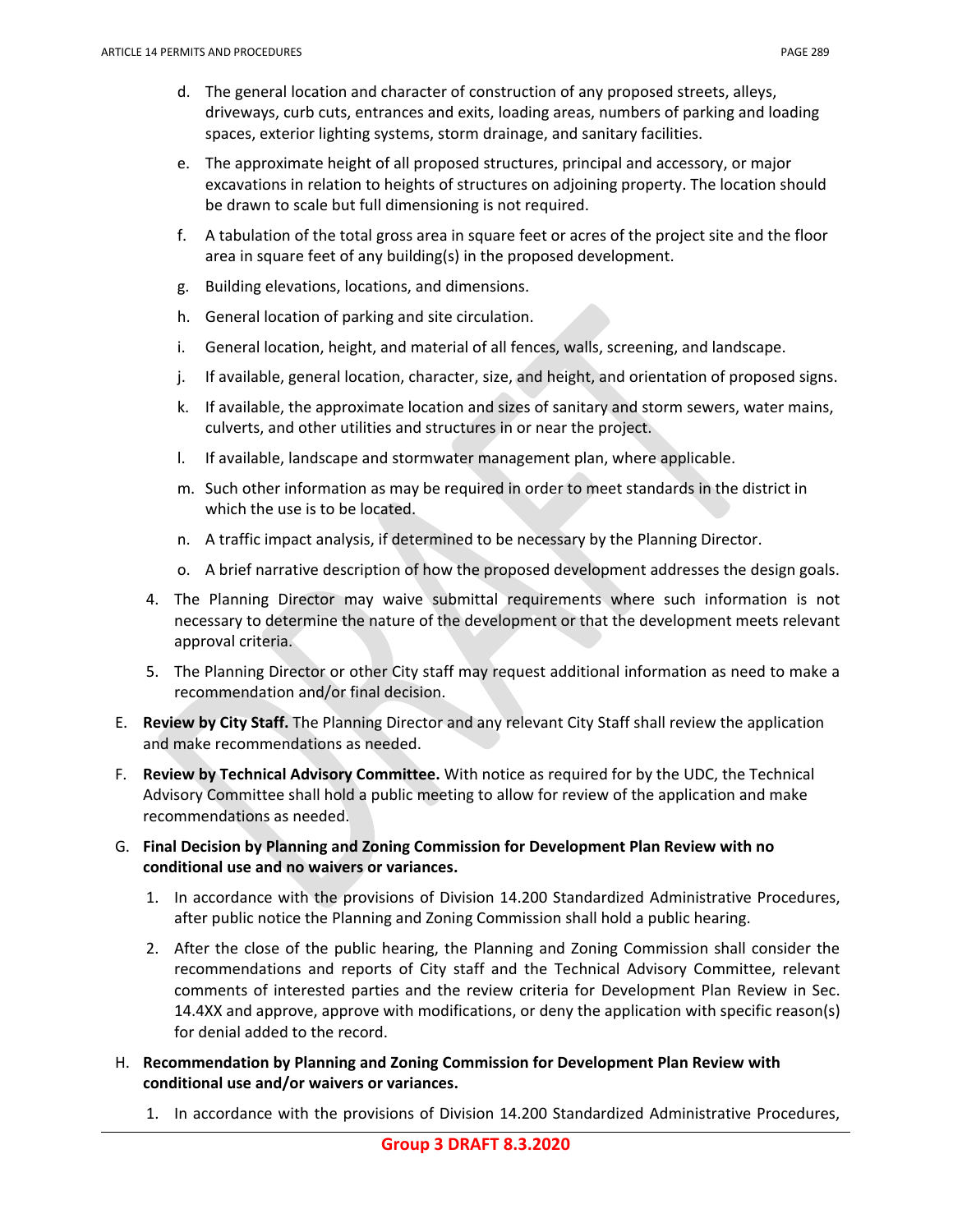after public notice the Planning and Zoning Commission shall hold a public hearing.

- 2. After the close of the public hearing, the Planning and Zoning Commission shall consider the recommendations and reports of City staff and the Technical Advisory Committee, relevant comments of interested parties and the review criteria for Development Plan Review in Sec. XX.XXX and recommend approval, approval with modifications, or denial of the application with specific reason(s) for denial added to the record.
- 3. The failure to resolve a finding of incomplete or inaccurate information may be grounds for recommending denial. If the Planning and Zoning Commission fails to act by a vote of the majority of the Commission members, the application will be forwarded to the City Council **without recommendation of no legal majority**. The Planning and Zoning Commission may continue a public hearing or defer an application no more than two (2) time before making a recommendation. After the second continuance or deferral concerning a specific application, a continuance or deferral shall be considered as **without recommendation of no legal majority**.

#### I. **Final Decision by City Council for Development Plan Review Development Plan Review with conditional use and/or waivers or variances.**

- 1. In accordance with the provisions of Division 14.200 Standardized Administrative Procedures, after public notice the City Council shall hold a public hearing.
- 2. After the close of the public hearing, the City Council shall consider the recommendation of the Planning and Zoning Commission, the recommendations and reports of City staff, relevant comments of interested parties and the review criteria for Development Plan Review in Sec. XX.XXX and shall approval, approve with modification, or deny with specific reason(s) for denial added to the record.

#### J. **Development Plan Review Conditions**

- 1. The Planning Director, Planning and Zoning Commission and the City Council may impose such conditions upon the Development Plan Review as deemed necessary for the protection of the public health, safety, and welfare.
- 2. Any conditions or waiver imposed shall be set forth in the resolution approving the Development Plan Review and shall be incorporated into or noted on revised plan for final approval. The applicant shall submit the revised plan and any additional required information incorporating all approved conditions and waivers. The Planning Director shall verify that the revised plan incorporates all conditions and waivers set forth in the resolution approving the Development Plan Review.
- 3. No permits or licenses for the development shall be issued until the Planning Director issues a final approval.
- K. **Review Standards for Development Plan Review.** In reviewing development plans, use specific standards shall be evaluated. However, this review shall not consider the validity or appropriateness of the use.
	- 1. Development Plan Review for the proposed development shall consider use specific standards in this UDC, however this process shall not review the validity or appropriateness of the use(s).
	- 2. The proposed development or structure meets all of the relevant standards and regulations of this UDC.
	- 3. The proposed development will support the existing and/or planned character of the City.
	- 4. The development plan demonstrates the following: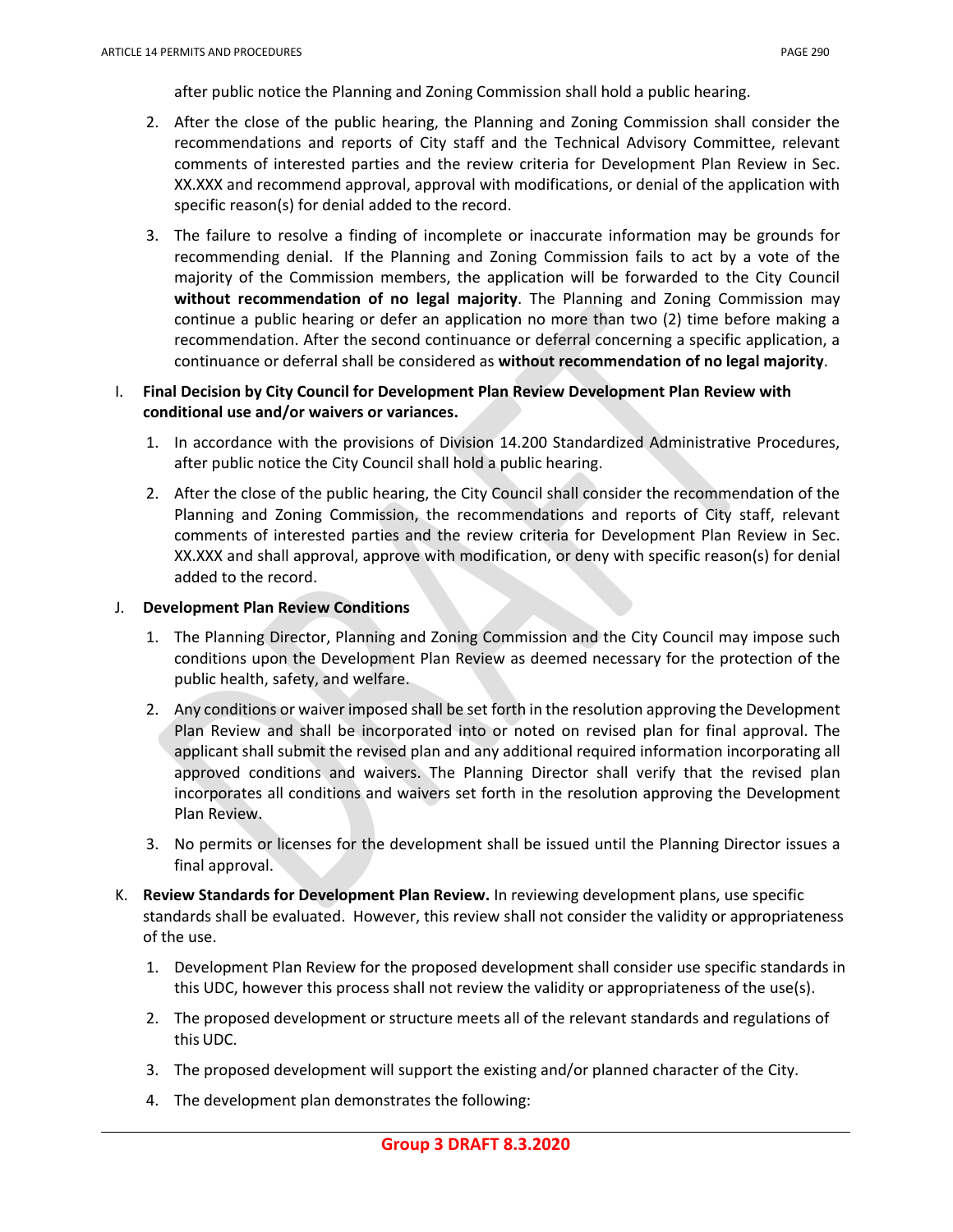- a. Compliance with any prior approvals;
- b. Site design and development intensity appropriate for and tailored the unique natural characteristics of the site;
- c. Adequate, safe and convenient arrangement of access, pedestrian circulation, bicycle facilities, roadways, driveways and off-street parking, stacking and loading spaces;
- d. Adequate design of grades, paving, gutters, drainage and treatment of turf to handle stormwater; and
- e. Landscaping, screening and buffers enhance the appearance and use of the site, if applicable.
- f. Adverse impacts on adjacent properties have been minimized or mitigated.
- g. Respects historic design context, if applicable.

#### L. **Appeal.**

- 1. An aggrieved party may appeal a final decision on a Development Plan Review by the Planning and Zoning Commission to the City Council within thirty (30) days of the date of the final decision by the Planning and Zoning Commission.
- M. **Expiration.** A Development Plan Review approval may expire after two (2) years in accordance with the provisions of *Division. 14.200 Standardized Administrative Procedures*.

#### N. **Changes to Approved Plans.**

- 1. The Planning Director may approve minor modifications to an approved Development Plan.
- 2. A minor modification may not be granted for any part of the Development Plan addressed in a waiver, or in a condition that has not been completed.
- 3. The following modifications shall be considered minor:
	- a. Any changes to building materials or building facades, provided that the change in materials is listed as a permitted material;
	- b. Up to twenty percent (20%) increase or any decrease in gross floor area of a building and it does not exceed the regulations of the applicable district;
	- c. Up to ten percent (10%) increase or any decrease in height of a building and it does not exceed the regulations of the applicable district;
	- d. Any changes in the uses of the buildings, provided that the use is considered permitted in the applicable district;
	- e. Rearrangements of internal streets and driveways, where such is found to be consistent with previous approvals, improves traffic circulation, and/or otherwise improves the development plan.
	- f. Such additional changes, adjustments, or alterations to elements of the development plan, such as walks, fencing, signs, lighting, landscape, or other elements, as may be necessary or desirable to improve the quality of the approved development plan or to provide for consistency with such other changes as may be authorized in this section.
- 4. All modifications not listed as minor shall only be considered as part of a new Development Plan Review in according with the requirements of this section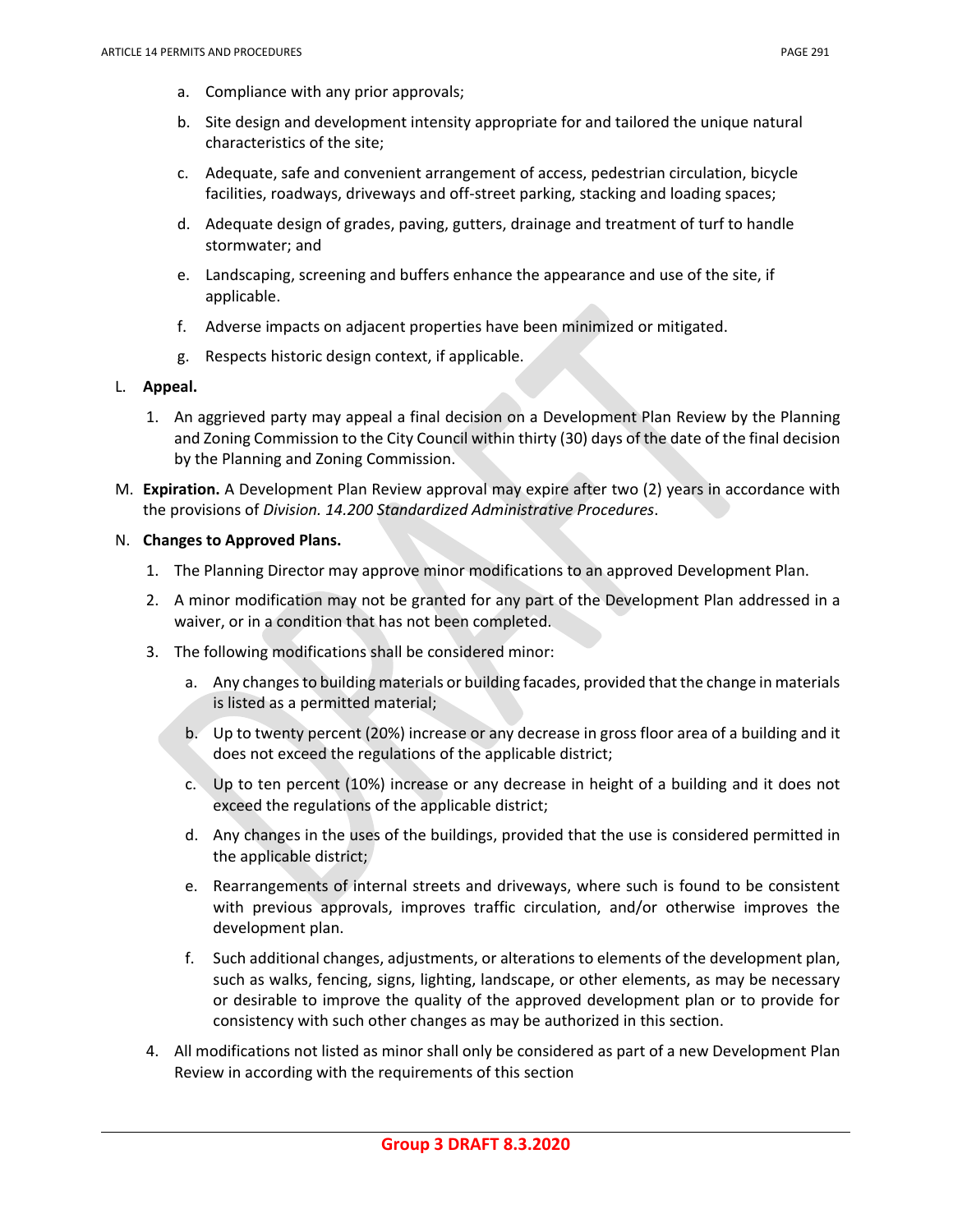## **Sec. 14.411 Minor Subdivision**

- A. **Purpose/Criteria.** A Minor Subdivision is intended to allow for land subdivisions that involve a limited number of parcel(s) and do not include the development, construction and/or dedication of public infrastructure and public improvements. Generally, a Minor Subdivision approval is a final plat approval. If a Minor Subdivision requires a waiver of any criteria listed in this section and/or any other regulation of this UDC, the City Council shall make the final decision on the Minor Subdivision application:
	- 1. The area of the proposed subdivision is located entirely within the City of Zachary. No waiver of this criteria is allowed.
	- 2. The subdivision creates no four (4) new lots of record with one additional residual parcel permitted.
	- 3. The subdivision will conform fully to all requirements of the current zoning district and each lot will be developable according to the site development regulations of the UDC. No waiver of the minimum lot size or minimum lot width is permitted, except where to do so would lead to parcels that are less nonconforming than prior to the subdivision.
	- 4. The subdivision complies with all regulations and standards of the Louisiana Department of Health and Hospitals and/or appropriate agencies, with such rules providing minimum standards to be met by all subdivision plats.
	- 5. The subdivision has direct access to a public street and existing utilities and/or does not require the creation or extension of any public street or public improvement.
		- a. If any public improvement is required, the application shall be considered as a Standard Subdivision.
		- b. If the subdivision includes a private street or servitude of access, the application shall be considered as a Standard Subdivision.
- B. **Initiation.** The following parties may initiate a Minor Subdivision application:
	- 1. Owner, or duly authorized representative
- C. **Authority.** 
	- 1. The Planning Director with ratification by the Planning and Zoning Commission, if the Minor Subdivision creates no more than four (4) new lots of record with one additional residual parcel permitted and does not require any waivers.
	- 2. The Planning and Zoning Commission if the subdivision meets all the criteria in Sec. 14. 411.A and does not require any waivers.
	- 3. The City Council if the Minor Subdivision requires any waivers and/or includes a private street or servitude of access.

### D. **Application.**

- 1. A pre-application conference is required before submittal of an application.
- 2. The application shall be filed with the Planning Director.
- 3. In addition to the application form the following information and data shall be included as part of the complete application unless the Planning Director determines the information and data is not needed for review purposes:
	- a. A signed affidavit verifying ownership of all property to be subdivided.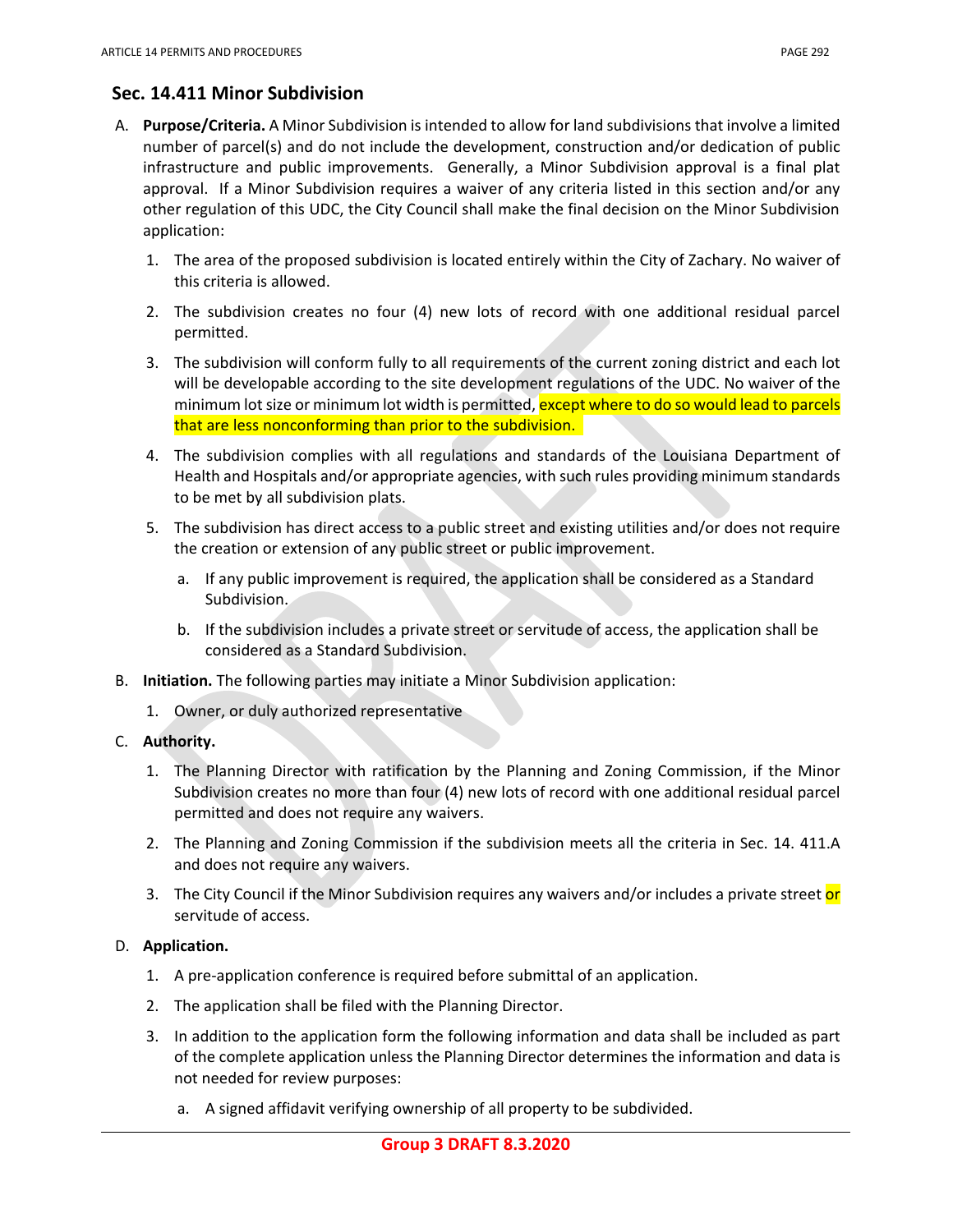- b. A copy of any covenants or restrictions that affect the property.
- c. A survey of that part of the parcel proposed for subdivision that is subject to the application for the Minor Subdivision.
- d. A plat containing all required information and the required number of print copies in the application.
- e. Drainage Improvement Study per Section X.XXX (may be waived by Planning Director).
- 4. Plat Requirements
	- a. The title under which the proposed subdivision is to be recorded; the location of the property to be subdivided; the name of the owner or owners and/or the subdivider; and the name of the engineer, surveyor or landscape architect, if any, who is platting the tract.
	- b. Boundaries of the subdivision location; width and names of streets; section and township lines; indication of incorporated areas, sewer districts, zoning districts, and other legally established districts; all watercourses, drainage ditches, wooded areas and other features within the area to be subdivided as well as the same facts regarding adjacent property.
	- c. The names of all adjoining subdivisions, and the names and record owners of adjoining tracts of unsubdivided land.
	- d. The proposed location, layout, and approximate dimensions of lots; any other necessary descriptions of lots, servitudes and easements; and location and dimensions of existing buildings.
	- e. Existing drainage ditches, sanitary and storm sewers, water mains, culverts, and other underground structures within the tract or immediately adjacent.
	- f. The areas of open space.
	- g. The location of all existing and proposed public utilities including storm and sanitary sewers, water, gas and power lines.
	- h. Location and size of proposed parks, playgrounds, church or school sites or other special uses of land to be considered for dedication to public use.
	- i. North Point, Scale and Date. North point, scale, and date.
	- j. A key or vicinity map, showing the area to be subdivided in relation to the nearest major street or road.
- 5. The Planning Director may waive submittal requirements where such information is not necessary to determine the nature of the development or that the development meets relevant approval criteria.
- 6. The Planning Director or other City staff may request additional information as need to make a recommendation and/or final decision.
- E. **Review by City Staff.** The Planning Director and any relevant City Staff shall review the application and make recommendations as needed.
- F. **Review by Technical Advisory Committee.** With notice as required for by the UDC, the Technical Advisory Committee shall hold a public meeting to allow for review of the application and make recommendations as needed.
- G. **Final Decision by Planning Director with Planning and Zoning Commission ratification for Minor Subdivision Final Plat with no waivers.**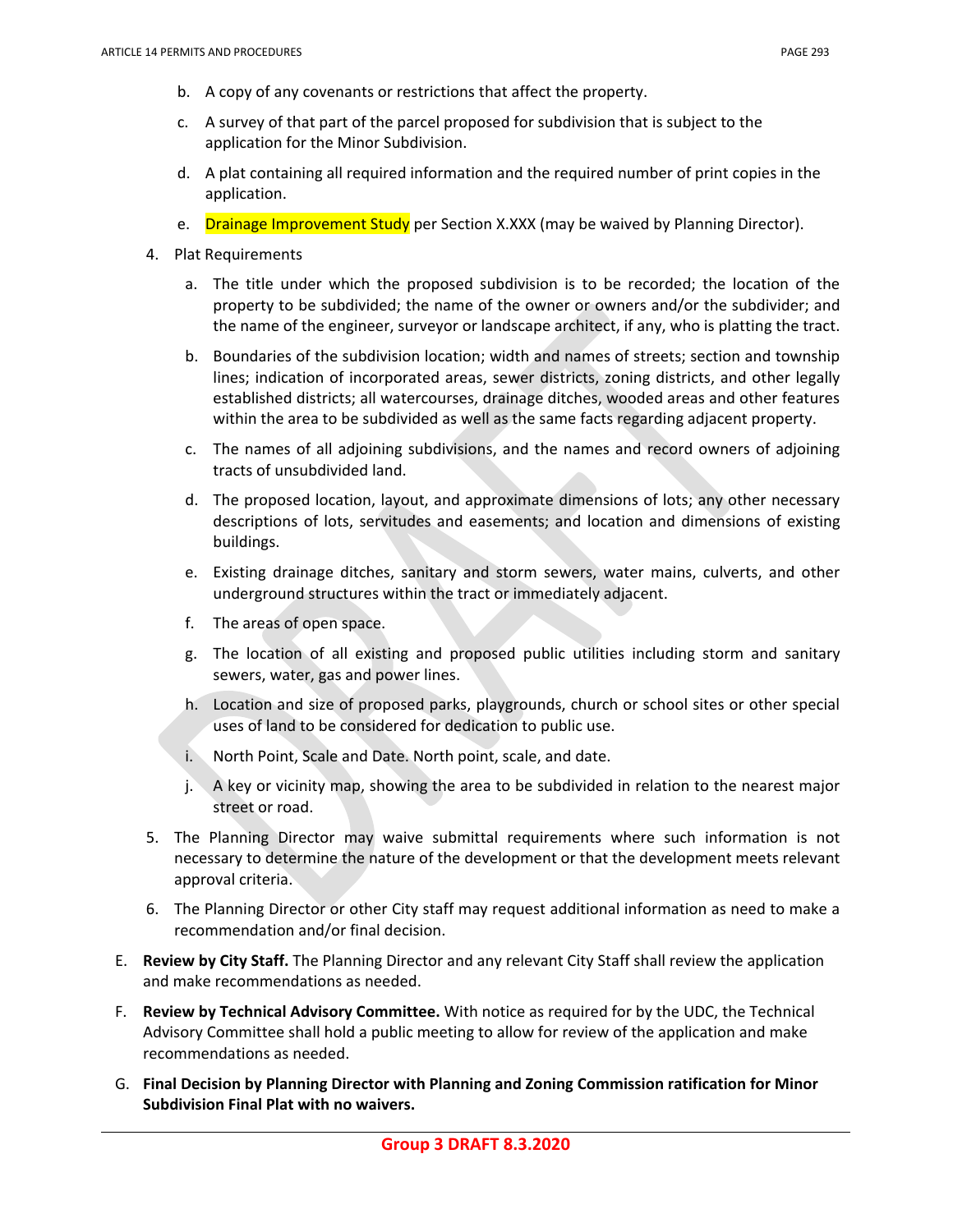- 1. In accordance with the provisions of Division 14.200 Standardized Administrative Procedures, after public notice the Planning Director shall consider the recommendations and reports of City staff and the Technical Advisory Committee, relevant comments of interested parties and the review criteria for Minor Subdivisions in Sec. XX.XXX and approve or deny the application with specific reason(s) for denial added to the record.
- 2. The decision shall be placed on the consent agenda for the next available Planning and Zoning Commission for ratification and signature of the chairman of the Planning and Zoning Commission if required.
- H. **Recommendation by Planning and Zoning Commission for Minor Subdivision Final Plat with waivers.** 
	- 1. In accordance with the provisions of Division 14.200 Standardized Administrative Procedures, after public notice the Planning and Zoning Commission shall hold a public hearing.
	- 2. After the close of the public hearing, the Planning and Zoning Commission shall consider the recommendations and reports of City staff and the Technical Advisory Committee, relevant comments of interested parties and the review criteria for Minor Subdivisions in Sec. XX.XXX and recommend approval, approval with modifications, or denial of the application with specific reason(s) for denial added to the record.
	- 3. The failure to resolve a finding of incomplete or inaccurate information may be grounds for recommending denial. If the Planning and Zoning Commission fails to act by a vote of the majority of the Commission members, the application will be forwarded to the City Council **without recommendation of no legal majority**. The Planning and Zoning Commission may continue a public hearing or defer an application no more than two (2) time before making a recommendation. After the second continuance or deferral concerning a specific application, a continuance or deferral shall be considered as **without recommendation of no legal majority**.

### I. **Decision by City Council for Minor Subdivision Final Plat with Waivers.**

- 1. In accordance with the provisions of *Division 14.200 Standardized Administrative Procedures*, after public notice the City Council shall hold a public hearing.
- 2. After the close of the public hearing, the City Council shall consider the recommendation of the Planning and Zoning Commission, the recommendations and reports of City staff, relevant comments of interested parties and the review criteria for Sub Uses in Sec. XX.XXX and shall approval, approve with modification, or deny with specific reason(s) for denial added to the record.

### J. **Conditions**

- 1. The Planning Director, Planning and Zoning Commission and the City Council may impose such conditions upon the Minor Subdivision as deemed necessary for the protection of the public health, safety, and welfare.
- 2. Any conditions or waiver imposed shall be set forth in the ordinance approving the Minor Subdivision shall be incorporated into or noted on the revised plat for final approval. The applicant shall submit the revised plat and any additional required information incorporating all approved conditions and waivers. The Planning Director shall verify that the final plat incorporates all conditions and waivers set forth in the ordinance authorizing the Minor Subdivision.
- 3. No permits of licenses for the Minor Subdivision may be issued until the Planning Director issues a final approval.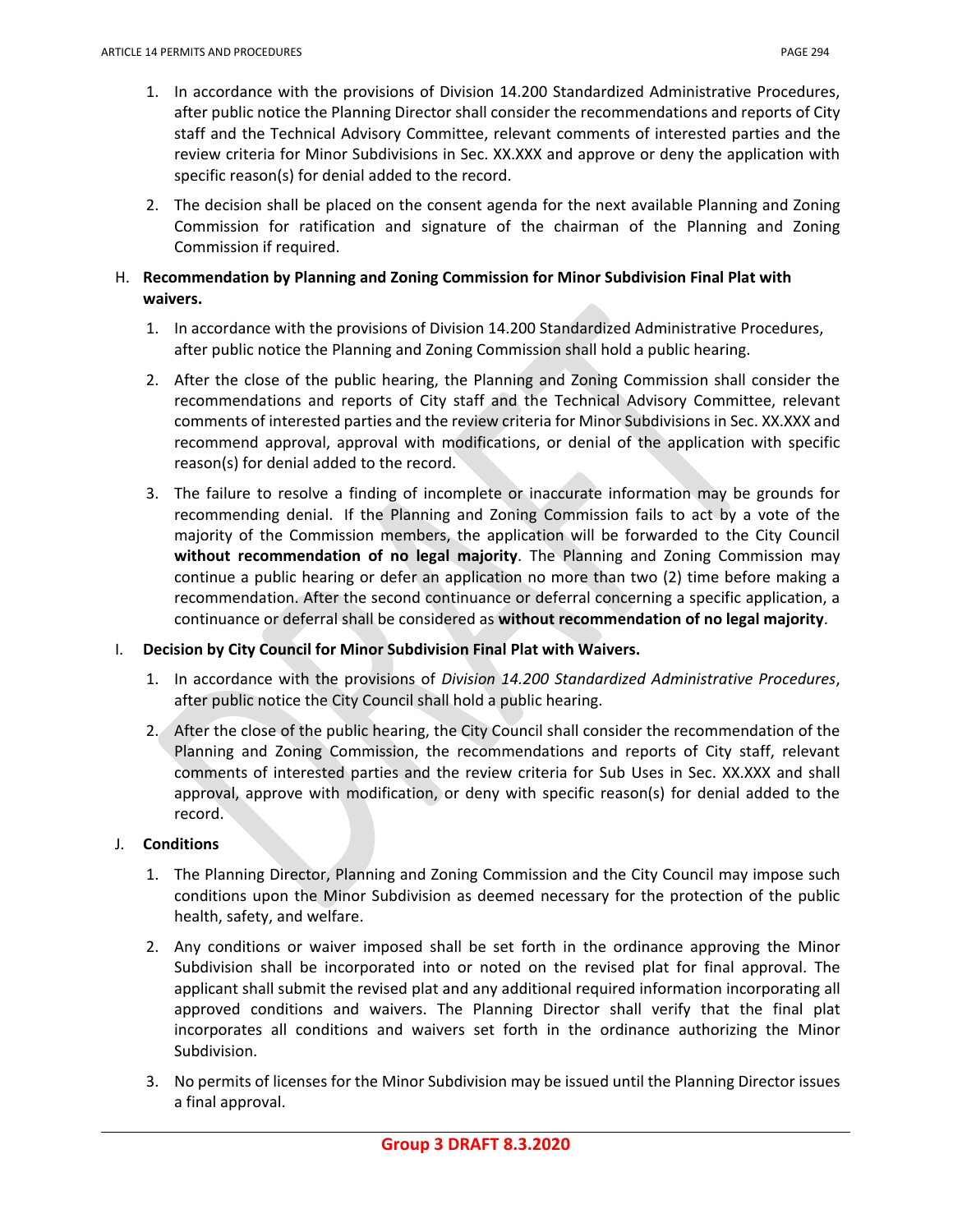- K. **Review Standards for Minor Subdivisions.** The following standards shall be considered when reviewing Minor Subdivisions:
	- 1. The subdivision is generally consistent with the policies embodied in the adopted Master Plan.
	- 2. The subdivision is consistent with the general purpose and intent of the applicable zoning district regulations.
	- 3. The subdivision meets all applicable standards in this UDC.
	- 4. The subdivision is compatible with adjacent development and neighborhoods and, as required by the particular circumstances, includes improvements or modifications either on-site or within the public right-of-way to mitigate development-related adverse impacts.
	- 5. The subdivision is not materially detrimental to the public health, safety, and welfare.
- L. **Appeal.**
	- 1. An aggrieved party may appeal a final decision by the Planning Director with ratification by the Planning and Zoning Commission on a Minor Subdivision to the City Council within thirty (30) days of the date of the ratification by the Planning and Zoning Commission.
	- 2. An aggrieved party may appeal a final decision on a Minor Subdivision with waivers by the City Council to the East Baton Rouge Parish Civil District Court (XXX) within thirty (30) days of the date of the final decision by the City Council.
- M. **Expiration.** A Minor Subdivision Final Plat approval shall not expire.

### **Sec. 14.412 Subdivision Waivers**

- A. **Purpose/Criteria.** Whenever the parcel to be subdivided is of such unusual size or shape or is surrounded by such development or unusual conditions that the strict application of the requirements contained in this UDC would result in real difficulties and substantial hardships or injustices, the City Council may vary or modify such requirements, so that the subdivider is allowed to develop his property in a reasonable manner, but so that, at the same time, the public welfare and interests of the City are protected and the general intent and spirit of these regulations are preserved. Petition for variance from these regulations shall be made by written request of the applicant, stating fully the grounds for the request and the facts relied upon by the applicant.
- B. **Subdivision Waiver Standards.** All waiver requests shall meet the following criteria:
	- 1. A subdivision waiver may only be applied for as part of a subdivision application.
	- 2. The area of the proposed subdivision is located entirely within the City of Zachary.
	- 3. The waiver complies with all federal, state and local regulations including standards of the Louisiana Department of Health and Hospitals and/or appropriate agencies, with such rules providing minimum standards to be met by all subdivision plats.
	- 4. Granting of the waiver will not be detrimental to the public safety, health, or welfare.
	- 5. A particular hardship or unusual and practical difficulty, but specifically not to include financial hardship, may result from the strict application of these standards or regulations and the conditions upon which the request for waiver are based are unique to the property for which the waiver is sought because of the physical surroundings, existing surround development, or shape or topographical conditions of the specific property, and are not applicable generally to other properties.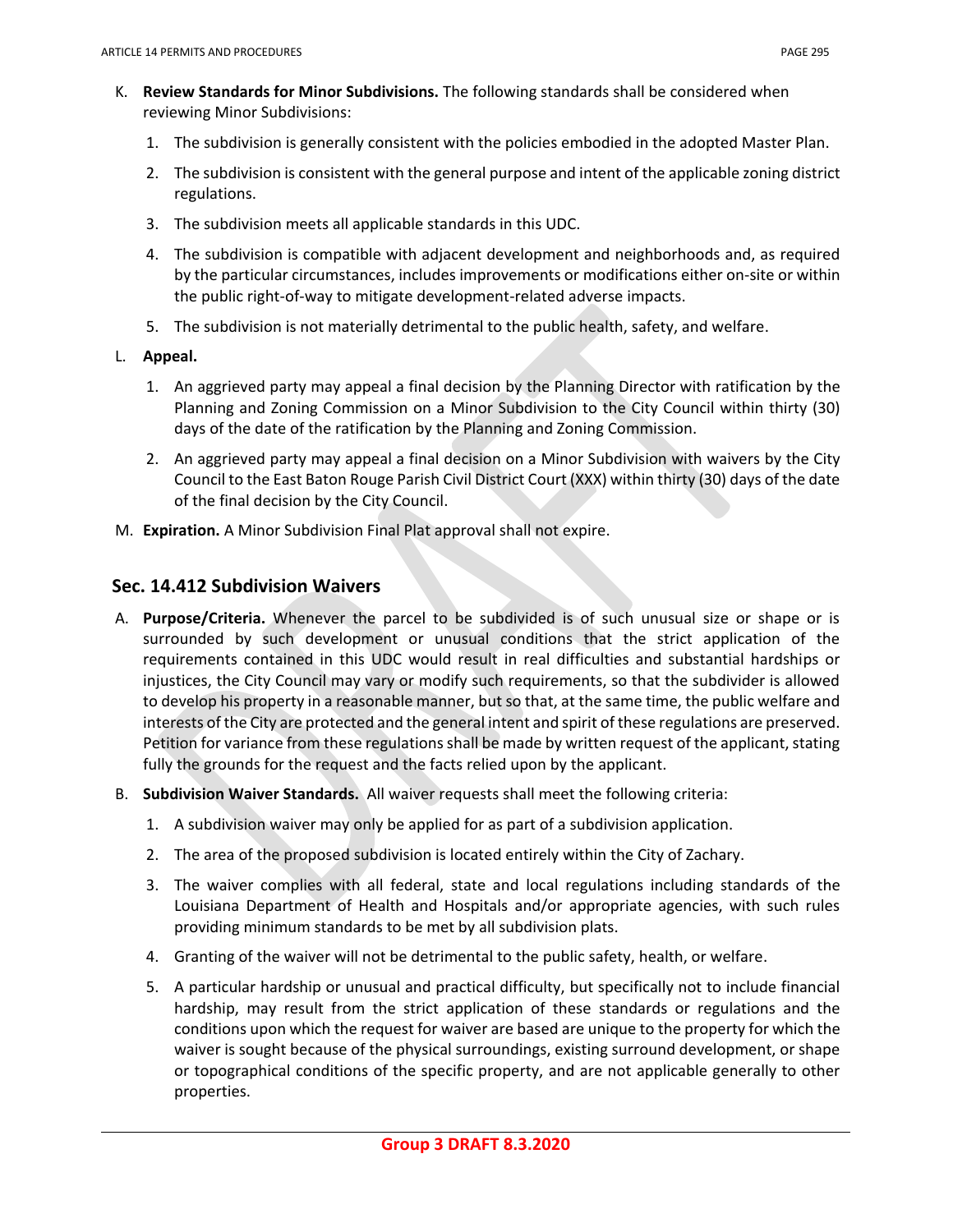- 6. Purposes of these standards or regulations may be served to a greater extent by an alternative proposal, or when the waiver is of such an inconsequential nature that it will not have any substantial effect on the purpose and intent of these standards or regulations or the authority for which is specifically granted in these standards or regulations.
- 7. Waivers only apply to this UDC in the creation of a specific subdivision plat. No waiver approved as part of a subdivision plat shall be considered as a waiver or variance for any other standard or regulation of this UDC. If a zoning variance is required, such a variance must be approved through the process delineated in this UDC.
- 8. In reviewing and/or approving a waiver, the Planning Director, Planning and Zoning Commission and City Council may recommend and/or approve such alternative conditions as will serve substantially the same objective as the standards or regulations waived.
- 9. All approved waivers must be recorded on the final plat and certified by the City of Zachary. Any approved waiver that is not recorded on the final plat and certified by the City of Zachary shall be considered void.

# **Sec. 14.413 Standard Subdivision Preliminary Plat**

- A. **Purpose/Criteria.** A Standard Subdivision is generally any subdivision that is not a Minor Subdivision or specifically exempt from these standards in the UDC. A Standard Subdivision shall meet the following criteria:
	- 1. The subdivision is located entirely within the City of Zachary. No waiver of this criteria is allowed.
	- 2. The subdivision will conform fully to all requirements of the current zoning district and each lot will be developable according to the site development regulations of the UDC. No waiver of the minimum lot size or minimum lot width is permitted, except where to do so would lead to parcels that are less nonconforming than prior to the subdivision.
	- 3. The subdivision complies with all regulations and standards of the Louisiana Department of Health and Hospitals and/or appropriate agencies, with such rules providing minimum standards to be met by all subdivision plats.
- B. **Initiation.** The following parties may initiate a Standard Subdivision Preliminary Plat application:
	- 1. Owner, or duly authorized representative
- C. **Authority.** 
	- 1. The City Council shall make a final decision on a Standard Subdivision Preliminary Plat.
- D. **Application.**
	- 1. A pre-application conference is required before submittal of an application.
	- 2. The application shall be filed with the Planning Director.
	- 3. In addition to the application form the following information and data shall be included as part of the complete application unless the Planning Director determines the information and data is not needed for review purposes:
		- a. A signed affidavit verifying ownership of all property to be subdivided.
		- b. A copy of any covenants or restrictions that affect the property.
		- c. A survey of that part of the parcel proposed for subdivision that is subject to the application for the subdivision.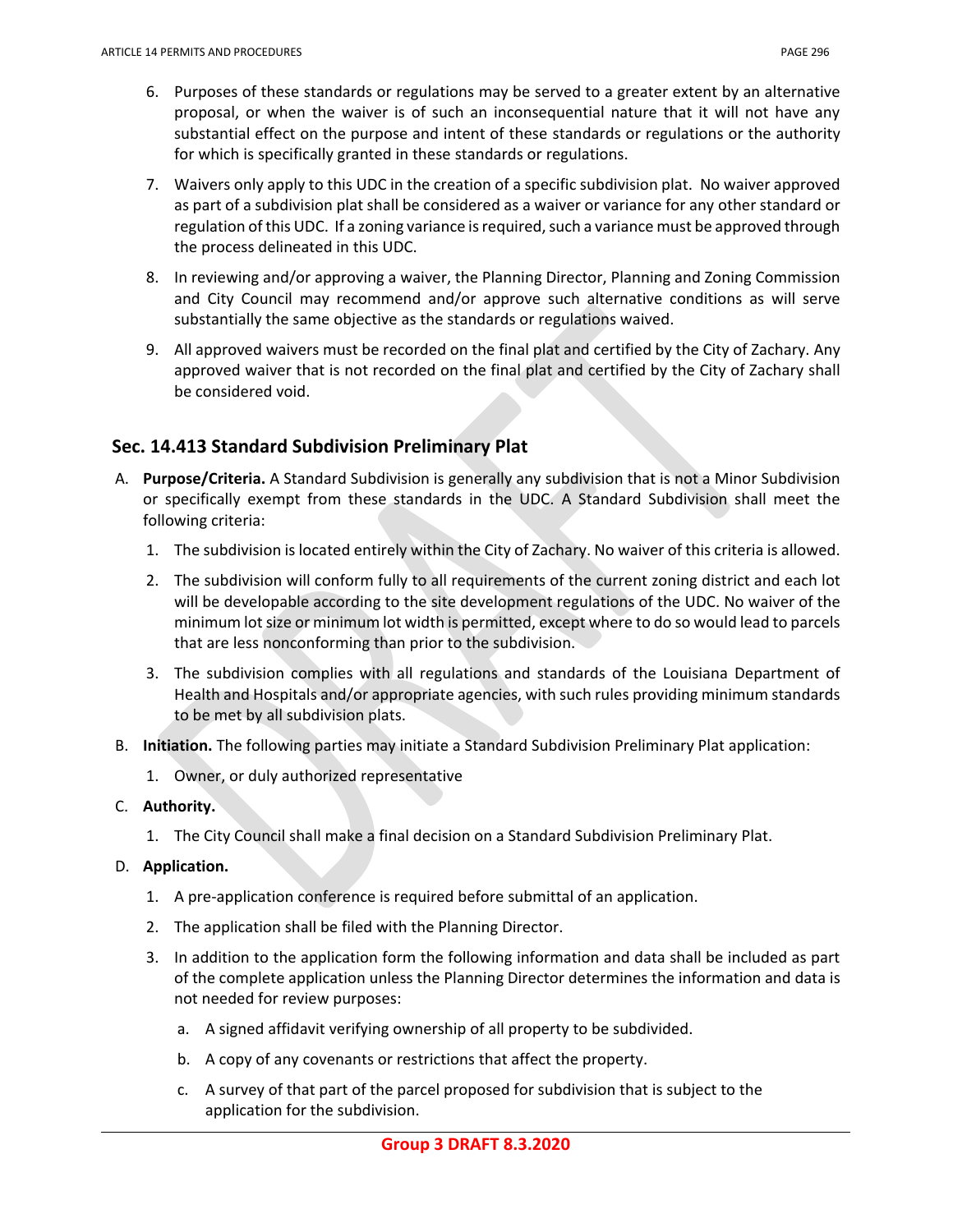- d. A plat containing all required information and the required number of print copies in the application.
- e. Drainage Improvement Study (may be waived by Planning Director).
- f. General specifications and/or drawing notes detailing proposed construction materials and methods.
- g. General description of proposed Public Improvements Plan.
- h. A detailed description of any requested waivers (see Section X.XXX Subdivision Waivers).
- 4. Preliminary Plat Requirements:
	- a. The title under which the proposed subdivision is to be recorded; the location of the property to be subdivided; the name of the owner or owners and/or the subdivider; and the name of the engineer, surveyor or landscape architect, if any, who is platting the tract.
	- b. Boundaries of the subdivision location; width and names of streets adjoining the subdivision; section and township lines; indication of incorporated areas, sewer districts, zoning districts, school districts and other legally established districts; all watercourses, drainage ditches, wooded areas and other features within the area to be subdivided as well as the same facts regarding adjacent property.
	- c. The names of all adjoining subdivisions, and the names and record owners of adjoining tracts of unsubdivided land.
	- d. The proposed location, names and width of streets; layout, and approximate dimensions of lots; any other necessary descriptions of lots, servitudes and easements; and location and dimensions of existing buildings, if any; and subdivider's front building lines with setbacks.
	- e. Existing drainage ditches, sanitary and storm sewers, water mains, culverts, and other underground structures within the tract or immediately adjacent; statement of proposed plans for drainage and sewage disposal, including location of proposed culverts and bridges and a contour map where terrain might affect location of sewers and ditches.
	- f. The areas of open space.
	- g. The location of all existing and proposed public utilities including storm and sanitary sewers, water, gas and power lines.
	- h. Statement of proposed street improvements, including contour map where terrain might affect location of streets.
	- i. Location and size of proposed parks, playgrounds, church or school sites or other special uses of land to be considered for dedication to public use.
	- j. North Point, Scale and Date. North point, scale, and date.
	- k. A key or vicinity map, showing the area to be subdivided in relation to the nearest major street or road.
- 5. The Planning Director or other City staff may request additional information as need to make a recommendation and/or final decision.
- E. **Review by City Staff.** The Planning Director and any relevant City Staff shall review the application and make recommendations as needed.
- F. **Review by Technical Advisory Committee.** With notice as required for by the UDC, the Technical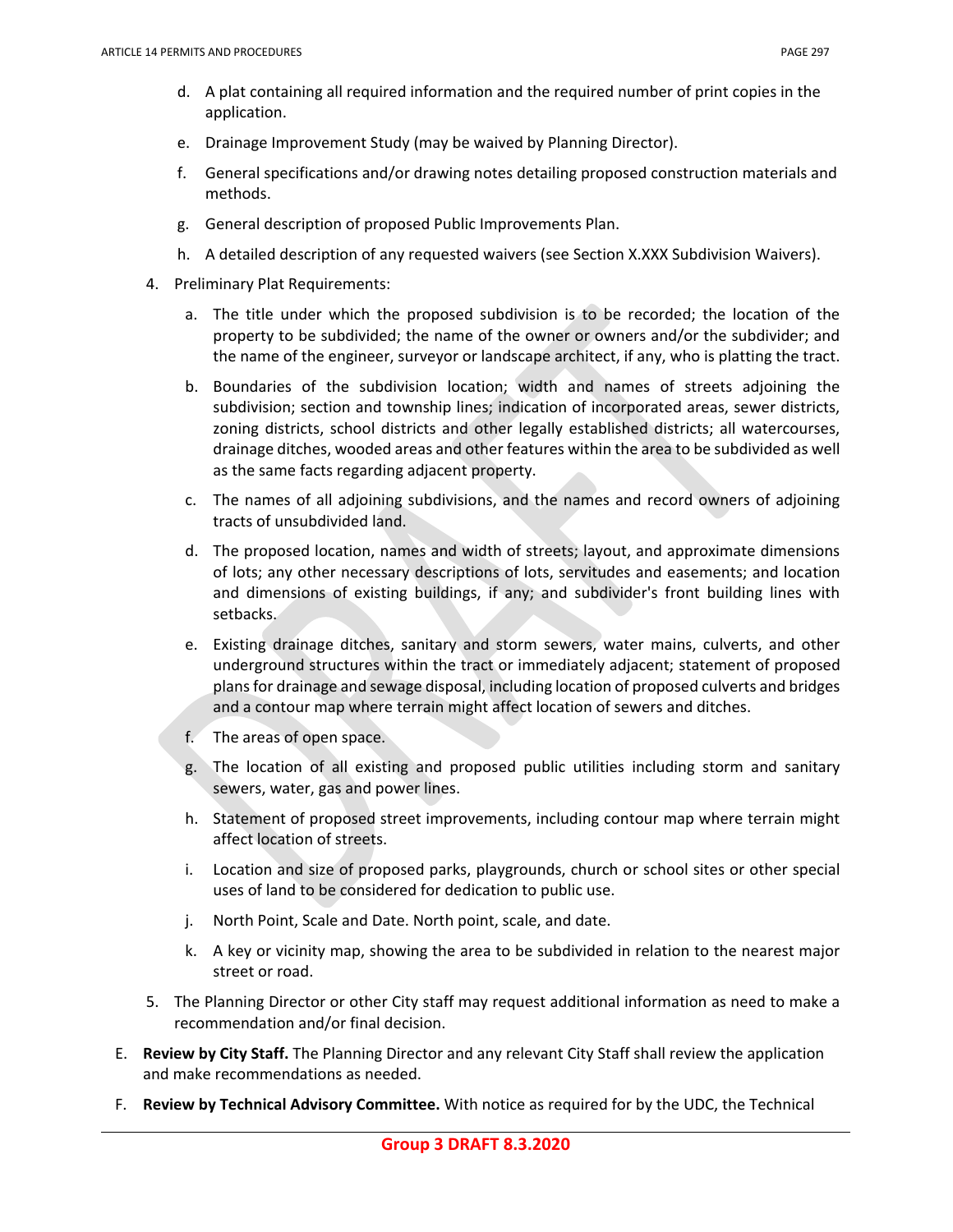Advisory Committee shall hold a public meeting to allow for review of the application and make recommendations as needed.

#### G. **Recommendation by Planning and Zoning Commission for Standard Subdivision Preliminary Plat.**

- 1. In accordance with the provisions of Division 14.200 Standardized Administrative Procedures, after public notice the Planning and Zoning Commission shall hold a public hearing.
- 2. After the close of the public hearing, the Planning and Zoning Commission shall consider the recommendations and reports of City staff and the Technical Advisory Committee, relevant comments of interested parties and the review criteria for Standard Subdivisions in Sec. XX.XXX and recommend approval, approval with modifications, or denial of the application with specific reason(s) for denial added to the record.
- 3. The failure to resolve a finding of incomplete or inaccurate information may be grounds for recommending denial. If the Planning and Zoning Commission fails to act by a vote of the majority of the Commission members, the application will be forwarded to the City Council **without recommendation of no legal majority**. The Planning and Zoning Commission may continue a public hearing or defer an application no more than two (2) time before making a recommendation. After the second continuance or deferral concerning a specific application, a continuance or deferral shall be considered as **without recommendation of no legal majority**.

#### H. **Decision by City Council for Standard Subdivision Preliminary Plat.**

- 1. In accordance with the provisions of Division 14.200 Standardized Administrative Procedures, after public notice the City Council shall hold a public hearing.
- 2. After the close of the public hearing, the City Council shall consider the recommendation of the Planning and Zoning Commission, the recommendations and reports of City staff, relevant comments of interested parties and the review criteria for Standard Subdivisions in Sec. XX.XXX and shall approval, approve with modification, or deny with specific reason(s) for denial added to the record.

#### I. **Conditions**

- 1. The Planning Director, Planning and Zoning Commission and the City Council may impose such conditions upon the Standard Subdivision as deemed necessary for the protection of the public health, safety, and welfare.
- 2. Any conditions or waiver imposed shall be set forth in the ordinance approving the Standard Subdivision shall be incorporated into or noted on the revised plat for final approval. The applicant shall submit the revised plat and any additional required information incorporating all approved conditions and waivers. The Planning Director shall verify that the revised plat incorporates all conditions and waivers set forth in the ordinance authorizing the Standard Subdivision.
- 3. No permits of licenses for the Standard Subdivision may be issued until the Planning Director issues a final approval.
- J. **Review Standards for Standard Subdivisions.** The following standards shall be considered when reviewing Standard Subdivisions:
	- 1. The subdivision is generally consistent with the policies embodied in the adopted Master Plan.
	- 2. The subdivision is consistent with the general purpose and intent of the applicable zoning district regulations.
	- 3. The subdivision meets all applicable standards in this UDC.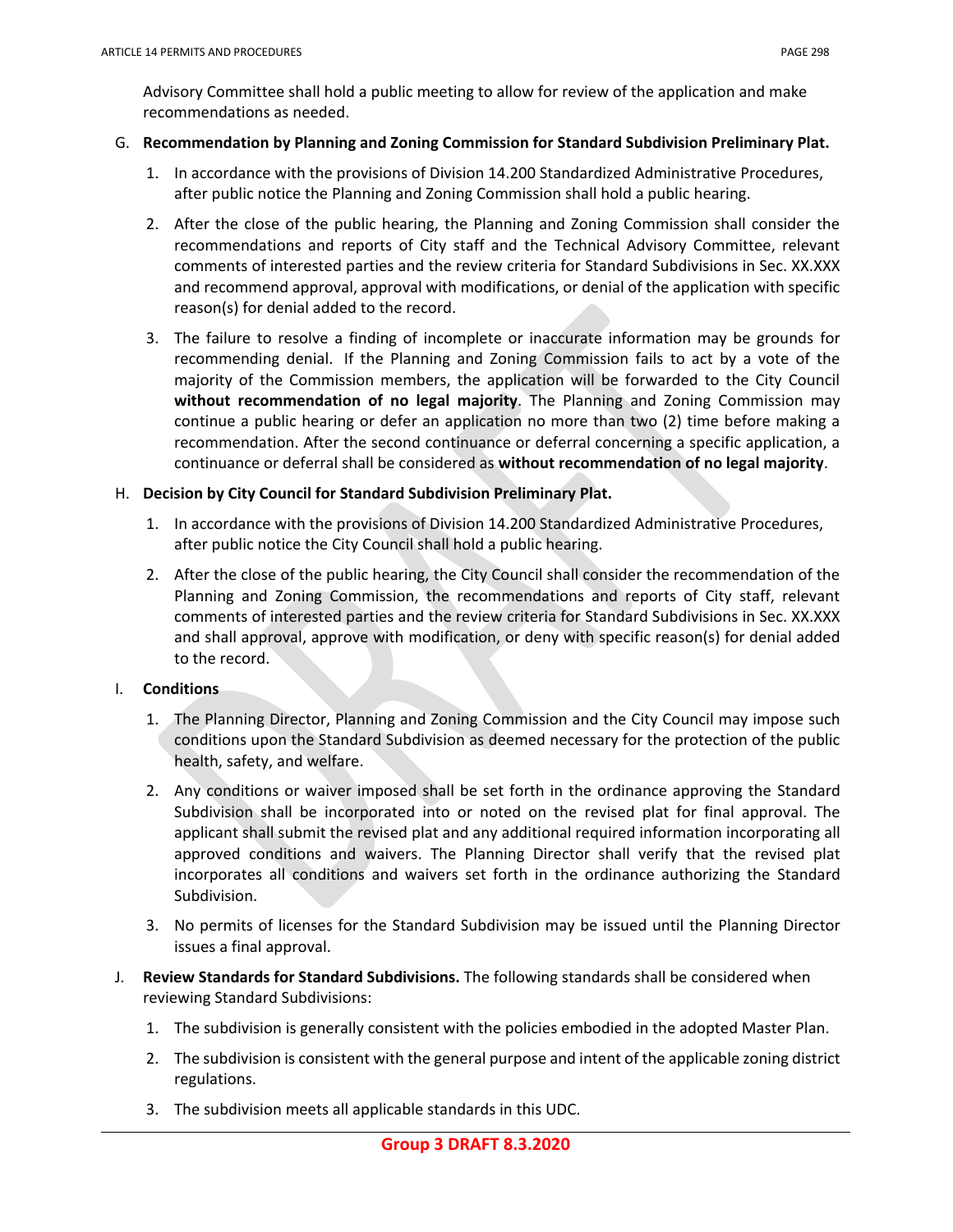- 4. The subdivision is compatible with adjacent development and neighborhoods and, as required by the particular circumstances, includes improvements or modifications either on-site or within the public right-of-way to mitigate development-related adverse impacts.
- 5. The subdivision is not materially detrimental to the public health, safety, and welfare.
- K. **Appeal.**
	- 1. An aggrieved party may appeal a final decision on a Standard Subdivision Preliminary Plat by the City Council to the East Baton Rouge Parish Civil District Court (XXX) within thirty (30) days of the date of the final decision by the City Council.
- L. **Expiration.** A Standard Subdivision Preliminary Plat approval may expire after two (2) years in accordance with the provisions of Division. 14.200 Standardized Administrative Procedures.

### **Sec. 14.414 Standard Subdivision Final Plat**

- A. **Purpose/Criteria.** A Standard Subdivision Final Plat is the is the final recorded document which provides the layout of the subdivision, including lots, infrastructure, and protected open space and natural resources. A Standard Subdivision Final Plat shall meet the following criteria:
	- 1. The plat shall conform substantially to the Standard Subdivision Preliminary Plat as approved; and, if desired by the applicant, it may constitute only that portion of the approved plat which was proposed to record and develop at the time, provided, however, that such portion conforms to all requirements of these regulations.
	- 2. Subdivision construction, including public improvements, shall be completed in accordance with the standards and regulation of this UDC.
	- 3. The subdivision complies with all regulations and standards of the Louisiana Department of Health and Hospitals and/or appropriate agencies, with such rules providing minimum standards to be met by all subdivision plats.
- B. **Initiation.** The following parties may initiate a Standard Subdivision Final Plat application:
- 1. Owner, or duly authorized representative
- C. **Authority.** 
	- 1. The City Council shall make a final decision on a Standard Subdivision Final Plat and acceptance of any public infrastructure.

#### D. **Application.**

- 1. The application shall be filed with the Planning Director in accordance with Sec. XX.XXX.
- 2. In addition to the application form the following information and data shall be included as part of the complete application unless the Planning Director determines the information and data is not needed for review purposes:
	- a. A signed affidavit verifying ownership of all property to be subdivided.
	- b. A copy of any covenants or restrictions that affect the property.
	- c. A survey of that part of the parcel proposed for subdivision that is subject to the application for the subdivision.
	- d. A plat containing all required information and the required number of print copies in the application.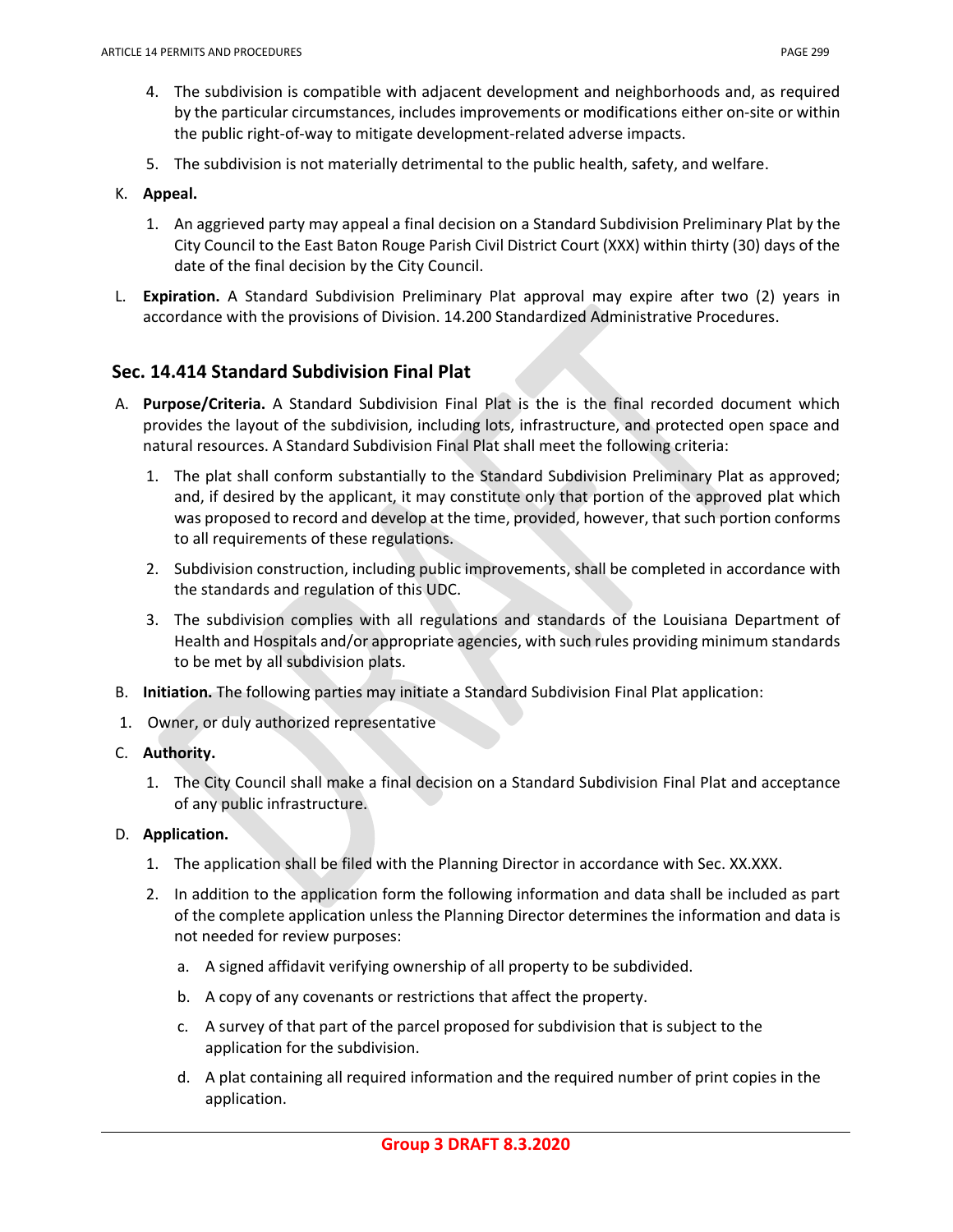- e. Drainage Improvement Study (may be waived by Planning Director).
- f. General specifications and/or drawing notes detailing proposed construction materials and methods.
- g. General description of proposed Public Improvements Plan.
- h. A detailed description of any requested waivers (see Section X.XXX Subdivision Waivers).
- 3. Final Plat Requirements
	- a. Descriptive text and graphics, including:
		- i. Name of subdivision;
		- ii. Name and address of the subdivider;
		- iii. North point, scale and date;
		- iv. Legal description of the tract being subdivided
	- b. Parcel and lot lines and other mapped features, along with text descriptions, which shall include the following:
		- i. The outer boundary lines with accurate distances, angles, or true bearings if available, the exact location width of all recorded streets and ways intersecting the boundaries of the tract being divided;
		- ii. Distances and angles, or true bearings if available, to the established street lines or official monuments, which shall be accurately described on the plat; municipal range, township, parish and section lines accurately tied to the lines of the subdivision by distances and angles, or true bearings, if available
		- iii. Alleys, ways, private servitudes of access and streets, together with their widths and names;
		- iv. All curve data, the lengths of all arcs, radii, internal angles, points of curvature, lengths and bearings of tangents;
		- v. All dimensions, both linear and angular, necessary for determining the exact boundary of all lots in the subdivision; all angles must either be given directly or indicated by the bearings shown; where any lot line is curved, the significant elements of the curve, such as the arc length and the subtending central angle, bearing and dimensions of side lot lines and where a curve is involved an indication if it is a radial line and any and all mathematical information and data necessary to locate all interior and exterior boundary lines of any lot;
		- vi. All block indications, if any; lot numbers; all individual areas shall be designated by number or letter, and lots in new subdivisions shall be numbered consecutively. No tract or portion of land shall be indicated as "Reserved";
		- vii. The accurate location, material, type and description of all permanent control monuments. All monuments are to meet the specifications as set forth in this UDC Division 6.600, Mapping and Monuments; location, description and elevation of bench marks based on mean sea level datum as determined by USGS; where no established bench mark exists, a permanent bench mark shall be established on the property based on mean sea level datum and shown on the plat;
		- viii. Delineation and area of special use areas, including the location and size of proposed parks, playgrounds, protected resources and open spaces, sites for places of public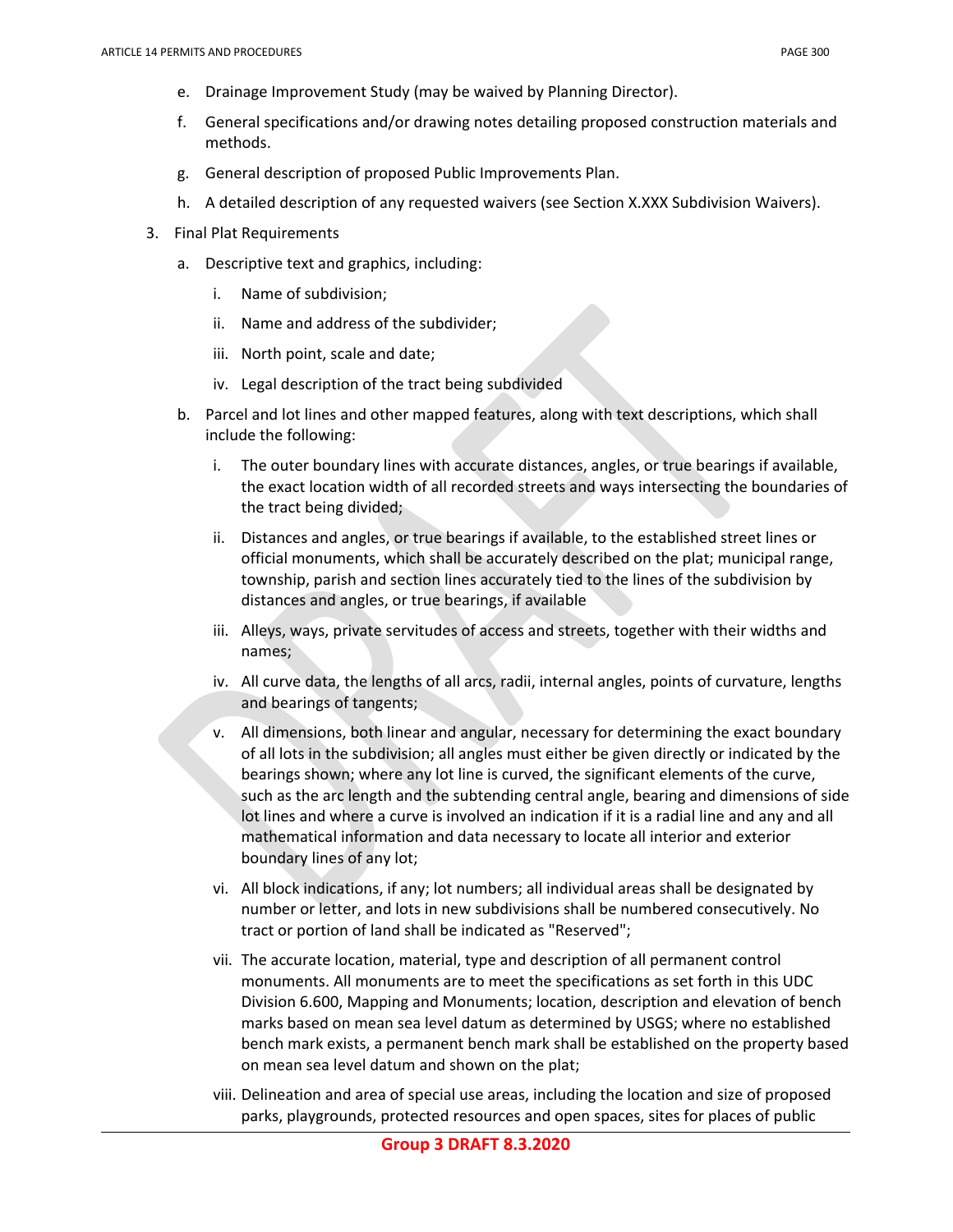assembly (including schools) or other special uses of land to be considered for dedication to public use, and of all property that may be granted by deed and covenants for the common use of the property owners in the subdivision, along with a statement for responsibility for maintenance;

- c. Certifications, notes, and references, including:
	- i. Every plat shall show a note giving reference to the basis of the bearing, i.e., "Bearings shown refer to true North" or "Bearings shown refer to Grid North as established for the Louisiana Plane Coordinate System by the U.S.C.&G.S." or "Bearings shown refer to assumed North based on a bearing of S10°030'10"W used for the centerline of State Highway 100", or "Bearings shown refer to the map (or deed) call N30'E for the easterly line of the Smith Tract," etc. In all cases the bearings used shall be referenced to some well-established line.
	- ii. Statement of dedication, which shall, in addition to the dedication statement, include the following language: "No trees, shrubs or other plants may be planted, nor shall any building, fence, structure or improvements be constructed or installed within or over any drainage or utility servitude or right‐of‐way without written approval from the public works department and the city inspector. Any reproduction of the final plat or any resubdivision plat, prepared for purposes of sale or advertising, or any other purpose, shall likewise include that statement pertaining to obstructions of servitude."
	- iii. Statement regarding sewage disposal, which shall be signed by the owner and subdivider, and which shall provide that no person shall provide or install a method of sewage disposal, except connection to an approved sanitary sewer system, until the method of sewage treatment and disposal has been approved by the Division of Health and Hospitals.
	- iv. Private restrictions, restrictive covenants or trusteeships and their periods of existence to apply to lots in the subdivision shall be signed by the owner or his agent and recorded in the office of the clerk and recorder of the parish, and references to such instruments shall be made on the plat and a copy shall be furnished to the secretary of the Planning and Zoning Commission and Clerk of the City Council.
	- v. When the area subdivided lies at such elevation that without additional drainage facilities not then available it will become inundated or overflowed by rain or stormwater, a statement shall be lettered on the subdivision plat, setting forth these facts, and portions that have been overflowed shall be indicated on the plat.
	- vi. The project engineer's certification and seal. This certification shall be a statement by a registered professional engineer and/or land surveyor licensed to practice either of these professions in the state. It shall provide that the plan is based upon an actual survey made by him and that the distances, courses, and angles and all other required survey information are shown correctly, that the monuments have been set and the lot and block corners staked correctly on the ground and that he has fully complied with the provisions of the R.S. 33:5051 et seq., and regulations governing platting. The engineer's or land surveyor's seal shall also be shown.
	- vii. Certification by the Director of Public Works that the development has installed all improvements in accordance with the preliminary plat and the requirements of the UDC; or certification of substantial completion of the improvements by the Director of Public Works (i.e. the improvements can be used for the purposes intended) with the posting of a performance bond, letter of credit, or other surety in sufficient amount as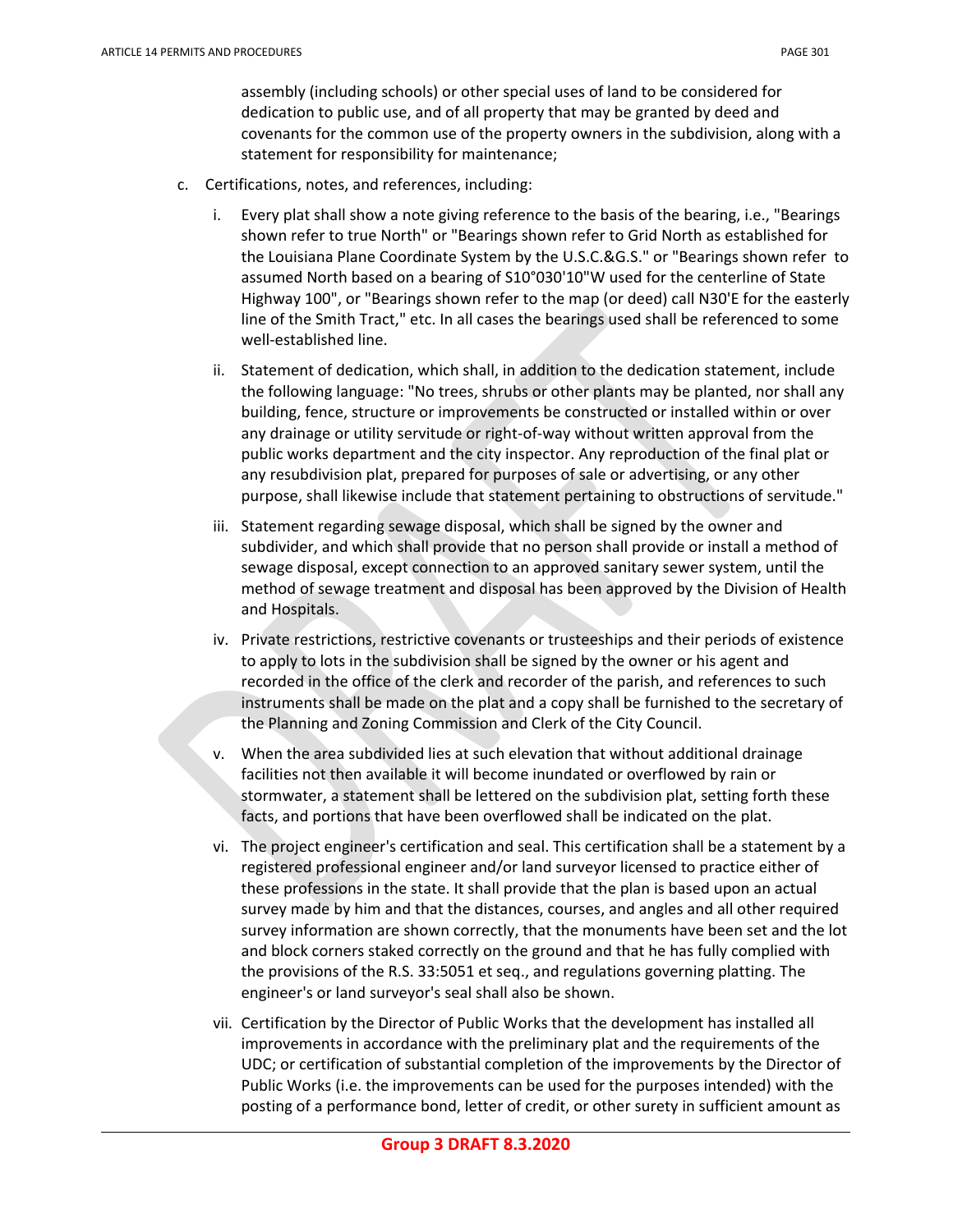certified by the Director of Public Works, for completion of all required improvements. For any bond, letter of credit or other surety, there shall be submitted with the plat a determination by the City Attorney as to the sufficiency of the bond offered.

- viii. Certification of a maintenance bond, letter of credit or other surety, approved by the City Attorney, in an amount sufficient to cover any costs which might be incurred by the City of Zachary for the maintenance and/or repair to the required improvements for a period of two years after completion has been furnished by the developers and accepted by the City Council.
- ix. Approval of the Chairman of the Planning and Zoning Commission.
- 4. The Planning Director or other City staff may request additional information as need to make a recommendation and/or final decision.
- E. **Review by City Staff.** The Planning Director and any relevant City Staff shall review the application and make recommendations as needed.
- F. **Review by Technical Advisory Committee.** With notice as required for by the UDC, the Technical Advisory Committee shall hold a public meeting to allow for review of the application and make recommendations as needed.
- G. **Recommendation by Planning and Zoning Commission for Standard Subdivision Final Plat.** 
	- 1. In accordance with the provisions of Division 14.200 Standardized Administrative Procedures, after public notice the Planning and Zoning Commission shall hold a public hearing.
	- 2. After the close of the public hearing, the Planning and Zoning Commission shall consider the recommendations and reports of City staff and the Technical Advisory Committee, relevant comments of interested parties and recommend approval or denial of the application with specific reason(s) for denial added to the record.
	- 3. The failure to resolve a finding of incomplete or inaccurate information may be grounds for recommending denial. If the Planning and Zoning Commission fails to act by a vote of the majority of the Commission members, the application will be forwarded to the City Council **without recommendation of no legal majority**. The Planning and Zoning Commission may continue a public hearing or defer an application no more than two (2) time before making a recommendation. After the second continuance or deferral concerning a specific application, a continuance or deferral shall be considered as **without recommendation of no legal majority**.

### H. **Decision by City Council for Standard Subdivision Preliminary Plat.**

- 1. In accordance with the provisions of Division 14.200 Standardized Administrative Procedures, after public notice the City Council shall hold a public hearing.
- 2. After the close of the public hearing, the City Council shall consider the recommendation of the Planning and Zoning Commission, the recommendations and reports of City staff, relevant comments of interested parties and shall approval, or deny with specific reason(s) for denial added to the record.

### I. **Conditions**

- 1. No conditions of approval shall be placed upon the final plat.
- J. **Appeal.**
	- 1. An aggrieved party may appeal a final decision on a Standard Subdivision Final Plat by the City Council to the East Baton Rouge Parish Civil District Court (XXX) within thirty (30) days of the date of the final decision by the City Council.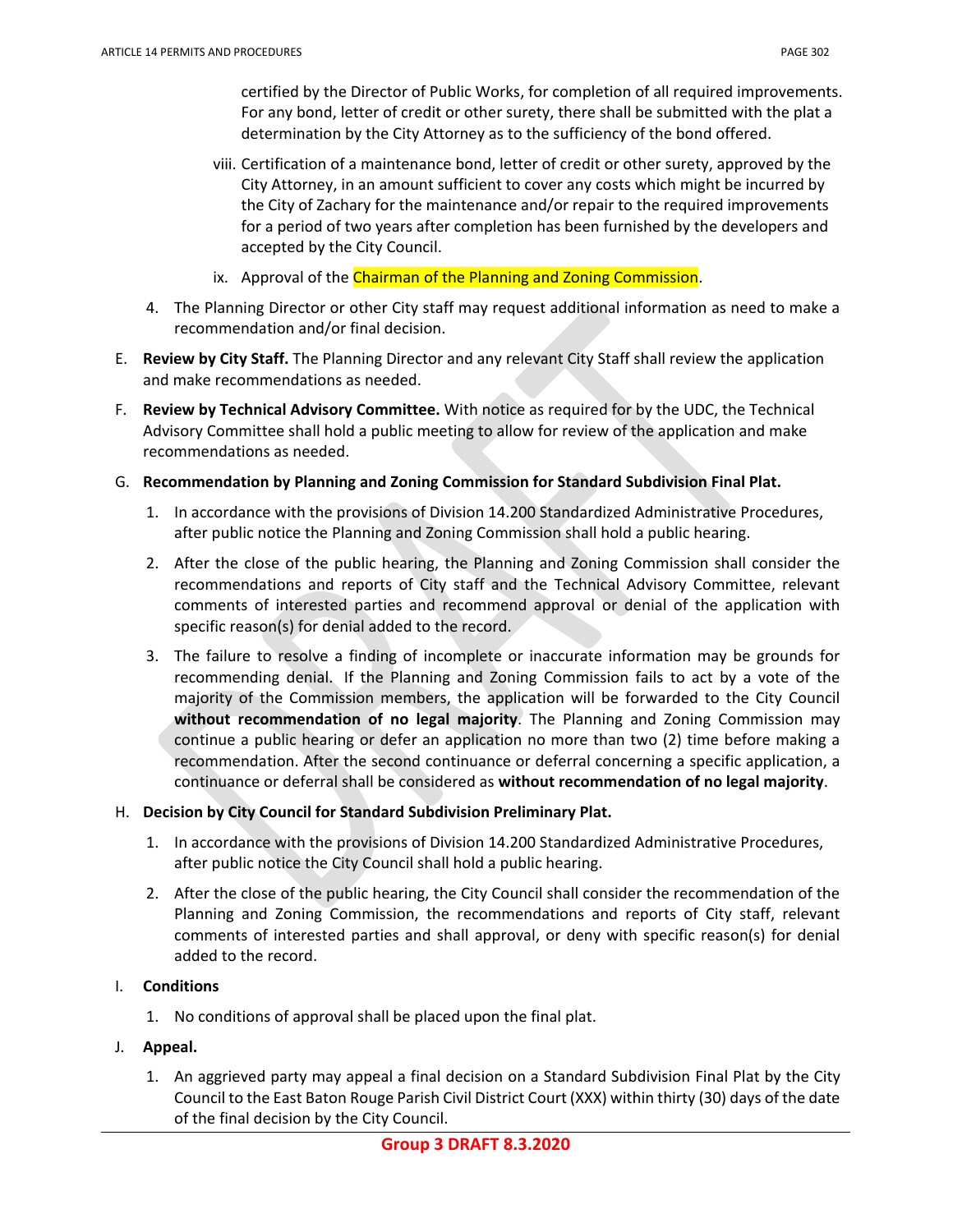### **Sec. 14.415 Administrative Subdivision Amendment**

- A. **Purpose/Criteria.** Administrative subdivision amendments generally XXX.
	- 1. The realignment or shifting of lot boundary lines, including removal, addition, alignment, or shifting of interior lot boundary lines, or the redesignation of lot numbers, provided that the plat meets all requirements of this UDC and does not result in an increasing in the total number of lots and/or an increase in the density or intensity of the development.
	- 2. Parcels of land where a portion has been expropriated or has been dedicated, sold, or otherwise transferred to the City of Zachary or East Baton Rouge Parish, thereby leaving a severed portion of the original property which requires a redesignation of lot number and establishment of new lot boundary lines; or
	- 3. The dedication, acceptance, relocation, or deletion of public utility servitudes, other than public roads or streets, or the deletion of gas, electric, or telephone utility servitudes acquired by private act or pursuant to the provisions of RS 19:1 *et seq.* on the property beingresubdivided.
	- 4. Any change to any waiver approved as part of the final, approved subdivision shall be considered a major amendment.
- B. **Process.** An Administrative Subdivision Amendment shall follow the process for Minor Subdivision (No Waivers) in Sec. 14.XXX with a final decision by the Planning Director and consent agenda approval by the Planning and Zoning Commission.

### **Sec. 14.416 Major Subdivision Amendment**

- A. **Purpose/Criteria.** A Major Subdivision Amendment is any change to an approved, final subdivision plat that is not considered an Administrative Subdivision Amendment.
- B. **Process.** A Major Subdivision Amendment shall follow the process for Standard Subdivision in Sec. 14.XXX with a recommendation by the Planning and Zoning Commission and a final decision by the City Council.

### **Sec. 14.417 – Sec. 14.419 Reserved**

### **Sec. 14.420 Conditional Use**

- A. **Purpose/Applicability.** The standards of this Section are applicable to Conditional Uses and major amendments to previously approved or established Conditional Uses.
	- 1. Development Plan Review (Sec. 14.4XX) may occur co-currently with a conditional use process. In this case the City Council shall include all Development Plan review conditions and waiver in their final decision on the Conditional Use.
	- 2. If the proposed use requires subdivision, the subdivision shall be required as a condition of approval. The subdivision must be completed prior to the completion of the conditional use and prior to the issuance of a building permit.
- B. **Initiation.** The following parties may initiate a Conditional Use application:
	- 1. Owner, or duly authorized representative.
	- 2. City of Zachary.
- C. **Authority.** The City Council, after receiving a recommendation from the Planning and Zoning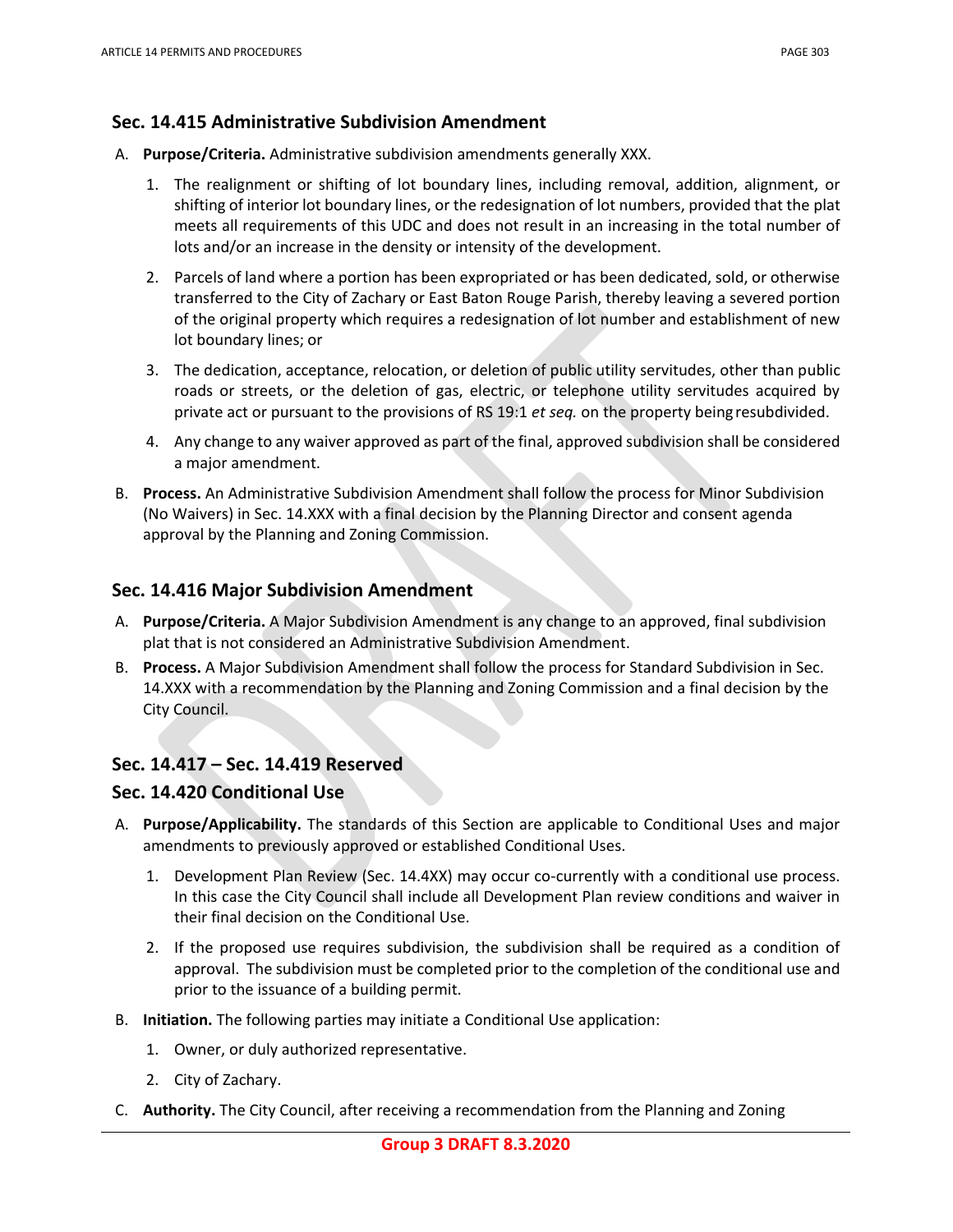Commission, shall make a final decision on Conditional Use applications.

#### D. **Application.**

- 1. A pre-application conference per Sec. XX.XXX is required before submittal of an application.
- 2. The application shall be filed with the Planning Director in accordance with Sec. XX.XXX.
- 3. In addition to the application form the following information and data shall be included as part of the complete application unless the Planning Director determines the information and data is not needed for review purposes:
	- a. Site and/or development plans at an appropriate scale showing, at a minimum: proposed placement of structures on the property; provisions for ingress and egress, off-street parking and off-street loading access, refuse and service areas, proposed locations for utility hook-ups, and required yards and open spaces.
	- b. Preliminary plans for buffering and landscaping.
	- c. Drainage Improvement Study (may be waived by Planning Director).
	- d. Traffic Impact Study (may be waived by Planning Director).
- 4. The Planning Director or other City staff may request additional information….
- E. **Review by City Staff.** The Planning Director and any relevant City Staff shall review the application and make recommendations as needed. The Planning Director may present the application to the Technical Advisory Committee for review.

#### F. **Recommendation by Planning and Zoning Commission**.

- 1. In accordance with the provisions of Division 14.200 Standardized Administrative Procedures, after public notice the Planning and Zoning Commission shall hold a public hearing.
- 2. After the close of the public hearing, the Planning and Zoning Commission shall consider the recommendations and reports of City staff, relevant comments of interested parties and the review criteria for Conditional Uses in Sec. XX.XXX and recommend: approval, modified approval or denial with specific reason(s) for denial added to the record.
- 3. The failure to resolve a finding of incomplete or inaccurate information may be grounds for recommending denial. If the Planning and Zoning Commission fails to act by a vote of the majority of the Commission members, the application will be forwarded to the City Council **without recommendation of no legal majority**. The Planning and Zoning Commission may continue a public hearing or defer an application no more than two (2) time before making a recommendation. After the second continuance or deferral concerning a specific application, a continuance or deferral shall be considered as **without recommendation of no legal majority**.

#### G. **Decision by City Council**.

- 1. In accordance with the provisions of Division 14.200 Standardized Administrative Procedures, after public notice the City Council Commission shall hold a public hearing.
- 2. After the close of the public hearing, the City Council shall consider the recommendation of the Planning and Zoning Commission, the recommendations and reports of City staff, relevant comments of interested parties and the review criteria for Conditional Uses in Sec. XX.XXX and shall approval, approve with modification, or deny with specific reason(s) for denial added to the record.
- H. **Conditions and Rules**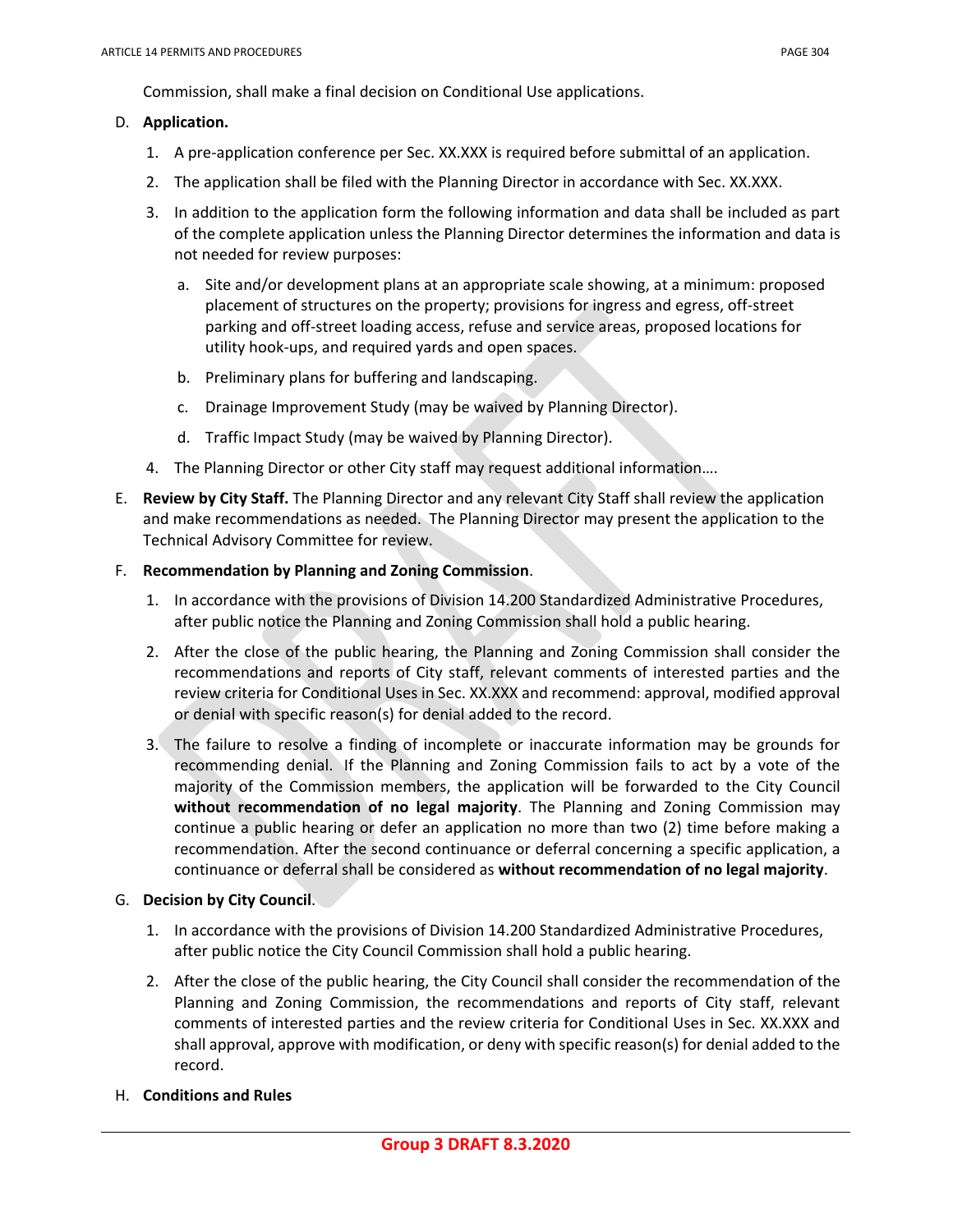- 1. The Planning and Zoning Commission may recommend and the City Council may impose such conditions and restrictions upon the establishment, location, design, construction, maintenance, and operation of the conditional use as deemed necessary for the protection of the public health, safety, and welfare.
- 2. The City Council may grant a variance from specific zoning standards otherwise applicable to the use by this Ordinance to secure the general objectives of this section, provided however that any such shall be based on a finding that the case meets the approval standards of Section XX.XXX [\(the variance criteria\).](https://czo.nola.gov/article-4/4-6/4-6-f/) However, the City Council cannot waive or modify any approval standards of this section.
- 3. Any conditions imposed shall be set forth in the ordinance approving the conditional use and incorporated into or noted on the development plan for final approval. The applicant shall submit the revised development plan incorporating all conditions within one (1) year of adoption of the conditional use ordinance by the City Council. The Planning Director shall verify that the development plan incorporates all conditions set forth in the ordinance authorizing the conditional use, and shall sign the plan to indicate final plan approval.
- 4. No permits of licenses for the conditional use may be issued until the Planning Director issues final plan approval.
- 5. Development of the use shall not be carried out until the applicant has secured all the permits and approvals required by these UDC regulations, the City Code, and any permits required by regional, state, and federal agencies.
- 6. No proposed or existing building, premise, or land use authorized by a conditional use may be enlarged, extended, relocated, or otherwise changed from that approved by the conditional use ordinance, unless an application is made for approval in accordance with the procedures set forth in this section.
- I. **Review Standards for All Conditional Uses.** The following standards shall be considered when reviewing Conditional Uses:
	- 1. The proposed use at the specified location is consistent with the policies embodied in the adopted Master Plan.
	- 2. The proposed use is consistent with the general purpose and intent of the applicable zoning district regulations.
	- 3. The proposed use meets all standards specifically applicable to the use as set forth in this UDC.
	- 4. The proposed use is compatible with and preserves the development character and integrity of adjacent development and neighborhoods and, as required by the particular circumstances, includes improvements or modifications either on-site or within the public right-of-way to mitigate development-related adverse impacts.
	- 5. Any variance of zoning standards meets the approval standards of XXXVarianceXXX Sec. XX.XXX.
	- 6. The proposed use is not materially detrimental to the public health, safety, and welfare, or results in material damage or prejudice to other property in the vicinity.
- J. **Appeal.** An aggrieved party may appeal a final decision by the City Council on a conditional use to the East Baton Rouge Parish Civil District Court (XXX) within thirty (30) days of the date of the final decision by the City Council.
- K. **Expiration.** For new construction a conditional use approval will expire two (2) years from the date of final approval by the Planning Director if a building permit has not been issued and substantial construction has not been commenced per Section XX.XXX. For conditional uses approved for existing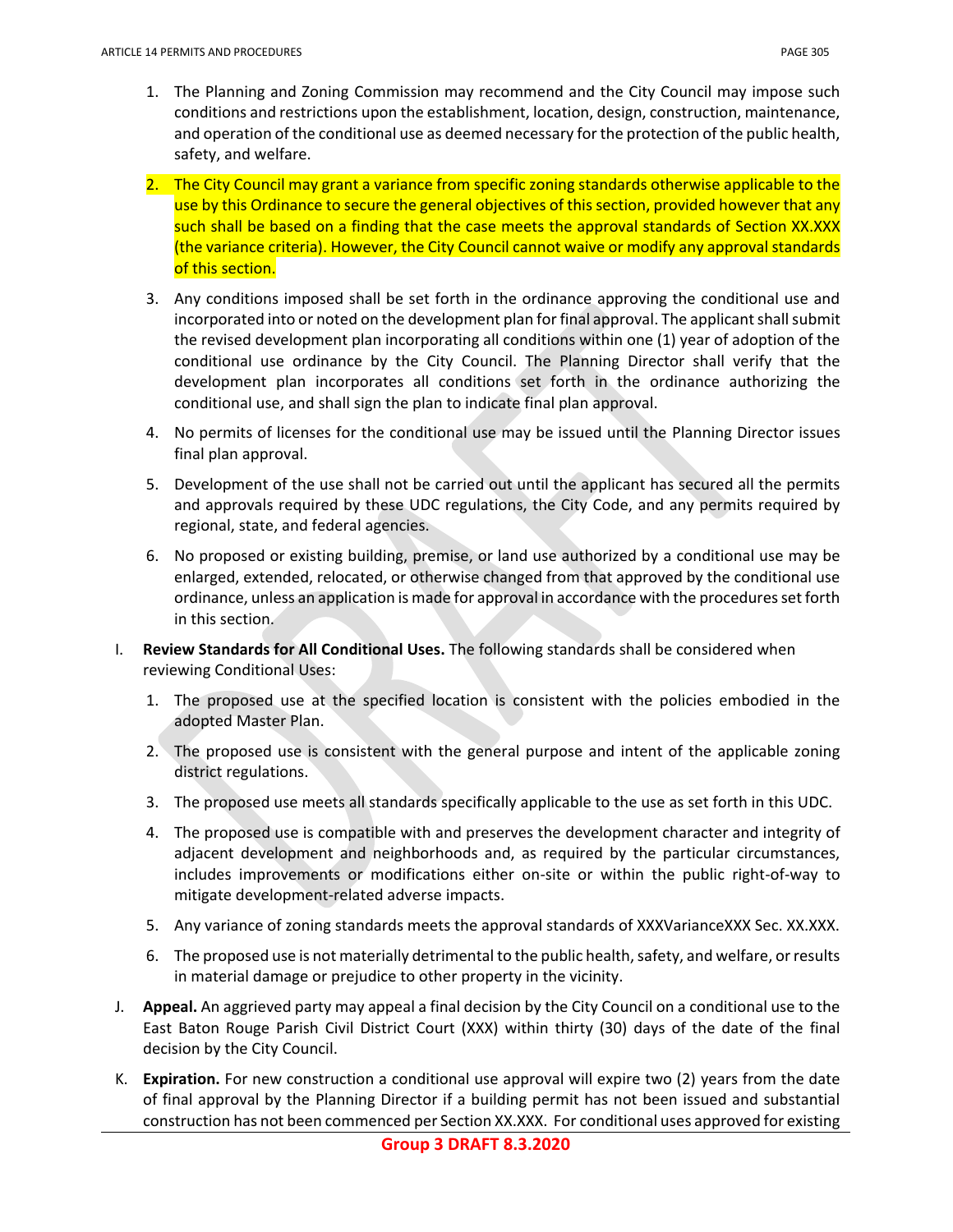structures or for a parcel of land where no structure is planned, if the use has not been established within a period of two (2) years, the approval will expire per Section XX.XXX.

- L. **Revocation of Conditional Use.** If the operation of the use for which a conditional use has been approved ceases for a continuous period of one (1) year by discontinuation or abandonment, or if any conditions of this conditional use permit or other requirements of this UDC are violated, the City Council may revoke the conditional use permit after holding a public hearing in accordance with Sec. XX.XXX
- M. **Annotation of Zoning Map.** If the application is approved, the Official Zoning Map shall be annotated to reference the approval by resolution number.

## **Sec. 14.421 Conditional Use – Cell Network (Placeholder)**

### **Sec. 14.422 Conditional Use – Sign Design Program Conditional Use**

- A. **Generally.** The standards of this Section are applied to sign design programs. Sign design programs are an optional method for applicants to obtain approval of signs that do not strictly comply with the standards of Article 5, *Signs*. *See* Division 5.500, *Sign Design Program*.
- B. **Process.Application.** XXX.
- C. Review Standards. XXX.

### **Sec. 14.423 UDC Text Amendment**

- A. **Purpose/Applicability.** A UDC Text Amendment includes any proposal to amend the text of this UDC.
- B. **Initiation.** The following parties may initiate a UDC Text Amendment**:**
	- 1. Any interested party.
	- 2. Planning and Zoning Commission or City Council by resolution.
- C. **Authority.** The City Council, after receiving a recommendation from the Planning and Zoning Commission, shall make a final decision on UDC Text Amendments**.**

### D. **Application.**

- 1. The application shall be filed with the Planning Director in accordance with Sec. XX.XXX.
- 2. The Planning Director or other City staff may request additional information XXX….
- E. **Review by City Staff.** The Planning Director and any relevant City Staff shall review the application and make recommendations as needed. The Planning Director may present the application to the Technical Advisory Committee for review**.**
- F. **Recommendation by Planning and Zoning Commission.** 
	- 1. In accordance with the provisions of Division 14.200 Standardized Administrative Procedures, after public notice the Planning and Zoning Commission shall hold a public hearing.
	- 2. After the close of the public hearing, the Planning and Zoning Commission shall consider the recommendations and reports of City staff, relevant comments of interested parties and the review criteria for UDC Text Amendments in Sec. XX.XXX and recommend: approval, modified approval or denial with specific reason(s) for denial added to the record.
	- 3. The failure to resolve a finding of incomplete or inaccurate information may be grounds for recommending denial. If the Planning and Zoning Commission fails to act by a vote of the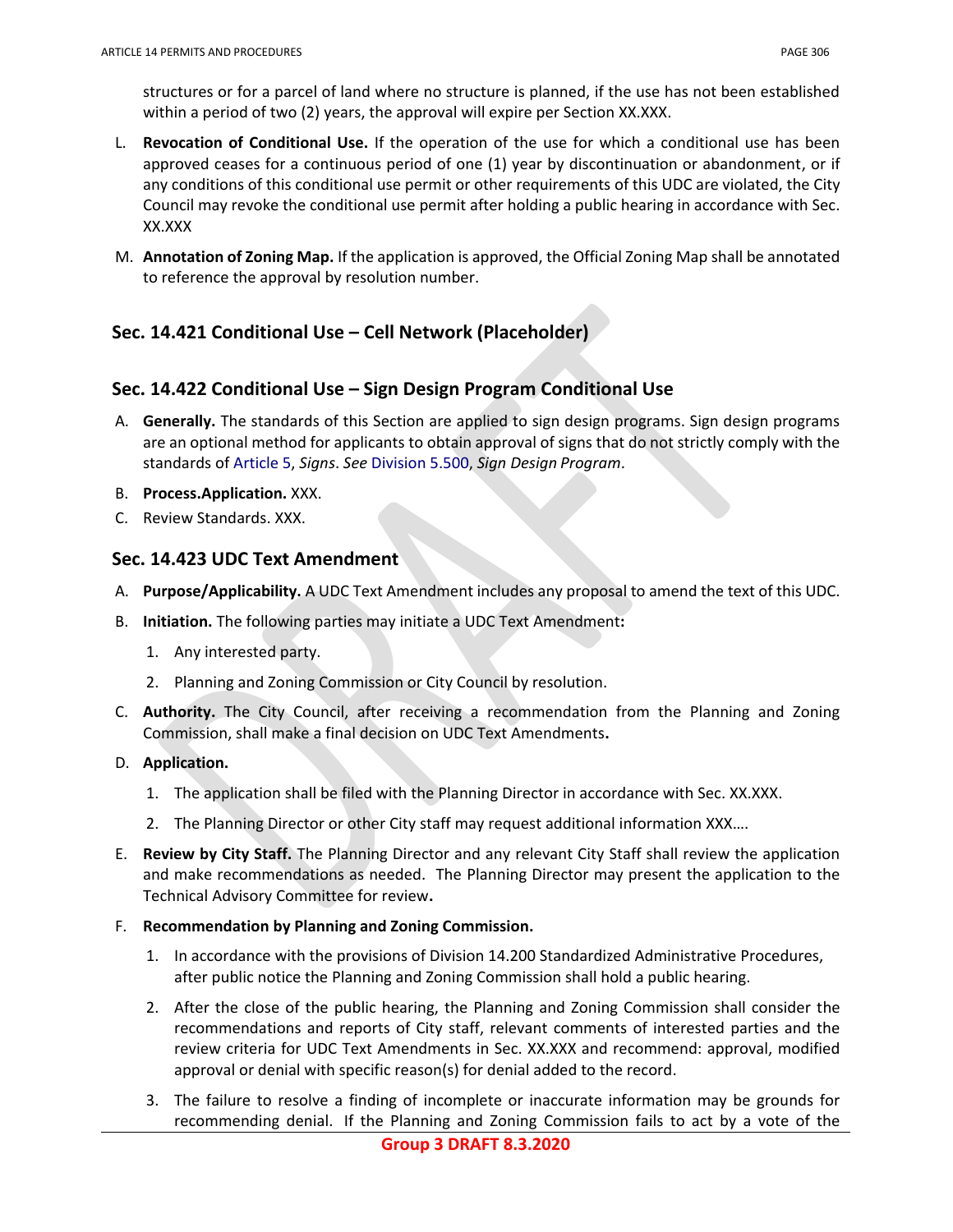majority of the Commission members, the application will be forwarded to the City Council **without recommendation of no legal majority**. The Planning and Zoning Commission may continue a public hearing or defer an application no more than two (2) time before making a recommendation. After the second continuance or deferral concerning a specific application, a continuance or deferral shall be considered as **without recommendation of no legal majority**.

#### G. **Decision by City Council.**

- 1. In accordance with the provisions of Division 14.200 Standardized Administrative Procedures, after public notice the City Council shall hold a public hearing.
- 2. After the close of the public hearing, the City Council shall consider the recommendation of the Planning and Zoning Commission, the recommendations and reports of City staff, relevant comments of interested parties and the review criteria for UDC Text Amendments in Sec. XX.XXX and shall approval, approve with modification, or deny with specific reason(s) for denial added to the record.

#### H. **Conditions and Rules.**

- 1. The Planning and Zoning Commission may recommend and the City Council may approve UDC Text Amendments including additional text changes not specifically identified in the application only if the additional text changes are directly related to the application request and needed to preserve the consistency, enforceability and legality of the UDC.
- I. **Review Criteria.** A Zoning Text Amendment shall meet all of the following criteria:
	- 1. The proposed amendment is compatible with the Comprehensive Plan;
	- 2. The proposed amendment is compatible with the intent, and related general standards and regulations of this UDC.
	- 3. The proposed amendment promotes the public health, safety and welfare of the City.
	- 4. The proposed amendment corrects an error or omission, adds clarification to existing requirements, or reflects a change in policy.
	- 5. The proposed amendment benefits the citizens of the City as a whole.
	- 6. The proposed amendment provides a more workable way to achieve the intent and purposes of this UDC and the Comprehensive Plan.
	- 7. The proposed amendment does not create a significant number of nonconformities.
- J. **Appeal.** An aggrieved party may appeal a final decision by the City Council on a conditional use to the East Baton Rouge Parish Civil District Court (XXX) within thirty (30) days of the date of the final decision by the City Council**.**

### **Sec. 14.424 Zoning Map Amendment**

- A. **Purpose/Applicability.** A Zoning Map Amendment includes any proposal to amend the Zoning Map of the City of Zachary.
- B. **Initiation.** The following parties may initiate a Zoning Map Amendment**:**
	- 1. Owner, or duly authorized representative.
	- 2. Planning and Zoning Commission or City Council by resolution.
- C. **Authority.** The City Council, after receiving a recommendation from the Planning and Zoning Commission, shall make a final decision on a Zoning Map Amendment**.**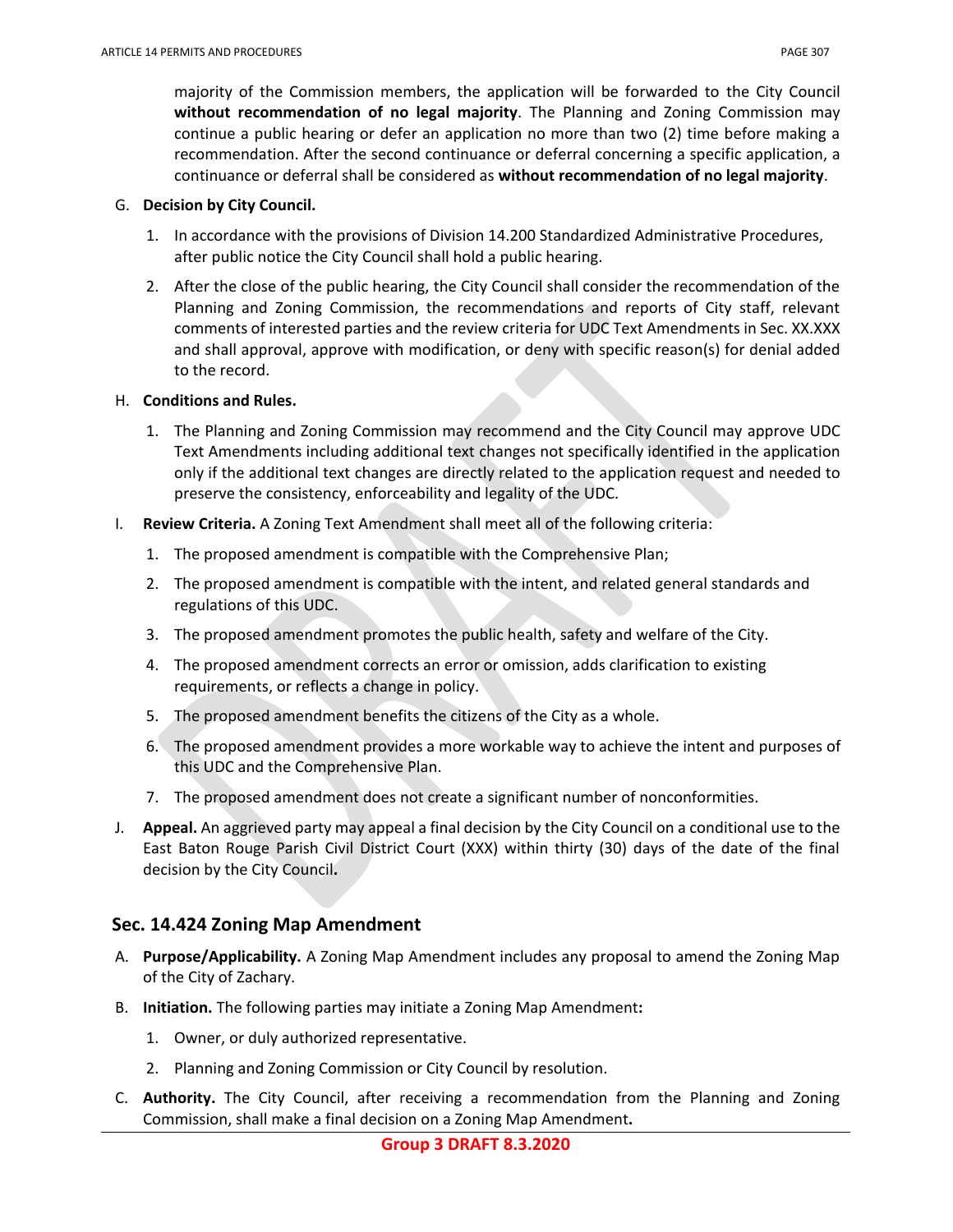#### D. **Application.**

- 1. The application shall be filed with the Planning Director in accordance with Sec. XX.XXX.
- 2. The Planning Director or other City staff may request additional information XXX….
- E. **Review by City Staff.** The Planning Director and any relevant City Staff shall review the application and make recommendations as needed. The Planning Director may present the application to the Technical Advisory Committee for review**.**

#### F. **Recommendation by Planning and Zoning Commission.**

- 1. In accordance with the provisions of Division 14.200 Standardized Administrative Procedures, after public notice the Planning and Zoning Commission shall hold a public hearing.
- 2. After the close of the public hearing, the Planning and Zoning Commission shall consider the recommendations and reports of City staff, relevant comments of interested parties and the review criteria for Zoning Map Amendments in Sec. XX.XXX and recommend: approval, modified approval or denial with specific reason(s) for denial added to the record.
- 3. The failure to resolve a finding of incomplete or inaccurate information may be grounds for recommending denial. If the Planning and Zoning Commission fails to act by a vote of the majority of the Commission members, the application will be forwarded to the City Council **without recommendation of no legal majority**. The Planning and Zoning Commission may continue a public hearing or defer an application no more than two (2) time before making a recommendation. After the second continuance or deferral concerning a specific application, a continuance or deferral shall be considered as **without recommendation of no legal majority**.

#### G. **Decision by City Council.**

- 1. In accordance with the provisions of Division 14.200 Standardized Administrative Procedures, after public notice the City Council shall hold a public hearing.
- 2. After the close of the public hearing, the City Council shall consider the recommendation of the Planning and Zoning Commission, the recommendations and reports of City staff, relevant comments of interested parties and the review criteria for Zoning Map Amendments in Sec. XX.XXX and shall approval, approve with modification, or deny with specific reason(s) for denial added to the record.

### H. **Conditions and Rules.**

- 1. The Planning and Zoning Commission may recommend and the City Council may approve Zoning Map Amendments with a different zoning classification than requested by the applicant.
- 2. No recommendation or approval shall include any parcel or properties not specifically identified in the public notice for the application per Sec. 14.XXX.
- I. **Review Criteria.** A Zoning Text Amendment shall meet all of the following criteria:
	- 1. The proposed amendment is compatible with the Comprehensive Plan;
	- 2. The proposed amendment is compatible with the intent of this UDC.
	- 3. The proposed amendment is compatible with existing use and zoning of nearby property.
	- 4. The proposed amendment promotes the public health, safety and welfare of the City.
	- 5. The proposed amendment the proposed amendment is a more suitable zoning classification for the property than the current classification considered in the context of both current and future development in the area where the property is located.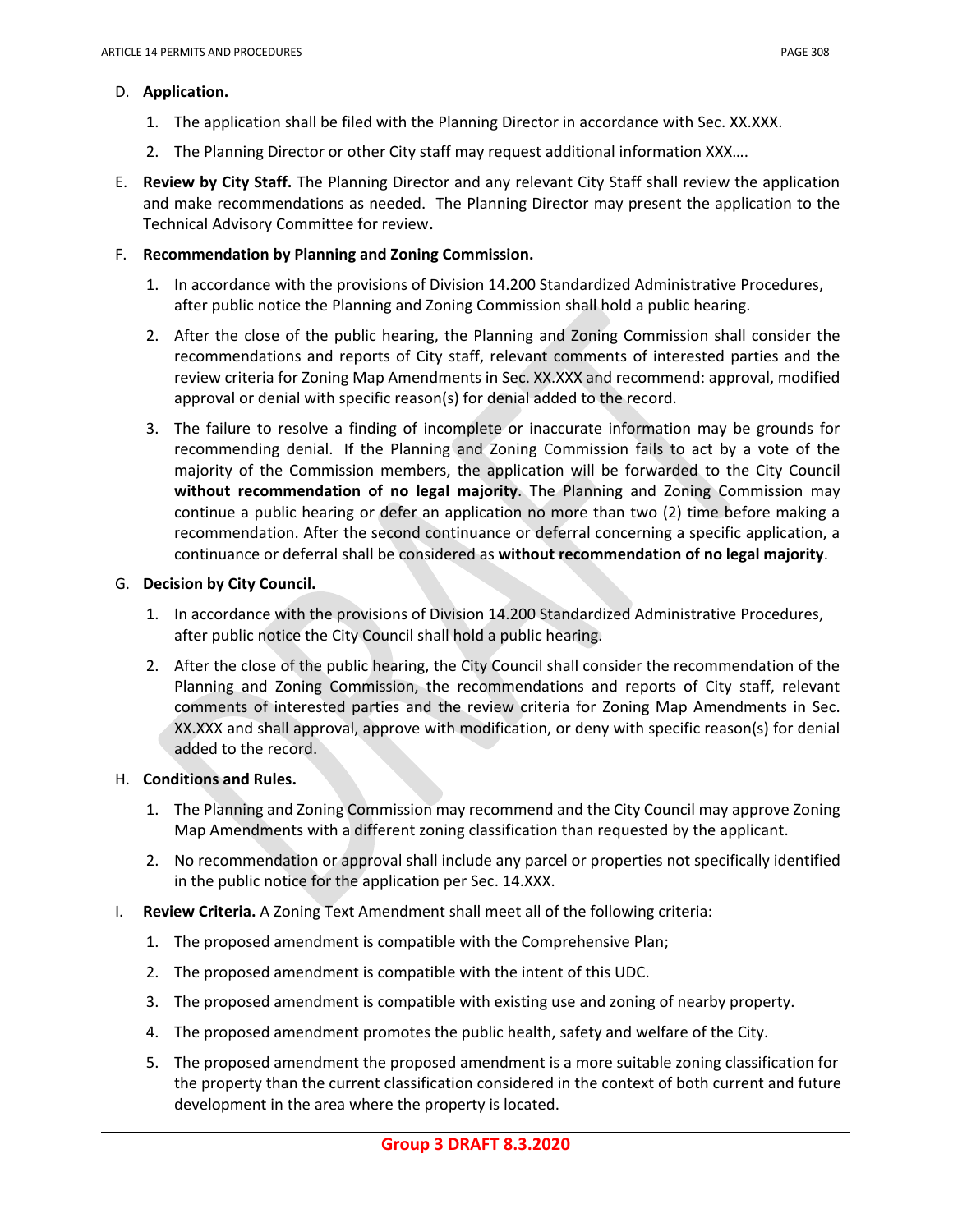- 6. The proposed amendment corrects an error or omission, adds clarification to existing requirements, or reflects a change in policy.
- 7. The proposed amendment benefits the citizens of the City as a whole.
- 8. The proposed amendment provides a more workable way to achieve the intent and purposes of this UDC and the Comprehensive Plan.
- 9. The proposed amendment does not create a significant number of nonconformities.
- J. **Appeal.** An aggrieved party may appeal a final decision by the City Council on a conditional use to the East Baton Rouge Parish Civil District Court (XXX) within thirty (30) days of the date of the final decision by the City Council**.**
- K. **Annotation of Zoning Map.** If the application is approved, the Official Zoning Map shall be annotated to reference the approval by resolution number**.**

### **Sec. 14.425 Appeal of Administrative Decision**

- A. **Purpose/Applicability.** Appeals to the Board of Adjustment may be filed by an aggrieved party affected by any decision of a public official concerning this UDC. Appeals shall be based on, and provide evidence of, an error in application of the law or a conflict in the law. All appeals shall be filed within forty-five (45) days from the date of the decision.
- B. **Initiation.** The following parties may initiate an appeal:
	- 1. Any aggrieved party.
- C. **Authority.** The Board of Adjustment shall make a final decision on an Appeal of an Administrative Decision.
- D. **Application.**
	- 1. An application shall be filed with the Planning Director in accordance with Sec. XX.XXX.
	- 2. In addition to the application form the following information and data shall be included as part of the complete application:
		- a. The applicant shall provide a written statement citing the decision that is being appealed, and any reason why the appeal should be granted.
	- 3. Additional information….XXX
- E. **Stay of Proceedings.** An appeal stays all proceeding in furtherance of the action appealed, unless the Planning Director and/or other relevant public official or city staff certifies to the Board of Adjustment after the notice of appeal has been filed, that a stay would cause imminent peril of life or property. In such case proceedings shall not be stayed except by restraining order that may be granted by XXX Civil District Court.
- F. **Review/Decision by Planning Director.** The Planning Director and any relevant City Staff shall review the application and make recommendations as needed. The Planning Director may present the application to the Technical Advisory Committee for review.
- G. **Decision by Board of Adjustment.** 
	- 1. In accordance with the provisions of Division 14.200 Standardized Administrative Procedures, after public notice the Board of Adjustment shall hold a public hearing.
	- 2. The Board of Adjustment shall limit testimony and other evidence to that contained in the record at the time that the official took final action on the administrative decision.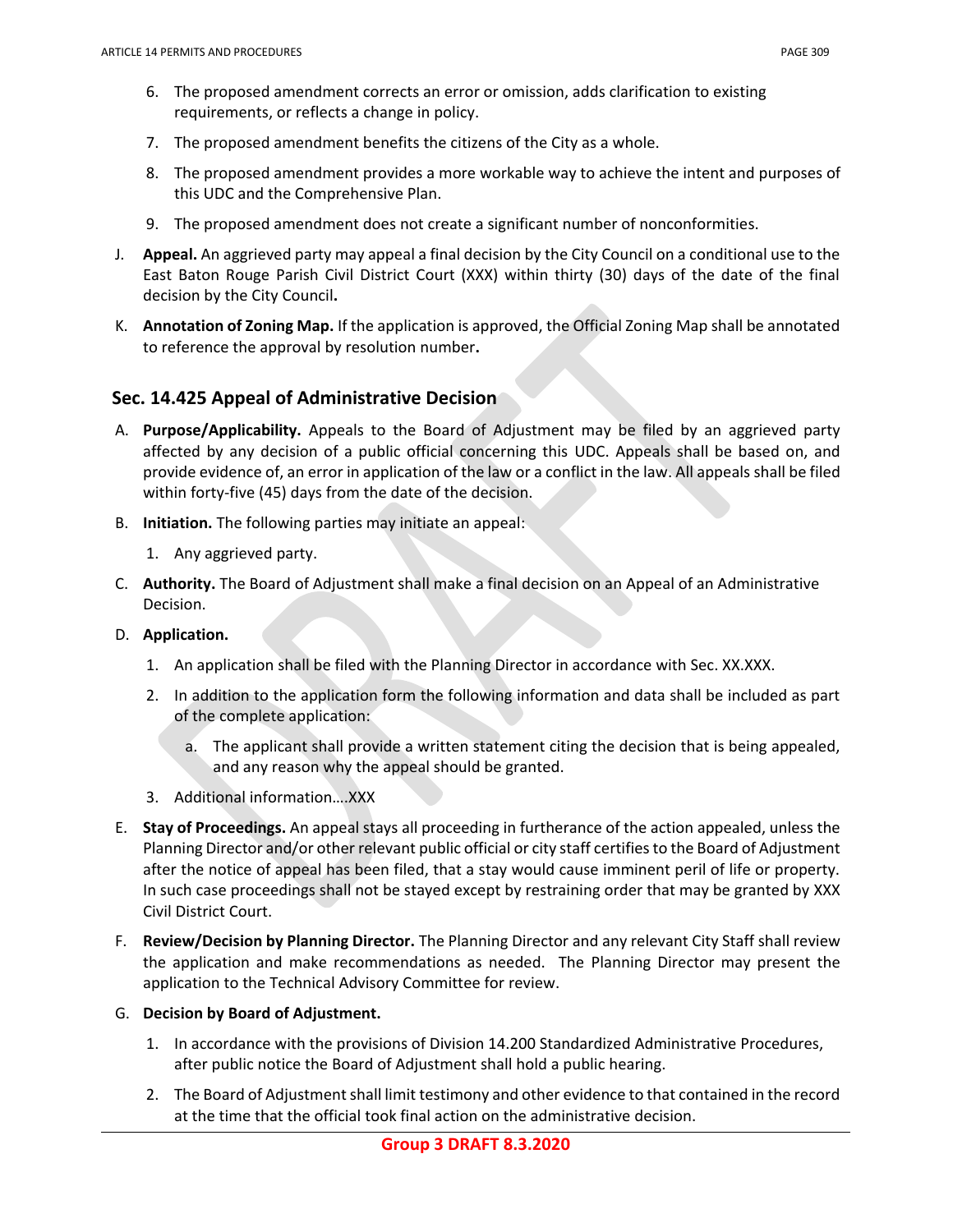- 3. After the close of the public hearing, the Board of Adjustment shall consider the recommendations and reports of City staff, relevant comments of interested parties and the review criteria for Appeals of Administrative Decisions in Sec. XX.XXX and The Board may reverse or affirm, wholly or partially, or may modify the order, requirement, decision or determination appealed.
- H. **Review Criteria.** The Board of Adjustment shall consider all of the following criteria in reviewing an appeal:
	- 1. Whether the decision by the Official was in accordance with the intent and requirements of this UDC;
	- 2. Whether the Official made erroneous findings based on the evidence and information presented in the original application, or failed to fully consider mitigating measures or revisions offered by the applicant that would have brought the proposed project into compliance; and
	- 3. Whether the official acted arbitrarily or capriciously.
- I. **Appeal.** An aggrieved party may appeal a final decision of an Appeal of an Administration Decision by the the Board of Adjustment to XXX Civil District Court within forty-five (45) days of the Board's decision.

# **Sec. 14.426 Variance (Fix Definition)**

- A. **Purpose/Applicability.** A Variance from a specific regulation or standard of this UDC may be allowed where literal enforcement of the provisions of this UDC will result in practical difficulties or unnecessary hardship.
	- 1. A Variance shall allow permission to deviate from the height, width, bulk, setback, parking or other dimensional requirements established by this UDC, unless specifically not allowed elsewhere in the UDC, except the following in items 2 and 3:
	- 2. The development standards for conditional uses, TND, PUD, or any other matter designated by the City Council expressly within this UDC, shall not be subject to variances by the Board of Adjustment.
	- 3. The Board of Adjustment shall have no power to authorize uses in zoning districts which are not authorized in zoning district regulations, nor to change the boundaries of zoning districts.
- B. **Initiation.** The following parties may initiate an appeal:
	- 1. Owner, or duly authorized representative
- C. **Authority.** The Board of Adjustment shall make a final decision on a Variance.
- D. **Application.**
	- 1. An application shall be filed with the Planning Director in accordance with Sec. XX.XXX.
	- 4. In addition to the application form the following information and data shall be included as part of the complete application:
		- a. The nature and purpose of the requested variance (including specific reference to the UDC sections from which variance is sought), and the grounds on which the variance is requested; and
		- b. A statement regarding how the proposed variance meets **ALL** of the standards set out in XXX.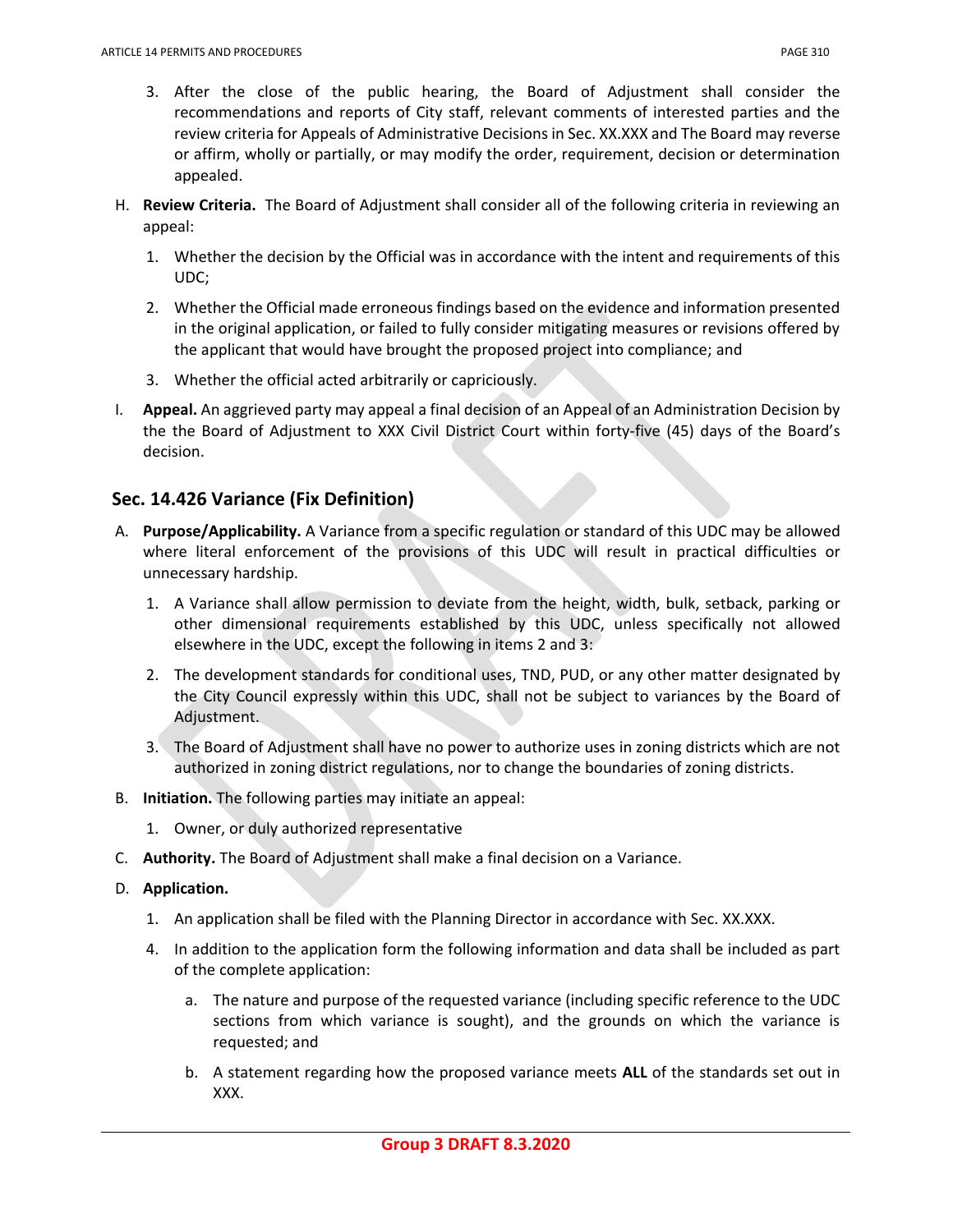- 5. Additional information….XXX
- E. **Review/Decision by Planning Director.** The Planning Director and any relevant City Staff shall review the application and make recommendations as needed. The Planning Director may present the application to the Technical Advisory Committee for review.

#### F. **Decision by Board of Adjustment.**

- 1. In accordance with the provisions of Division 14.200 Standardized Administrative Procedures, after public notice the Board of Adjustment shall hold a public hearing.
- 2. After the close of the public hearing, the Board of Adjustment shall consider the recommendations and reports of City staff, relevant comments of interested parties and the review criteria for Variances in Sec. XX.XXX and shall approve, approve with modification or deny with specific reasons for the denial added to the record.

#### G. **Rules and Conditions.**

- 1. The Board of Adjustment may impose such conditions and restrictions upon the location, construction, design, and use of the property benefited by a variance as necessary or appropriate to protect the public interest and adjacent property. Failure to maintain such conditions or restrictions as may be imposed constitutes grounds for revocation of the variance.
- 2. The terms of relief granted, including any conditions or restrictions, shall be specifically set forth in the approval.
- H. **Review Criteria.** The Board of Adjustment shall not grant a variance unless and until the following criteria are satisfied:
	- 1. There are extraordinary and exceptional conditions pertaining to the subject property because of its size, shape, or topography that are not applicable to other lands or structures in the same district;
	- 2. The need for a variance or the extraordinary and exceptional conditions do not result from the actions of the applicant;
	- 3. Granting the variance will not confer on the applicant any special privilege that is denied to other lands or structures in the same district;
	- 4. A literal interpretation of the provisions of this UDC would deprive the applicant of rights commonly enjoyed by other residents of the district in which the property islocated;
	- 5. Granting of the variance will be in harmony with the general purpose and intent of this UDC and will not be injurious to the neighborhood or otherwise detrimental to the publicwelfare;
	- 6. The variance requested is the minimum variance that will make possible a permitted use of the land, building, or structure;
	- 7. The variance will not permit a use of land, building, or structure that is not otherwise permitted in the applicable district;
	- 8. The variance will not permit an intensity of use of land that is not permitted in the applicable district; and
	- 9. No other relief is available through the application of alternative development standards or an alternative development configuration that is allowed by this UDC.
- I. **Appeal.** An aggrieved party may appeal a final decision of a Variance by the Board of Adjustment to XXX Civil District Court within forty-five (45) days of the Board's decision.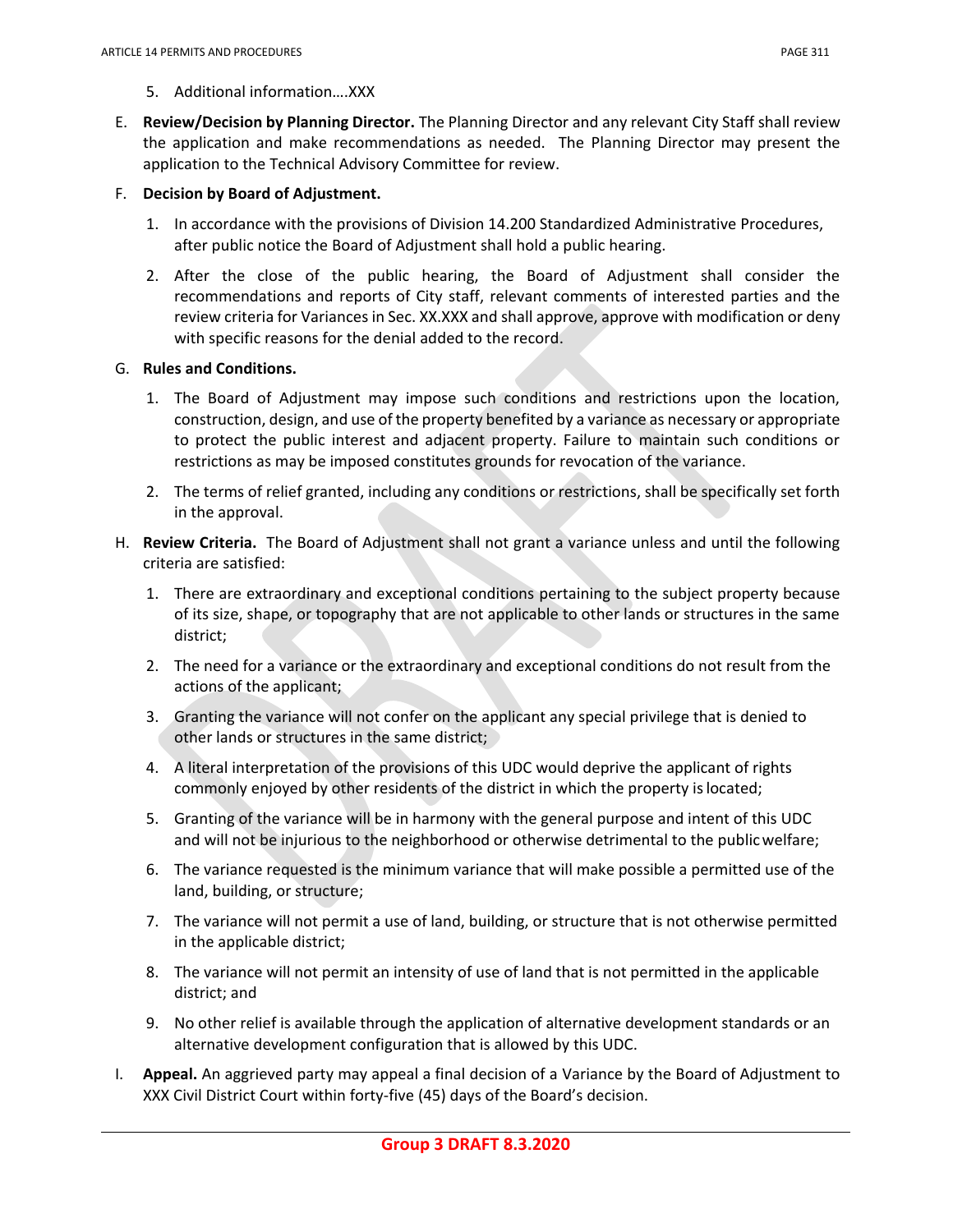- J. **Expiration**. A Variance may expire after XXX months according to the provisions of Sec. X.XXX.D xxxx
- K. **Annotation of Zoning Map.** If the application is approved or approved with conditions, the Official Zoning Map shall be annotated to reference the approval by resolution number.

### **Sec. 14.427 Annexation Request**

- A. **Purpose/Applicability.** The purpose of this section is to establish a procedure and criteria for annexation of land into the City of Zachary. These standards are meant to supplement the State of Louisiana laws and policies concerning annexation. In no case shall this process supersede the State of Louisiana laws concerning annexations. These standards will assist the City in:
	- 1. Protecting the public health, safety, and welfare by establishing standards for annexation of land into the City;
	- 2. Managing the fiscal impacts of annexation;
	- 3. Preserving, protecting, and enhancing the character of the City of Zachary; and
	- 4. Ensuring that annexed land is adequately served by essential public facilities and services, including water facilities, wastewater facilities, drainage facilities, and transportation facilities.
- B. **Initiation.** The following parties may initiate an Annexation Request**:**
	- 1. Owner, or duly authorized representative.
	- 2. City Council by resolution.
- C. **Authority.** The City Council, after receiving a recommendation from the Planning and Zoning Commission, shall make a final decision on an Annexation Request**.**
- D. **Application.**
	- 1. The application shall be filed with the Planning Director in accordance with Sec. XX.XXX.
	- 2. The Planning Director or other City staff may request additional information XXX….
- E. **Review by City Staff.** The Planning Director and any relevant City Staff shall review the application and make recommendations as needed.
- F. **Review by Technical Advisory Committee.** With notice as required for by the UDC, the Technical Advisory Committee shall hold a public meeting to allow for review of the application and make recommendations as needed.
- G. **Recommendation by Planning and Zoning Commission.** 
	- 1. In accordance with the provisions of Division 14.200 Standardized Administrative Procedures, after public notice the Planning and Zoning Commission shall hold a public hearing.
	- 2. After the close of the public hearing, the Planning and Zoning Commission shall consider the recommendations and reports of City staff, relevant comments of interested parties and the review criteria for Annexation Requests in Sec. XX.XXX and recommend: approval, modified approval or denial with specific reason(s) for denial added to the record.
	- 3. The failure to resolve a finding of incomplete or inaccurate information may be grounds for recommending denial. If the Planning and Zoning Commission fails to act by a vote of the majority of the Commission members, the application will be forwarded to the City Council **without recommendation of no legal majority**. The Planning and Zoning Commission may continue a public hearing or defer an application no more than two (2) time before making a recommendation. After the second continuance or deferral concerning a specific application, a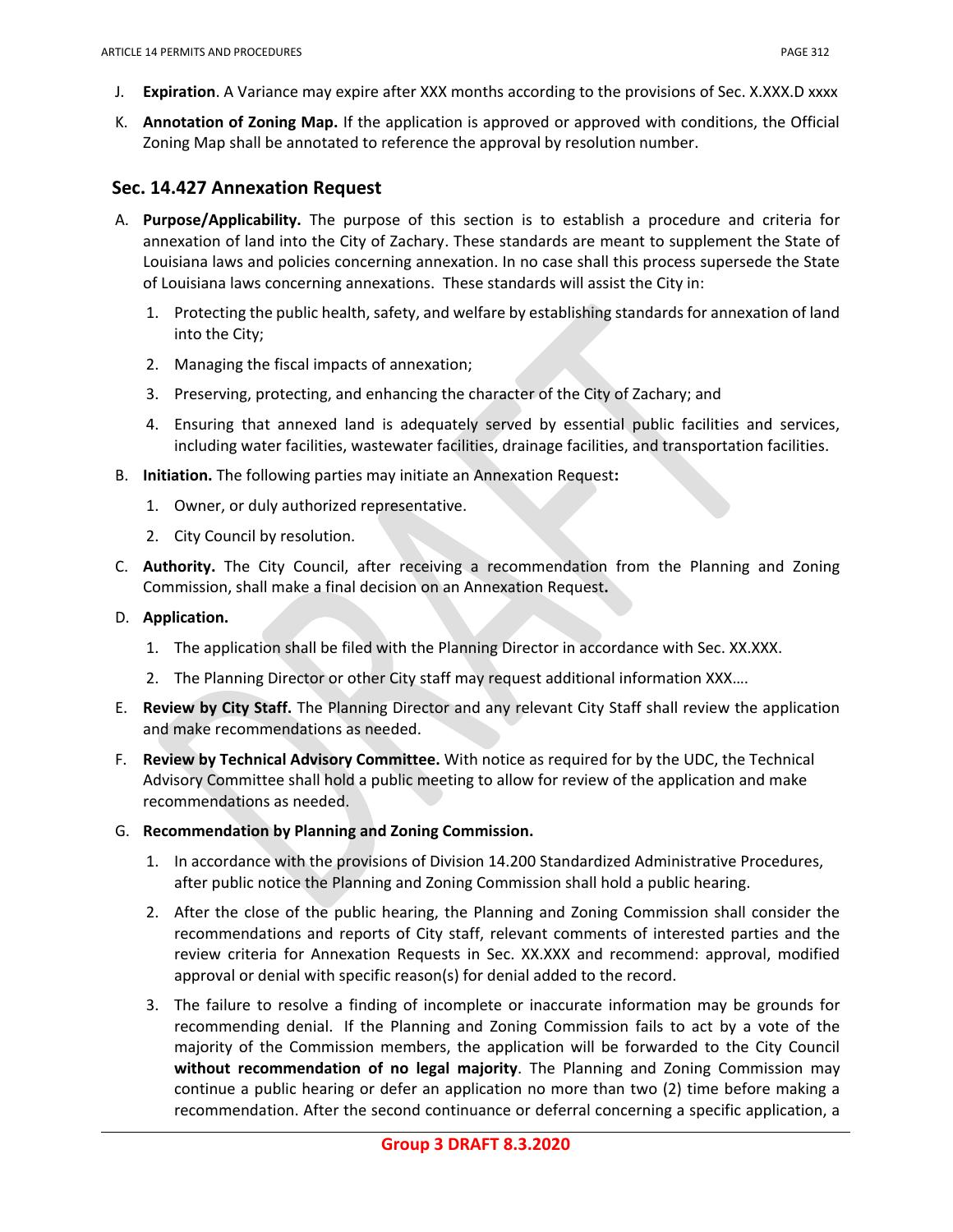continuance or deferral shall be considered as **without recommendation of no legal majority**.

#### H. **Decision by City Council.**

- 1. In accordance with the provisions of Division 14.200 Standardized Administrative Procedures, after public notice the City Council shall hold a public hearing.
- 2. After the close of the public hearing, the City Council shall consider the recommendation of the Planning and Zoning Commission, the recommendations and reports of City staff, relevant comments of interested parties and the review criteria for Annexation Requests in Sec. XX.XXX and shall approval, approve with modification, or deny with specific reason(s) for denial added to the record.

#### I. **Conditions and Rules.**

- 1. An applicant may submit a Zoning Map Amendment for the property considered for annexation concurrent with the Annexation Request. In this situation the Zoning Map Amendment may only be approved conditionally on the effective date of the annexation.
- 2. No recommendation or approval shall include any parcel or properties not specifically identified in the public notice for the application per Sec. 14.XXX.
- 3. All annexations and approvals must comply with state law, regardless of the approval of an Annexation Request.
- J. **Review Criteria.** An Annexation Request shall meet the following criteria:
	- 1. The proposed annexation and parcel configuration is generally consistent with the Comprehensive Plan.
	- 2. The proposed annexation is compatible with the intent of this UDC.
	- 3. The proposed annexation promotes the public health, safety and welfare of the City.
	- 4. The proposed annexation is compatible with existing use and zoning of nearby property and will not adversely affect the planned development pace of growth or redevelopment in other areas of the City.
	- 5. The proposed annexation supports the planned capital improvement policy (if available), and public services and utility services are in place or planned to be in place to accommodate the development pace of the land under consideration.
	- 6. Current infrastructure including streets, drainage, sewer, etc. must meet City standards where applicable, including right-of-way and access standards, unless otherwise exempted by the City Engineer.
	- 7. The proposed annexation benefits the citizens of the City as a whole.
- K. **Appeal.** An aggrieved party may appeal a final decision by the City Council on an Annexation Request to the East Baton Rouge Parish Civil District Court (XXX) within thirty (30) days of the date of the final decision by the City Council**.**
- L. **Annotation of Zoning Map.** If the application is approved, the Official Zoning Map shall be annotated to reference the approval by ordinance or resolution number**.**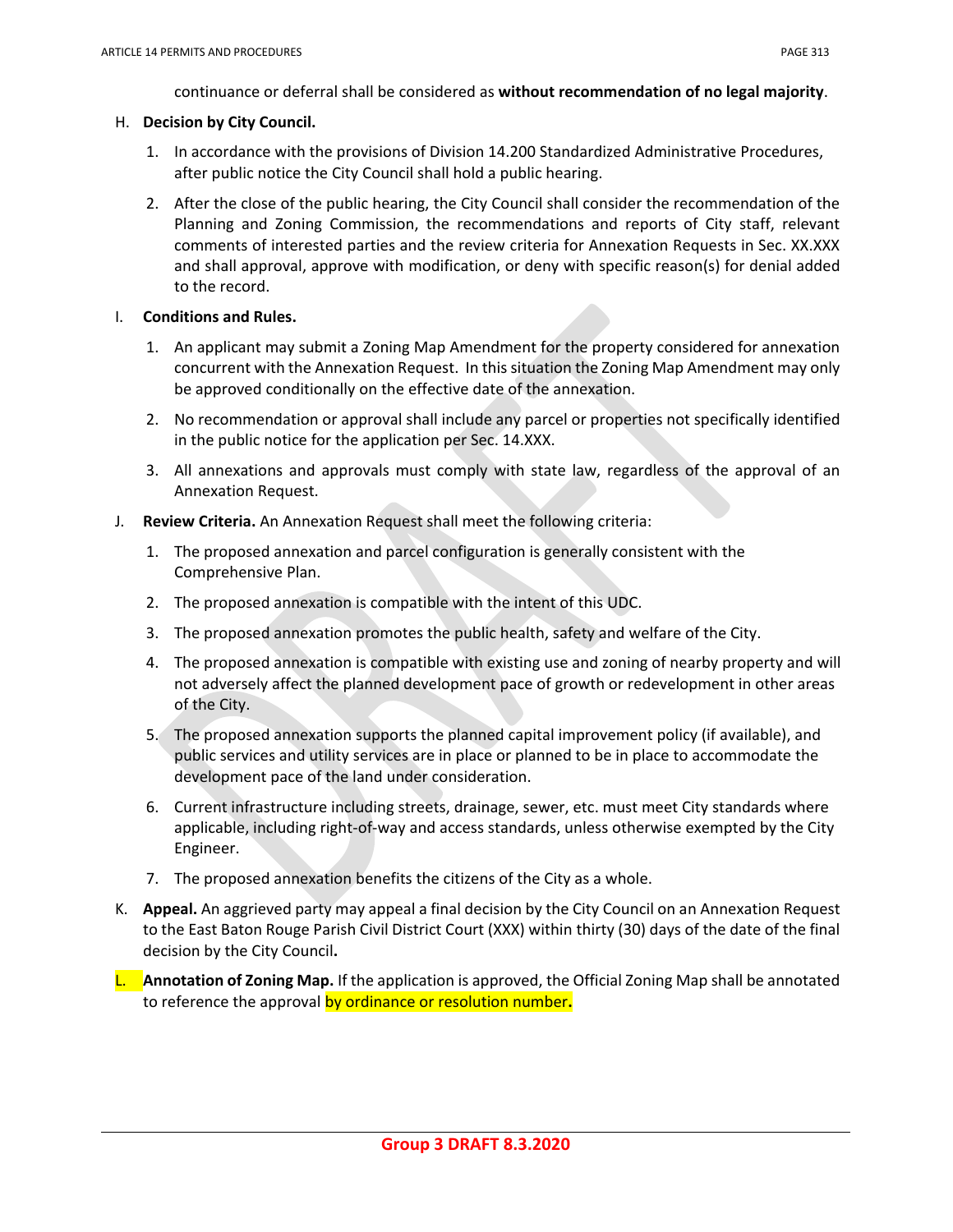## **Sec. 14.501 Special Development Processes**

- A. **Special Applications Established.** The development applications and processes in this section generally have additional requirements, regulations, standard, and/or approval processes.
- B. **Traditional Neighborhood Development**
- C. **Planned Unit Development**
- D. **Development Agreements**

# **Sec. 14.502 Traditional Neighborhood Development Defined**

- A. **Generally.** The pattern book is a design guide for a specific Traditional Neighborhood Development (TND). It is submitted by the applicant to address the design of individual buildings or dwellings. The pattern book ensures that the development will be attractive and harmonious. The pattern book:
- B. Primary difference between TND and PUD
- C. Specific Standards

# **Sec. 14.503 TND Summary of Process**

- A. **Generally.** All TNDs shall follow the application and approval process outlined in Sec. 14.XXX PUDXXX, with the following additions and exceptions:
	- 1. All TNDs shall require submittal and approval of a pattern book. The pattern book shall be submitted as part of the Preliminary Plan, and reviewed according to the standards of Sec. 14.XXX Pattern Book Requirements.
	- 2. All TND Preliminary Plan shall be only be approved with the approval of a companion Pattern Book.

# **Sec. 14.504 Pattern Book Requirements**

- A. **Generally.** The pattern book is a design guide for a specific Traditional Neighborhood Development (TND). It is submitted by the applicant to address the design of individual buildings or dwellings. The pattern book ensures that the development will be attractive and harmonious. The pattern book:
	- 1. Provides a palette of development styles and materials (as such, it addresses the design elements not the use or intensity of development);
	- 2. Provides details of streetscape design and landscaping; and
	- 3. May provide for specific modifications of the requirements of this UDC in order to ensure that the development is a cohesive whole.

# B. **Application.**

- 1. An application for Pattern Book approval shall accompany all applications for approval of a TND, and any application for approval of a mixed‐housing neighborhood which also seeks to deviate from minimum lot size, lot averaging, lot width, or setback requirements.
- 2. The Pattern Book shall include the following elements:
	- a. A description of each type of housing that is proposed.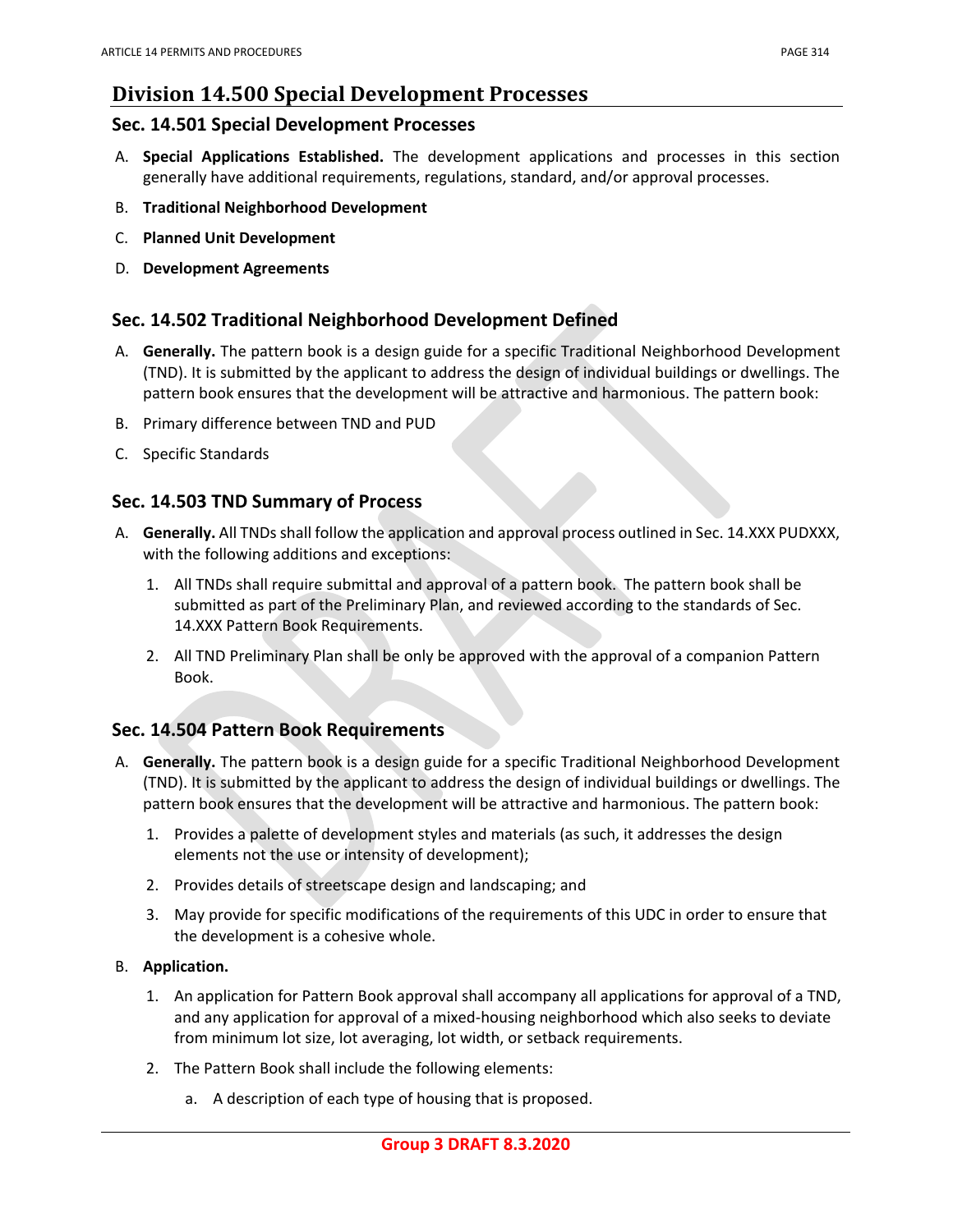- b. Standards for lot dimensions for each type of housing, expressed either as lot width and lot depth or lot width and lot area. Such standards may be expressed as averages.
- c. Standards for setbacks or build‐to lines for front, street side, interior side, and rear lot lines, which may be different for principal buildings and accessory buildings. Such standards may be presented in tabular or illustrated format.
- d. Standards for yards or courtyards, if different from areas between required setback lines and lot lines.
- e. Standards for the design of each type of building (residential, nonresidential, and mixed‐ use) that is proposed in the development, which shall include:
	- i. Architectural style / typology;
	- ii. Typical architectural elements for each style / typology; and
	- iii. Typical building materials for each style / typology.
- f. A collection of illustrative elevations for each architectural style / typology, with standards that will ensure diversity of architectural presentation; or a collection of proposed elevations for each architectural style / typology, which demonstrates diversity of architectural presentation.
- g. Standards for fences and garden walls, if different from those set out in Section 4.05, Fences and Garden Walls.
- h. Standards for accessory buildings, if different from those set out in Article 2, XXX.
- C. **Decision Criteria.** Upon recommendation by the Planning and Zoning Commission, the City Council shall review the pattern book to ensure that it will accomplish the following objectives:
	- 1. *Limitations on Modulation.* Pattern books may modulate residential development standards if the modulations occur in the following ranges:
		- a. Front setbacks (or build‐to lines) are in the following ranges:
			- i. Center Subdistrict: 0 ft. to 8 ft.
			- ii. General Subdistrict: 0 ft. to 15 ft.
			- iii. Edge Subdistrict: 10 ft. or more
		- b. Side setbacks shall comply with applicable fire codes.
	- 2. *Harmony*. The municipality, neighborhood, and development should be harmonious. Harmony is defined as the middle, or balance, of two continuums, both of which have ends that, at their extremes, are unattractive. The balance shall be struck between:
		- a. Monotony and chaos; and
		- b. Unity and interest.
	- 3. *Quality*. Quality not only refers to the materials and care with which a building or environment is built, but also to its visual richness (e.g., details that are attractive to the resident or visitor). In order to ensure visual interest, the pattern book shall demonstrate the following:
		- a. Single‐Family homes (attached or detached) are designed to provide a unit that has a unified appearance from the street with any street façade (front façade and street side façade), having comparable treatment in materials, color, and trim.
		- b. If masonry is used on a front façade, it is also applied to side facades in one or more of the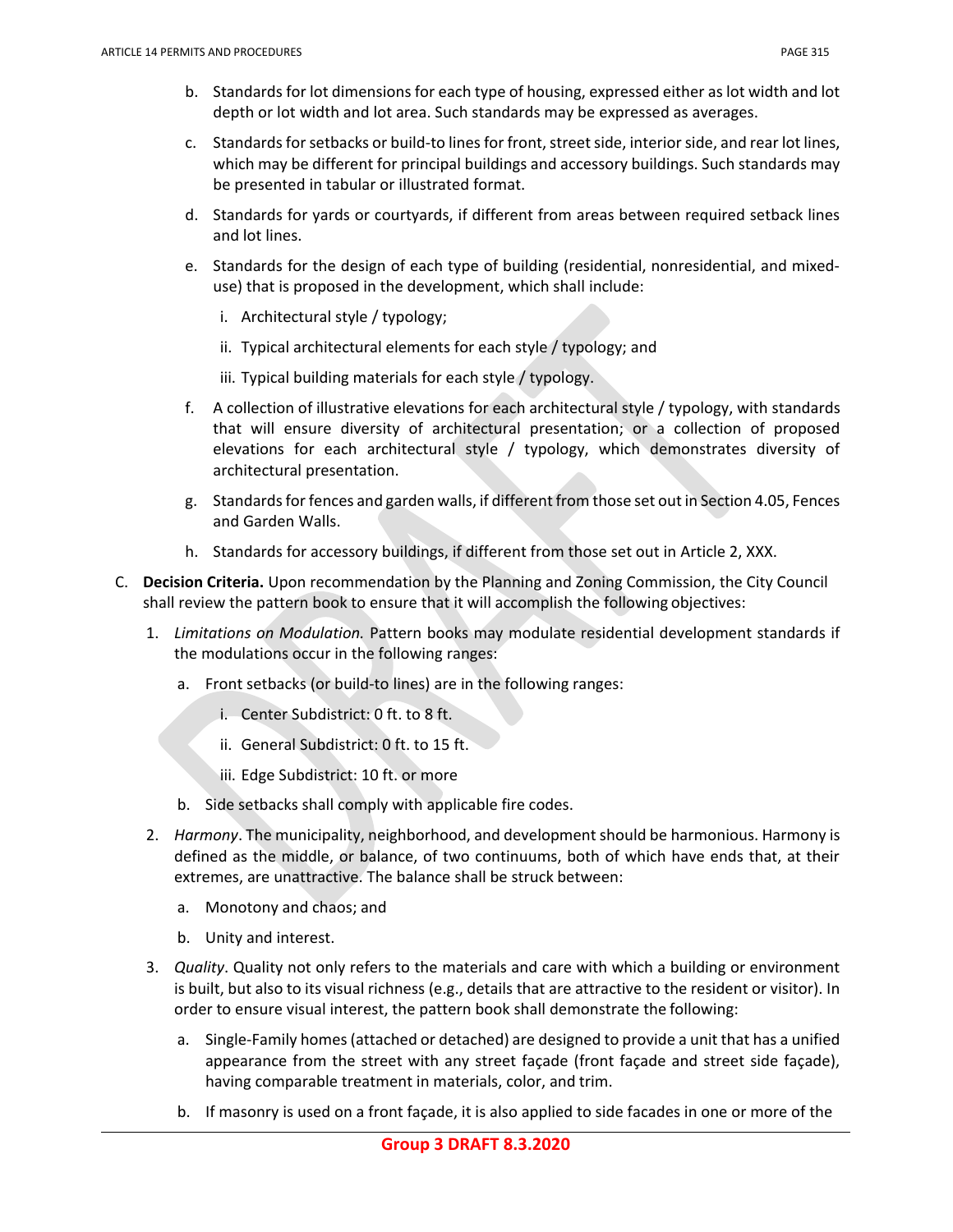following ways:

- i. Masonry returns to a break in the side façade, such as a chimney, room projection, or projecting window area;
- ii. An architectural return is applied to all corners so that the greater of ten percent of the length of the side building wall or three feet is finished with masonry to the same height as the front facade;
- iii. Quoins are used, if consistent with the architectural typology of the building;
- iv. An architectural detail with a minimum width of 16 inches is applied, such as a pilaster that caps the masonry and the other material that completes the corner; or
- v. A wing wall screens the view of the side of the building from the street.
- c. Detached single‐family homes will be articulated and detailed, and shall avoid undue imposition of building mass on the street.
- d. There should be some detailing or doors, windows and their trim that carries around the buildings sides so that even if the trim is plainer, they show a relationship to the general style and character of the front.
- e. Front porches will be provided on all detached housing types within 1,320 feet along street centerlines from the Center subdistrict, and may be provided elsewhere and on other housing types.
- f. Balconies will be provided on all multistory townhomes and multistory multifamily buildings.
- g. Utility meters shall not be on front or side elevations unless screened by vegetation or other approved screening.
- 4. *Diversity*. The pattern book shall demonstrate that one or more of the techniques below will be used to achieve harmony (the pattern book is not required to include all of these elements):
	- a. Varied Housing Types at a Fine‐Grained Scale. Multiple housing types are required, yet this requirement could result in areas or "pods" of each type, which has the potential to lead to monotony. Mixing types on a smaller scale, even having differing dwelling unit types in a block face, is a technique to reduce monotony and add interest.
	- b. Varied Architectural Styles. Different architectural styles (e.g., Colonial Revival and Neoclassical) can be used to vary the appearance of buildings with comparable floor plans. The variations in architectural styles must be meaningful, but must not create a chaotic appearance. For this technique to be reviewed, a number of elements, including roof type and orientation, roof pitch, eve overhangs, windows, doors, decorative elements shall be specified for each architectural style that will be used in the TND. The reference for architectural style shall be *A Field Guide to American Houses* by Virginia and Lee McAlester, et al. (Knopf 1984).
	- c. Varied Floor Plans. If floor plans are meaningfully different, homes will look different. If floor plans are not meaningfully different, homes will often look monotonous. The differences in floor plans must significantly alter the width and shape in order to present a building volume or mass that is different. Such differences include, but are not limitedto:
		- i. Minimum of 10 percent difference in front façade width; or
		- ii. Different forms (rectangle, L, or X shapes), if the differences affect the front façade; or
		- iii. Different numbers of stories; or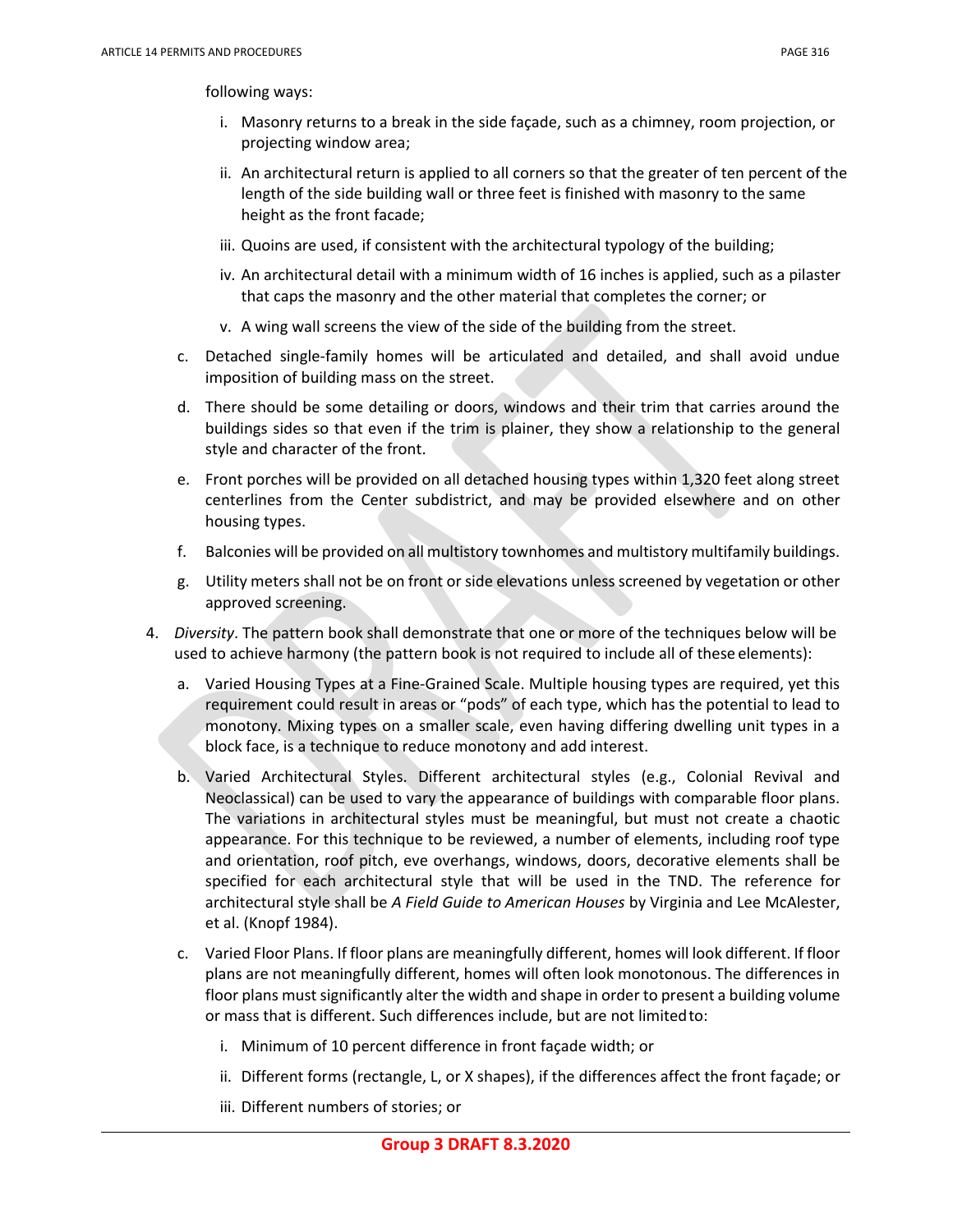- iv. Different symmetry (symmetrical or asymmetrical).
- d. Varied Gable Orientation. In many cases, a front or side gable roof can be constructed over the same floor plan. This change significantly alters the roof profile of the house, its front elevation massing, and may also alter the height of the roof peak.
- e. Varied Elements. The pattern book may demonstrate that architectural elements will be varied in a way that creates meaningful differences in building appearance. Such details may include trims, materials, color, window arrangement (grouping), window fenestration, doors, door lights, window and garage doors, porches, chimneys, bay windows, towers, and balconies, as necessary to create the required variation. This technique is particularly useful when a single architectural style, or two very closely related styles (e.g., Prairie and Craftsman) are used in the development. The pattern book must include detailed elevations, lists of specific elements to be used, and an explanation of how the elements will be mixed to differentiate nearby buildings.
- f. Averaged Lot Width. Meaningful variation of lot width generally causes meaningful variations in building width and floor plan. A pattern book may show that block faces will include lots of varying widths, as follows:
	- i. Three lots size categories for eac-h type of housing are created, using a required average (e.g., 50 percent of the lots would be average, 25 percent small, and the remainder large).
	- ii. The difference in frontage among the lot sizes should be in the range of 10 to 20 percent. For example, an average 10,000 square foot lot that is 80 feet wide is 125 feet deep. The "small" lot could be 70 feet wide, and the "large" lot 90 feet wide. The resulting lots, all 125 feet deep, would have areas of 8,750, 10,000, and 11,250 square feet.
- 5. *Light and Air*. The pattern of development, and the open space available on each lot and for the community are such that adequate light and air are provided for residents. Residents of the General Subdistrict and Edge Subdistrict shall have a private outdoor space that is at least 100 square feet in dimension, and which may be a rear lawn, courtyard, patio, deck, or useable rooftop area.
- 6. *Pedestrian‐Orientation*. The pattern book shall demonstrate that the residential areas of the development are designed for the comfort and convenience of the pedestrian, with continuous sidewalks; tree‐lined, traffic‐calmed streets; and architecture that provides street‐level interest and accessibility.
- D. **Conditions of Approval.** The City Council may place conditions of approval on the Pattern Book as necessary to ensure compliance with the decision criteria of subsection C., above.
- E. **Prohibited Issues.** The City Council will not impose conditions on the Pattern Book that:
	- 1. Limit density, intensity, amount of open space, or land use in a manner that is different from the requirements of this UDC.
	- 2. Address the design of the development, in ways that are covered in the preliminary plat or site plan review. The pattern book approval shall defer any overall plan layout issues to be addressed in the plat approval.

### **Sec. 14.505 Planned Unit Development Summary of Process**

A. The PUD application and review process consist of three (3) processes: Conceptual Plan application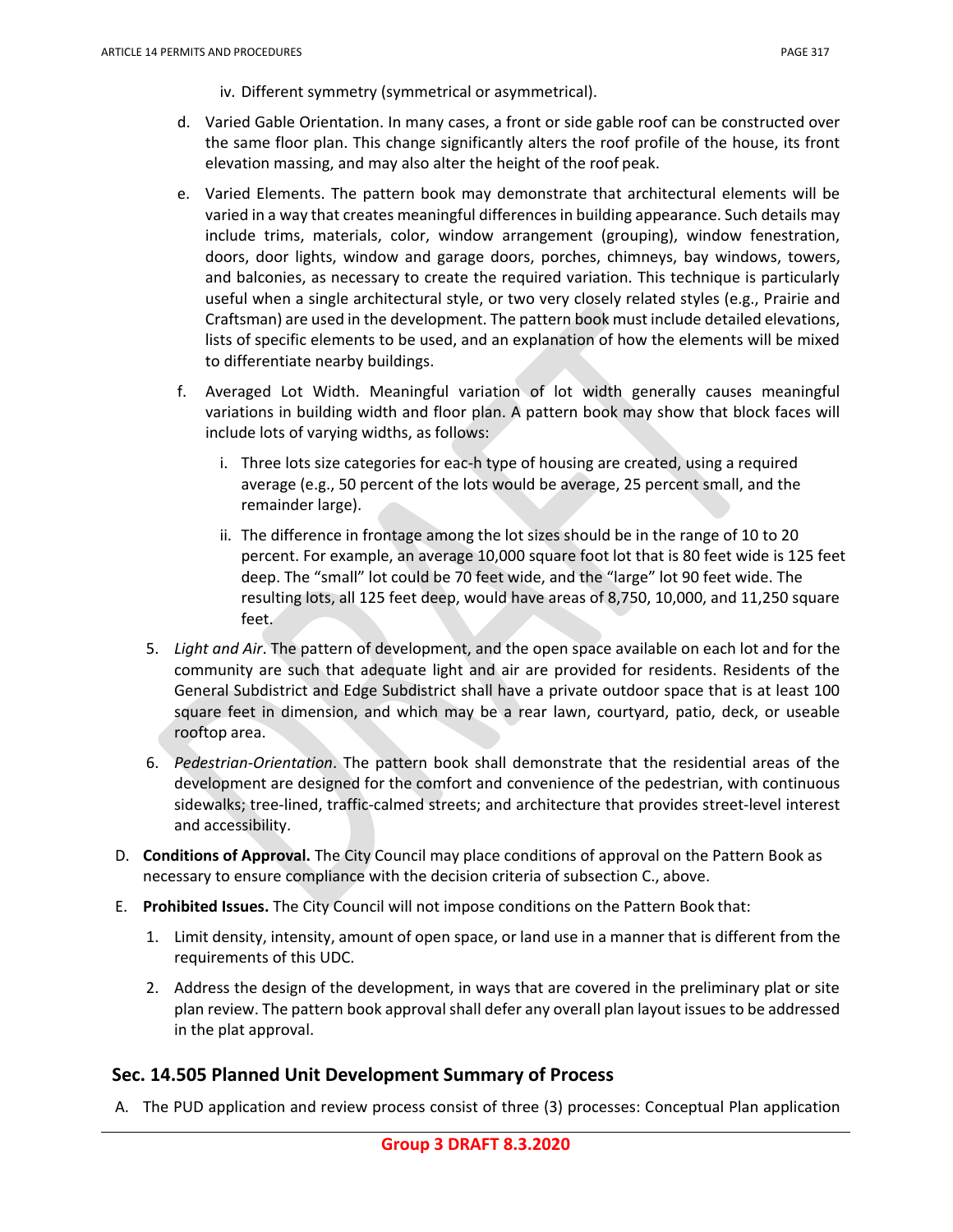and approval, Preliminary Plan application and approval, and Final Plan/Final Plat application and approval.

B. Unless specifically presented in this division, the PUD application and review process does not supersede Division 14.XXX XXXX, or any other public review and/or approvals required by the City code, including this UDC.

### **Sec. 14.506 PUD Conceptual Plan Application and Process**

- A. **PUD Conceptual Plan Pre-Application Conference**. A pre-application conference is required before submission of a PUD Conceptual Plan application.
	- 1. The pre-application conference shall include the applicant(s) and/or developer(s), planning and zoning staff, and all other applicable City agencies.
	- 2. The general characteristics of the proposal, evidenced schematically by a conceptual plan, shall be considered during the Pre-Application Conference
	- 3. The Planning Director and other relevant City of Zachary officials shall furnish the applicant with written comments from the pre-application conference, including appropriate recommendations to inform and assist the applicant prior to preparing the components of the PUD application.

### B. **PUD Conceptual Plan Application.**

- 1. Upon completion of the Pre-Application Conference and after comments from the conference have been provided to the applicant by the City, a conceptual plan application may be filed for a PUD.
- 2. The application for the PUD Conceptual Plan shall include all of the required information for a Standard Subdivision in the City of Zachary.
- 3. Additionally, a site and development plan with the following information is required:
	- a. A narrative explaining and tabulating the land uses by net acre, number of dwelling units by housing type, residential density, open space acreage, square footage of non-residential uses per net acre, and the relationship of the proposed development to existing development in the area and other related development features.
	- b. A concept plan schematically showing major streets, major utilities, land uses, access to existing streets, major open space and a conceptual drainage plan.
- C. **Review by Planning Director**. The Planning Director shall review the application and may refer the application to other City Officials and affected or interested agencies for review and comment.
- D. **Review by the Technical Advisory Committee**. Review by the Technical Advisory Committee is required before the Planning and Zoning Public Hearing.
- E. **Public Hearing and Recommendation by Planning and Zoning Commission on PUD Conceptual Plan**.
	- 1. In accordance with the provisions of Division 14.200 Standardized Administrative Procedures, after public notice the Planning and Zoning Commission shall hold a public hearing.
	- 2. Within sixty (60) days after the start of the official public hearing, the Planning and Zoning Commission shall consider the comments and recommendations of the Planning Director, City Engineer, and other relevant public officials, relevant comments of all interested parties, the PUD Standards in Section 1.601, and the review criteria for a PUD Conceptual Plan in Section 14.XXX.I and recommend approval, approval with conditions, or denial of the application.
	- 3. An extension of the sixty (60) day consideration period may be granted by the Planning and Zoning Commission at the request of the applicant, however granting additional consideration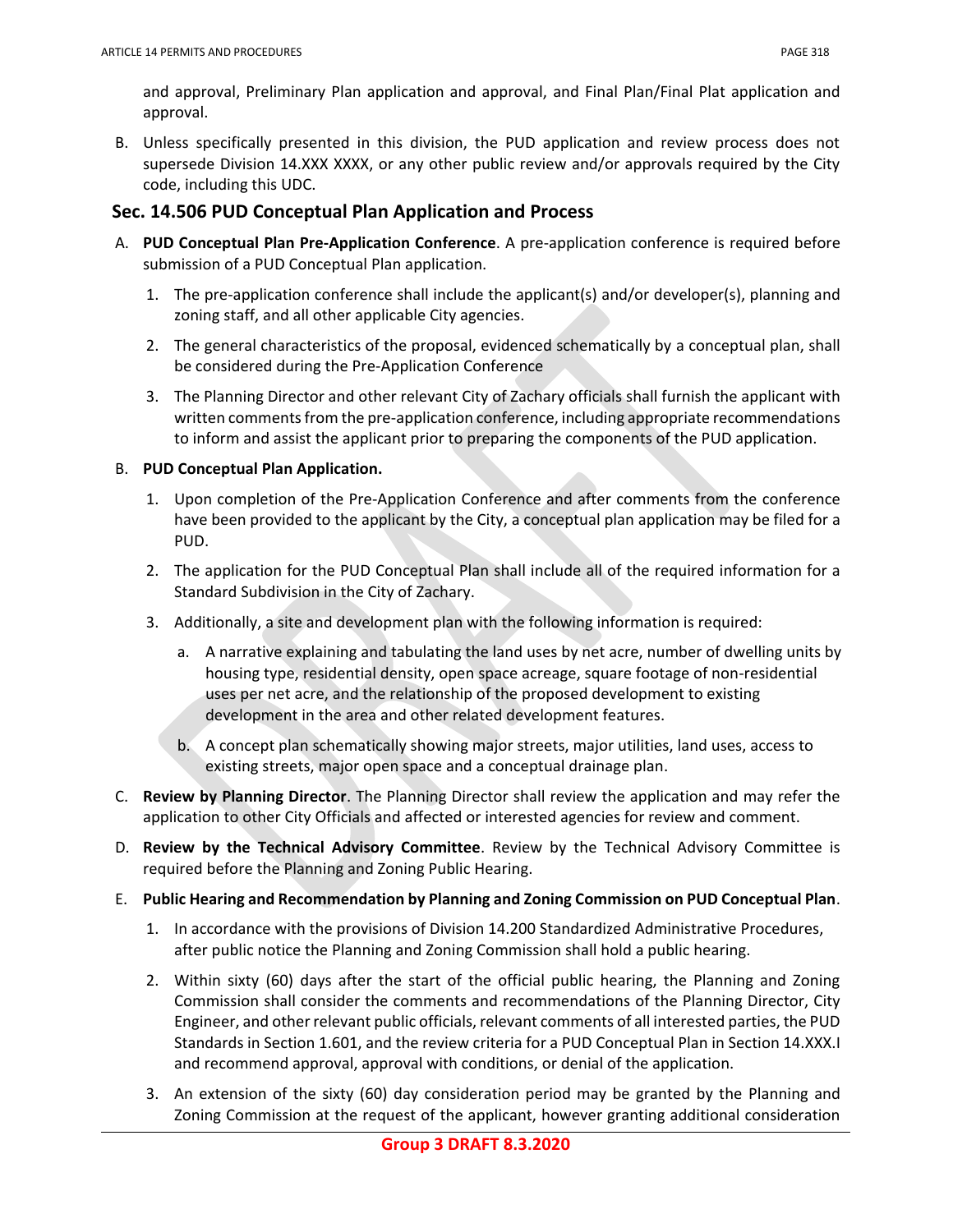time shall not preclude the Planning and Zoning Commission from making a recommendation on the application.

#### F. **Public Hearing and Decision by City Council on PUD Conceptual Plan**.

- 1. In accordance with the provisions of Division 14.200 Standardized Administrative Procedures, after public notice the City Council shall hold a public hearing.
- 2. Within sixty (60) days after the start of the official public hearing on the recommendation on the application by the Planning and Zoning Commission, the City Council shall consider the official recommendation of the Planning and Zoning Commission, the comments and recommendation of the Planning Director, City Engineer, and other relevant public officials, relevant comments of all interested parties, the PUD Standards in Section 1.601, and the review criteria for a PUD Conceptual Plan in Section 14.952.I and approve, approve with conditions, or deny the application.
	- a. Approval of the application: Applicant authorized to submit PUD Preliminary Plan in compliance with approved PUD Conceptual Plan.
	- b. Approval of application with conditions: Applicant authorized to submit PUD Preliminary Plan in compliance with approved PUD Conceptual Plan and all conditions.
	- c. Deny the Application: The City Council shall state the reason for the denial of the application in the official record.
- 3. An extension of the sixty (60) day consideration period may be granted by the City Council at the request of the applicant, however granting additional consideration time shall not preclude the City Council from making a final decision on the application.
- G. **Appeal of City Council decision on a PUD Conceptual Plan**. A final decision by the City Council on a PUD Conceptual Plan may be appealed to the East Baton Rouge Parish Civil District Court.
- H. **Expiration of PUD Conceptual Plan Approval.** Approval of the PUD Conceptual Plan shall expire, unless a Preliminary PUD Plan of at least the first phase of the development based thereon is submitted within two (2) years from the date of such approval, unless an extension of time is applied for and granted by the Planning and Zoning Commission. Future phases of development that extend beyond the two (2) year limit shall be subject to review by the Planning Director and the City Engineer to determine if specifications and design standards meet current regulations.

#### I. **Review Criteria for PUD Conceptual Plan**.

- 1. Compliance with the requirements contained in this ordinance.
- 2. The proposed development is consistent with the pertinent elements of the Zachary Comprehensive Plan.
- 3. The proposed development will reinforce the existing or planned character of the neighborhood and the City.
- 4. The site is appropriate for the development proposed in the concept plan.
- 5. The proposed development demonstrates a higher quality of site design than is possible under other available zoning districts, and is not used solely to avoid the requirements of the base zoning district.
- 6. Public facilities and services including schools, roads, recreation facilities, wastewater treatment, water supply, stormwater management, police and fire are adequate for the development allowed in the proposed concept plan.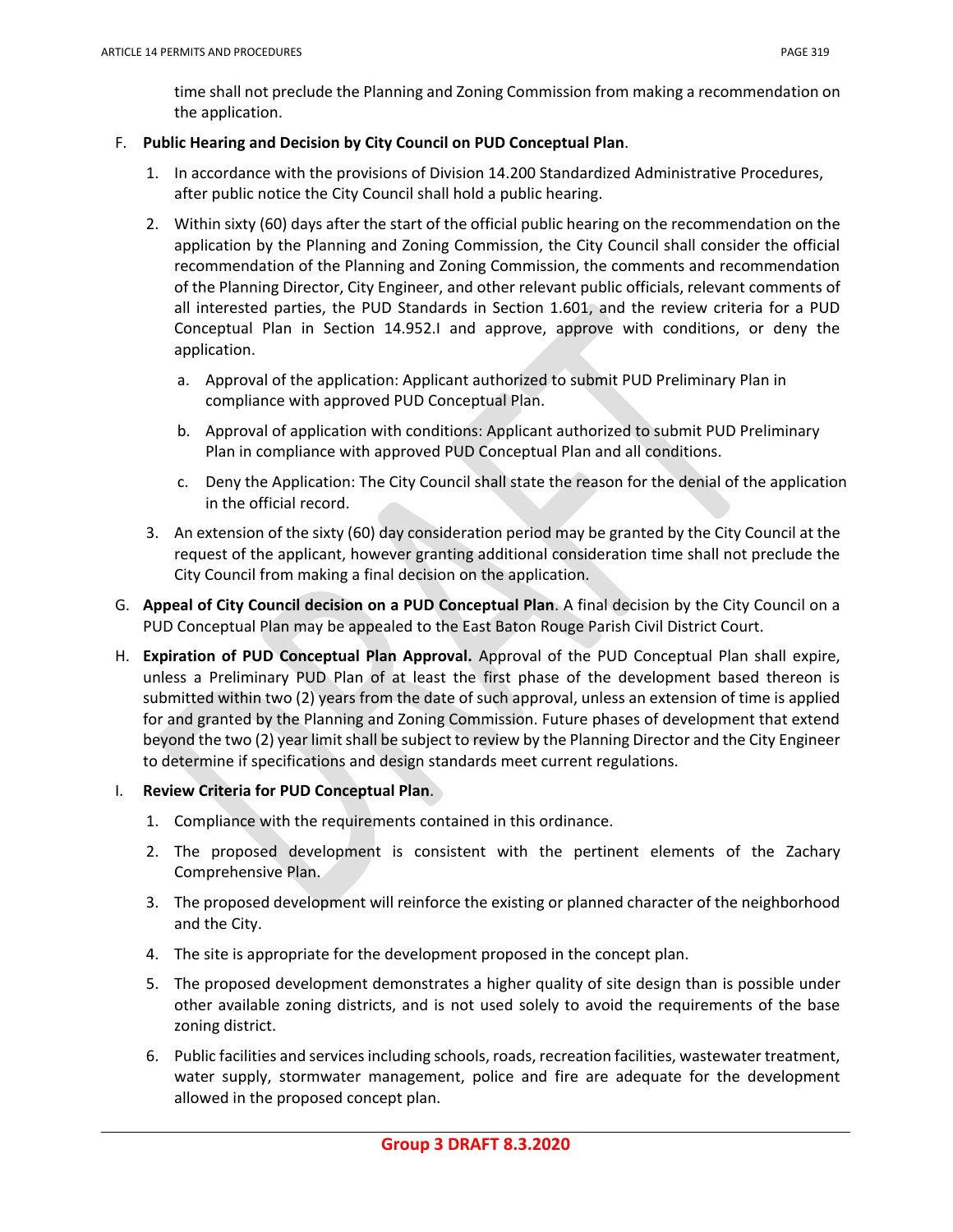7. The proposed development will not substantially or permanently injure the appropriate use of adjacent conforming properties.

### **Sec. 14.507 PUD Preliminary Plan Application and Process**

- A. **PUD Preliminary Plan Pre-Application Conference**. A pre-application conference is required before submission of a PUD Preliminary Plan application.
	- 1. The pre-application conference shall include the applicant(s) and/or developer(s), planning and zoning staff, and all other applicable City agencies.
	- 2. The general characteristics of the PUD Preliminary Plan application shall be considered during the pre-application conference.
	- 3. The Planning Director and other relevant City of Zachary officials shall furnish the applicant with written comments from the pre-application conference, including appropriate recommendations to inform and assist the applicant prior to preparing the components of the PUD application.

#### B. **PUD Preliminary Plan Application.**

- 1. Upon completion of the Pre-Application Conference and after recommendations from the conference have been provided to the applicant by the City, a PUD Preliminary Plan application may be filed.
- 2. The application for the PUD Preliminary Plan shall include all of the required information for a Standard Subdivision in the City of Zachary.
- 3. Additionally, a site and development plan with the following information is required:
	- a. A detailed description of any proposed exceptions to these regulations and/or the UDC.
	- b. A detailed narrative of the proposed development plan for the PUD including any future phases of development.
	- c. Proposed lot lines.
	- d. Proposed location and floor area of all existing and proposed buildings, structures and other improvements, including maximum building heights.
	- e. Density of residential uses.
	- f. Location and size in acres or square feet of all areas to be conveyed, dedicated, reserved, or otherwise used as common open space, public park, recreational areas, schools sites, and similar public and semi-public uses.
	- g. Existing and proposed circulation system of streets and pedestrian ways, including off-street parking areas, service areas, loading zones, major points of access to public rights-of-way, and ingress and egress to the development. Street standards shall be consistent with the minimum street standards for the City.
	- h. General landscape plan for all areas.
	- i. Vicinity map of the area surrounding the site within a distance of at least one (1) mile, at a scale of not less than 1"=500'.
	- j. Proposed treatment of the perimeter of the PUD, including materials and techniques used (i.e. fences, walls, and other landscaping)
	- k. Adequate drainage facilities for storm water, including storm sewers, gutters, paving, and the proper design of finished grades.
	- l. Any additional fiscal, traffic, or environmental information as required by the City to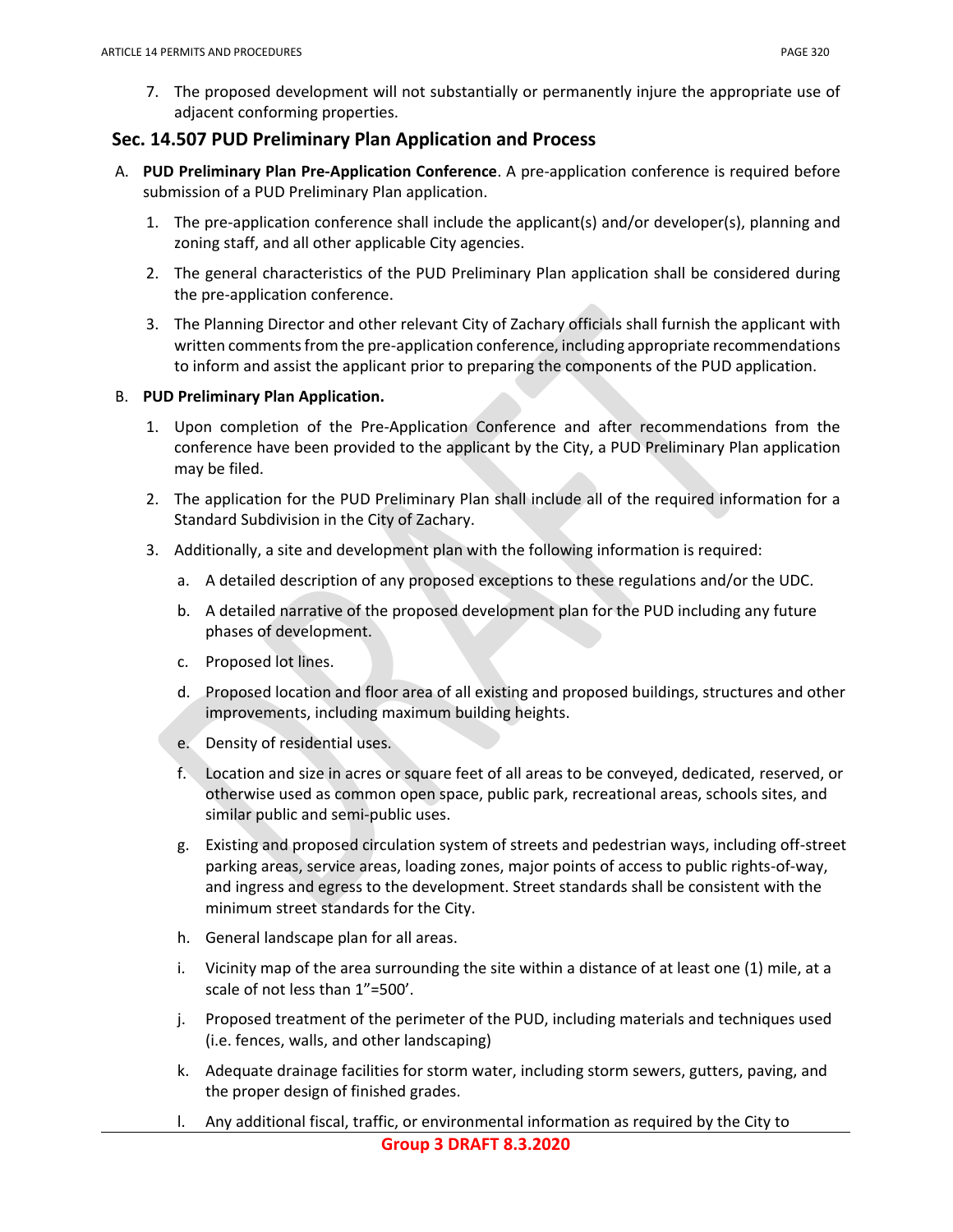evaluate the character and impacts of the PUD.

- C. **Review by Planning Director**. The Planning Director shall review the application and may refer the application to other City Officials and affected or interested agencies for review and comment.
- D. **Review by the Technical Advisory Committee**. Review by the Technical Advisory Committee is required before the Planning and Zoning Public Hearing.
- E. **Public Hearing and Recommendation by Planning and Zoning Commission on PUD Preliminary Plan**.
	- 1. In accordance with the provisions of Division 14.200 Standardized Administrative Procedures, after public notice the Planning and Zoning Commission shall hold a public hearing.
	- 2. Within sixty (60) after the start of the official public hearing, the Planning and Zoning Commission shall consider the comments and recommendations of the Planning Director, City Engineer, and other relevant public officials, relevant comments of all interested parties, the PUD Standards in Section 1.601, and the review criteria for a PUD Preliminary Plan in Section 14.953.I and recommend approval, approval with conditions, or denial of the application.
	- 3. An extension of the sixty (60) day consideration period may be granted by the Planning and Zoning Commission at the request of the applicant, however granting additional consideration time shall not preclude the Planning and Zoning Commission from making a recommendation on the application.

#### F. **Public Hearing and Decision by City Council on PUD Preliminary Plan.**

- 1. In accordance with the provisions of Division 14.200 Standardized Administrative Procedures, after public notice the City Council shall hold a public hearing.
- 2. Within sixty (60) days after the start of the official public hearing on the recommendation on the application by the Planning and Zoning Commission, the City Council shall consider the official recommendation of the Planning and Zoning Commission, the comments and recommendation of the Planning Director, City Engineer, and other relevant public officials, relevant comments of all interested parties, the PUD Standards in Section 1.601, and the review criteria for a PUD Preliminary Plan in Section 14.953.I, and approve, approve with conditions, or deny the application.
	- a. Approve the application with no conditions: Applicant authorized to submit Construction/Engineering Plan/Public Improvement Plans to proceed with development of the Final PUD Plan.
	- b. Approval with conditions:
		- i. The applicant shall submit an updated PUD Conditional Plan showing compliance with the approved conditions to the Planning Director for staff review and approval prior to submission of Construction/Engineering/Public Improvement Plans and proceeding with the development of the Final PUD Plan.
		- ii. Failure to submit an updated PUD Conditional Plan showing compliance with the approved conditions within the time period prescribed by the City Council shall constitute a failure to meet the conditions of approval and shall cause the application to be denied.
	- c. Deny the Application: The City Council shall state the reason for the denial of the application in the official record.
- 3. An extension of the sixty (60) day consideration period may be granted by the City Council at the request of the applicant, however granting additional consideration time shall not preclude the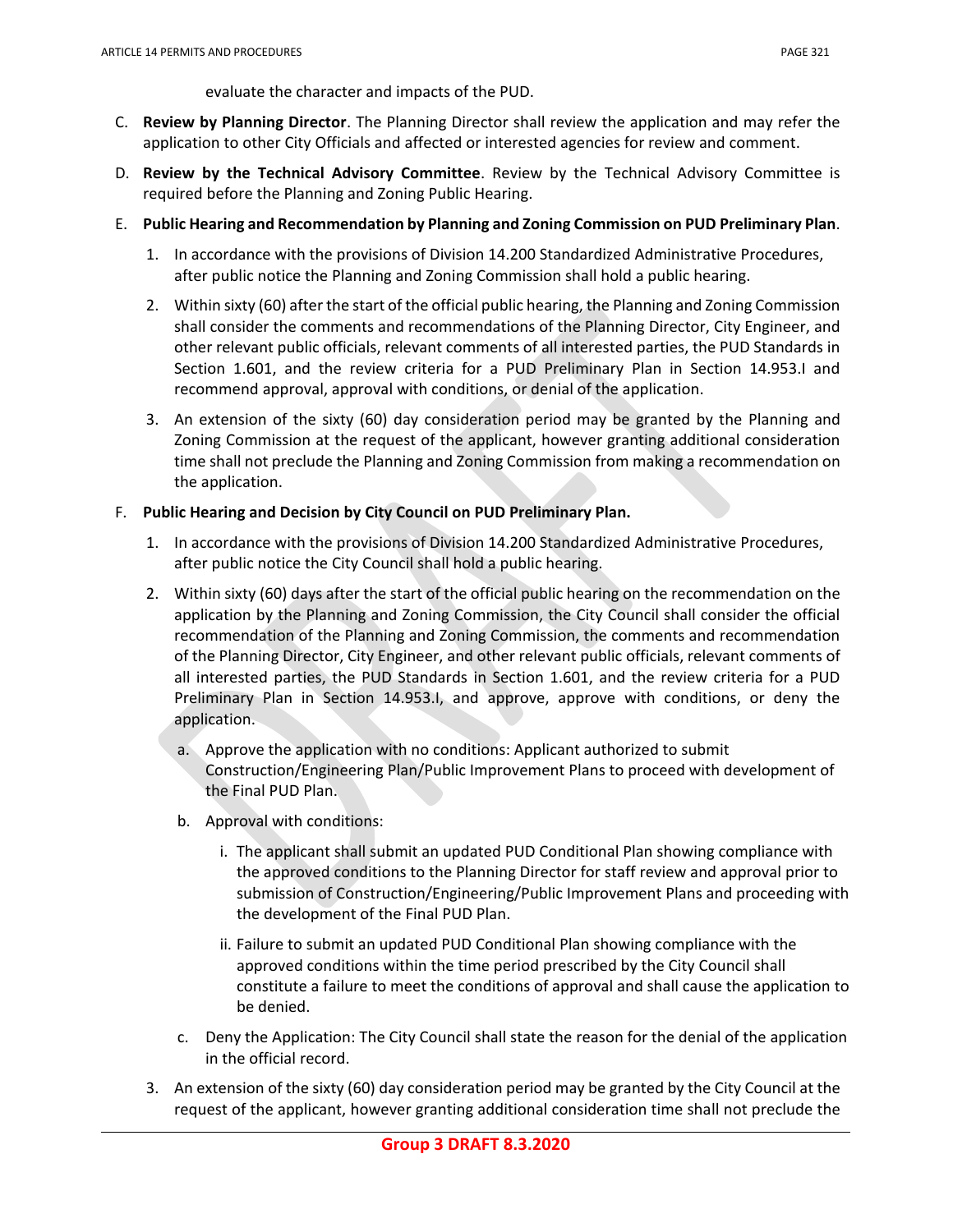City Council from making a final decision on the application.

- G. **Appeal of City Council decision on a PUD Preliminary Plan**. A final decision by the City Council on a PUD Preliminary Plan may be appealed to the East Baton Rouge Parish Civil District Court.
- H. **Expiration of PUD Preliminary Plan Approval.** Approval of the PUD Preliminary Plan shall expire, unless a PUD Final Plan of at least the first phase of the development based thereon is submitted within two (2) years from the date of such approval, unless an extension of time is applied for and granted by the Planning and Zoning Commission. Future phases of development that extend beyond the two (2) year limit shall be subject to review by the Planning Director and the City Engineer to determine if specifications and design standards meet current regulations.

#### I. **Review Criteria for PUD Preliminary Plan**

- 1. Compliance with the requirements contained in this ordinance.
- 2. The development will not create potential adverse environmental impacts or effects on neighboring properties.
- 3. The development is designed, located and proposed to be operated so that the public health, safety and welfare will be protected.

### **Sec. 14.508 PUD Construction**

A. **PUD Construction**. Construction of the PUD shall be in accordance with the provisions and standards of this UDC and all other relevant codes and ordinances.

### **Sec. 14.509 PUD Final Plan Application and Process**

- A. **PUD Final Plan Application**
	- 1. After approval of the PUD Preliminary Plan, an application may be made for approval of the PUD Final Plan. Application for the PUD Final Plan shall not be made until substantial completion of the approved PUD Preliminary Plan has occurred, provided the final plan is in compliance with the approved PUD Preliminary Plan and all conditions of the approval plan and does not violate any provision of the UDC and/or all other relevant codes and ordinances.
	- 2. If the PUD Final Plan is not in compliance with the approved PUD Preliminary Plan and all conditions of the approved PUD Preliminary Plan, the Final Plan shall require the same review and public hearing process required for approval of the PUD Preliminary Plan.
	- 3. Final Site Plan --The final site plan shall also serve as the official subdivision final plat and shall meet all of the requirements of a Standard Subdivision Final Plat. This plat must conform to the subdivision ordinance and the UDC of the City of Zachary except where exceptions have been approved by the City Council as part of the approved PUD Preliminary Plan. The plat shall contain proper dedications for public streets, utility easements, and all other public rights required by the PUD Preliminary Plan.
	- 4. In addition to the requirements of a Standard Subdivision Final Plat, the final site plan shall also contain the following:
		- a. Zoning designations of planned development.
		- b. Description of all uses in the planned development.
		- c. Location and floor area of all existing and proposed buildings, structures, and other improvements, including maximum building heights, types of dwellings, and density per building type. All buildings shall be dimensioned with distances shown from clear reference points.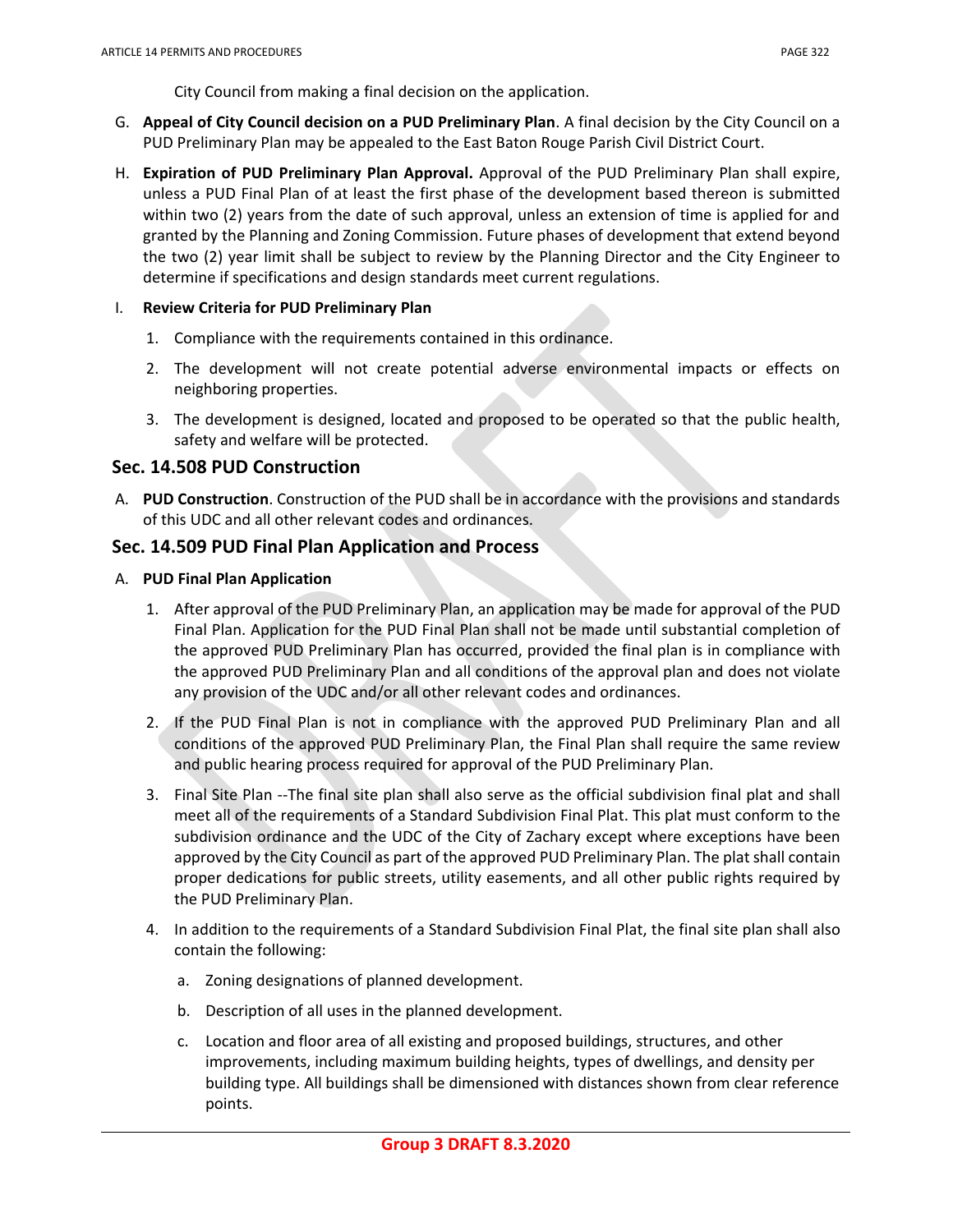- d. Final design of circulation system of streets and pedestrian ways, including off-street parking areas, service areas, loading zones, major points of access to public rights-of-way, and ingress and egress to the development.
- e. Location and size in acres or square feet of all areas to be conveyed, dedicated, reserved, or otherwise used as common open space, public park, recreational areas, school sites, and similar public and semi-public uses.
- f. Final landscape plan shall be submitted, and no certificates of occupancy shall be issued until the landscaping is in place for all non-residential areas.
- g. Detailed utility plans for sewer, water, electrical, street improvements, and other public improvements must be submitted and approved by the Planning Director and City Engineer. The developer shall execute an agreement in proper form providing for the installation of such improvements prior to submission of the final plan to the City Council. All utilities shall be placed underground.
- h. Adequate drainage facilities for surface water, including storm sewers, gutters, paving, and the proper design of finished grades.
- i. Documentation of all waivers and exceptions granted by the City Council during approval of the PUD Preliminary Plan.
- B. **Final PUD Plan Approval.** Review by the Technical Advisory Committee, recommendation by the Planning and Zoning Commission, and approval by the City Council of the Final PUD Plan and plat shall be required before filing the plat with East Baton Rouge Parish Clerk of Court. Final PUD Plan approval shall comply with the standards and procedures of the Standard Subdivision Final Plat Approval.

## **Sec. 14.510 PUD Minor Amendments**

- A. Minor changes to the final, approved PUD such as: location, sizing, height, and siting of buildings and structures may be approved by the Planning and Zoning Commission.
- B. Any change to the final, approved PUD considered a major or significant amendment to the planned development shall require public hearings by the Planning Commission and the City Council in accordance with the provisions of the PUD Preliminary Plan application and process.
- C. Any change to any exception or waiver approved as part of the final, approved PUD shall be considered a major or significant amendment.

# **Sec. 14.511 PUD Waivers from District Regulations**

- A. **Generally.** A PUD Preliminary Plan may include exceptions to the regulations contained in these regulations and in the UDC including, but not limited to, use, density, area, bulk, required yards, offstreet parking and loading, and signage to achieve the objectives of the proposed planned development. Such exceptions shall be consistent with the procedures and standards of this section.
- B. Waivers for exceptions to UDC regulations may be granted when such exceptions do not negatively affect the value and enjoyment of surrounding property, the provision of municipal services, or vehicular and pedestrian circulation, subject to the following:
	- 1. No waiver or exception shall be granted for any non-residential uses that are not allowed in per Section 1.302 and Section 1.601.
	- 2. **No waiver or exception shall be granted to exceed the maximum allowed residential development area or residential density as permitted in section 1.601**.
- C. All requested PUD Waivers shall be noted in the Preliminary PUD Plan application. Additionally, all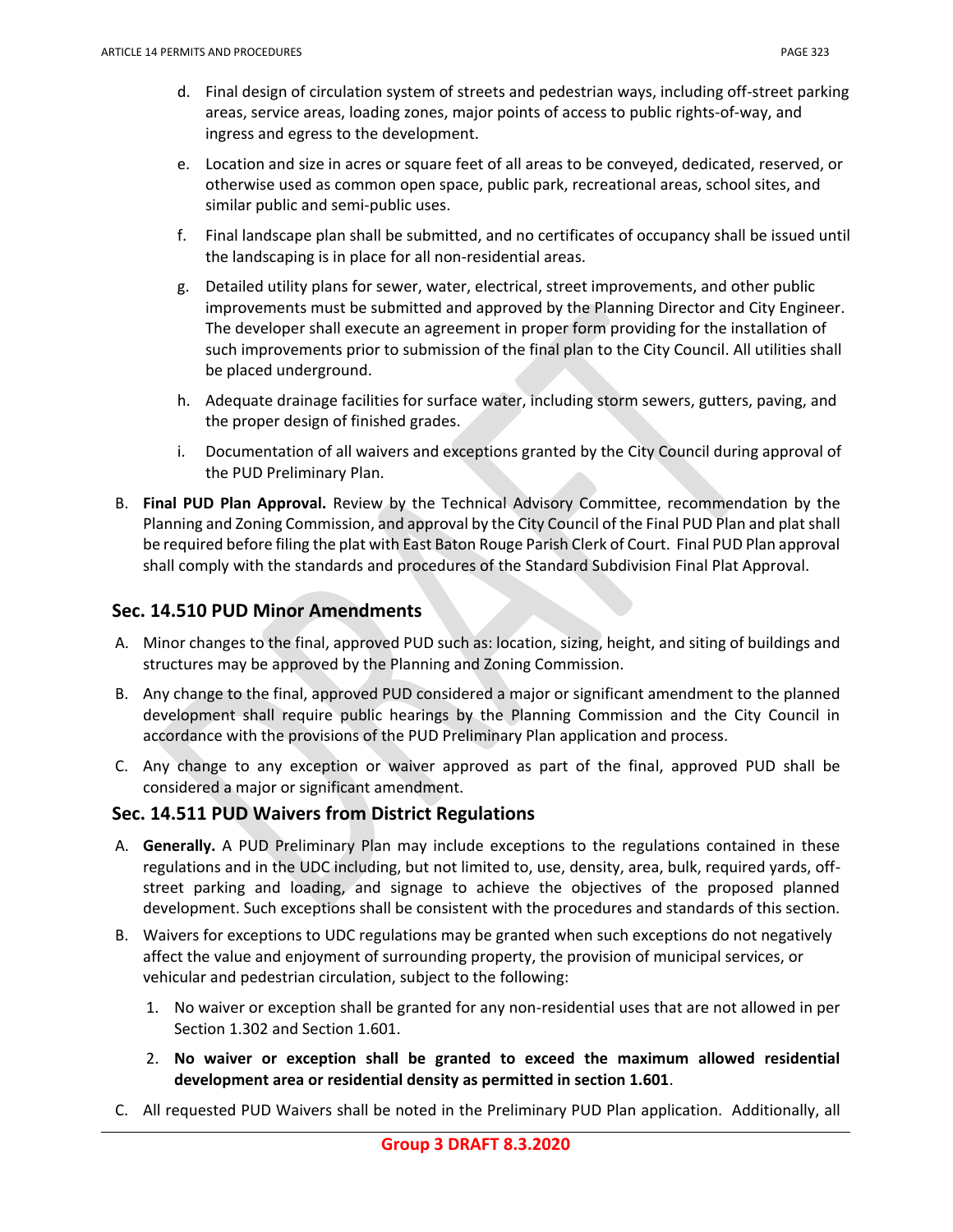waivers approved with a PUD Preliminary Plan shall be identified on the PUD Final Plan and the final plat when applicable.

- D. **PUD Waiver Review Criteria.** To be granted a waiver, the applicant must demonstrate a substantial benefit to the City, which may include, but is not limited to, superior design characteristics, enhanced amenities within the development, and a commitment to the appropriate use of sustainable design techniques. The following design characteristics and amenities are provided as a guide for consideration as to whether to grant a waiver to UDC requirements, but do not constitute an exclusive list of requirements. Additional design characteristics, public benefits and amenities not listed below may also be considered.
	- 1. Enhanced design characteristics including mixed-use development, circulations systems that utilize traffic calming techniques and pedestrian-oriented environments.
	- 2. Community amenities including plazas, public parks and other areas to congregate, outdoor seating, public art, and pedestrian amenities.
	- 3. The use of sustainable design and architecture, such as the use and/or incorporation of green roofs, white roofs, bio-swales, solar panels, wind turbines and other energy efficient design concepts, new building technologies, and/or Leadership in Energy Efficiency Design (LEED) or LEED-equivalent structures.
	- 4. Preservation of natural areas.
	- 5. Historic preservation included the adaptive reuse of historic structures.
	- 6. Additional open space and recreational amenities such as ball fields, playgrounds, dog parks, natural water features and conservation areas.
	- 7. Additional public infrastructure improvements (in addition to the minimum requirements).
	- 8. Provision of accessible dwelling units with accessible features beyond what is required by the Americans with Disabilities Act (ADA) or any other applicable codes.

### **Sec. 14.512 Development Agreements Authorized**

- A. **Generally.** Development agreements are a tool for providing stability and establishing public and private expectations for large, multi‐phased and/or multi-jurisdictional projects with long‐term buildouts. Development agreements may also be used, at the City Council's discretion, for any other development, and may be combined with annexation requests.
- B. **Authorization.** The City Council may authorize the Mayor to negotiate and execute a development agreement pursuant to RS 33:4780.21 (Subpart G, Development Agreements), *et seq.*, and the home rule authority provided by the Home Rule Charter of the City of Zachary. Proposed development agreements shall be reviewed by the City Attorney, are subject to a public hearing and recommendation from the Planning and Zoning Commission and a public hearing and approval by the City Council before execution.

### **Sec. 14.513 Contents of Development Agreements**

- A. **Required Development Agreement Provisions.** A development agreement shall include at least the following provisions:
	- 1. The duration of the agreement;
	- 2. Documentation of the legal, approved zoning and development standards including:
		- a. The permitted uses of the property;